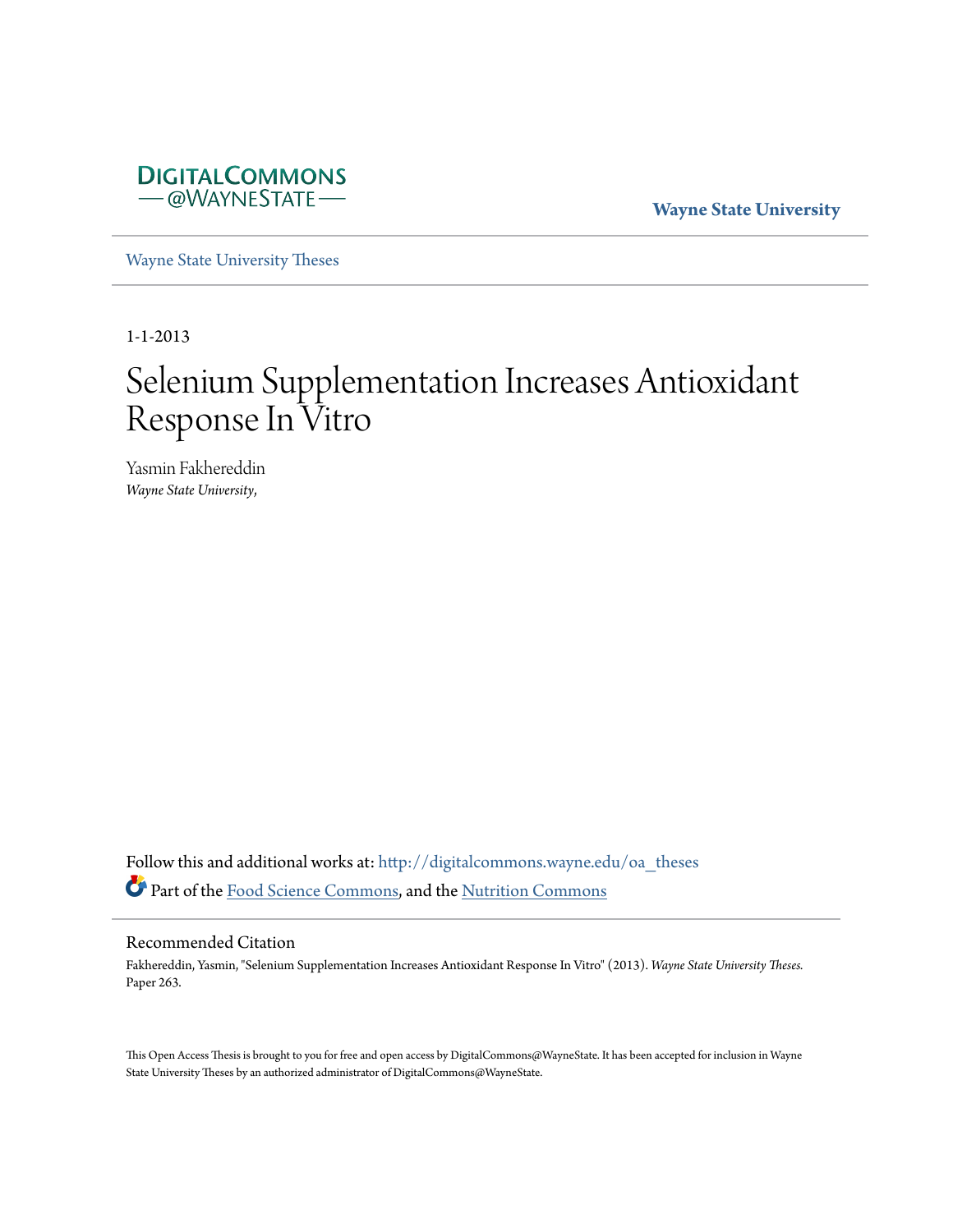## **SELENIUM SUPPLEMENTATION INCREASES ANTIOXIDANT RESPONSE IN VITRO**

by

## YASMIN FAKHEREDDIN

## **THESIS**

Submitted to the Graduate School

of Wayne State University,

Detroit, Michigan

in partial fulfillment of the requirements

for the degree of

## **MASTER OF SCIENCE**

2013

MAJOR: NUTRITION AND FOOD SCIENCE

!!!!!!!!!\_\_\_\_\_\_\_\_\_\_\_\_\_\_\_\_\_\_\_\_\_\_\_\_\_\_\_\_\_\_\_\_\_\_\_\_\_\_\_\_\_\_\_\_\_\_\_\_\_\_

Approved by:

!!!!!!!!!Advisor !!!!!!!!!!!!!!!!!!!!!!!!!!!!!!Date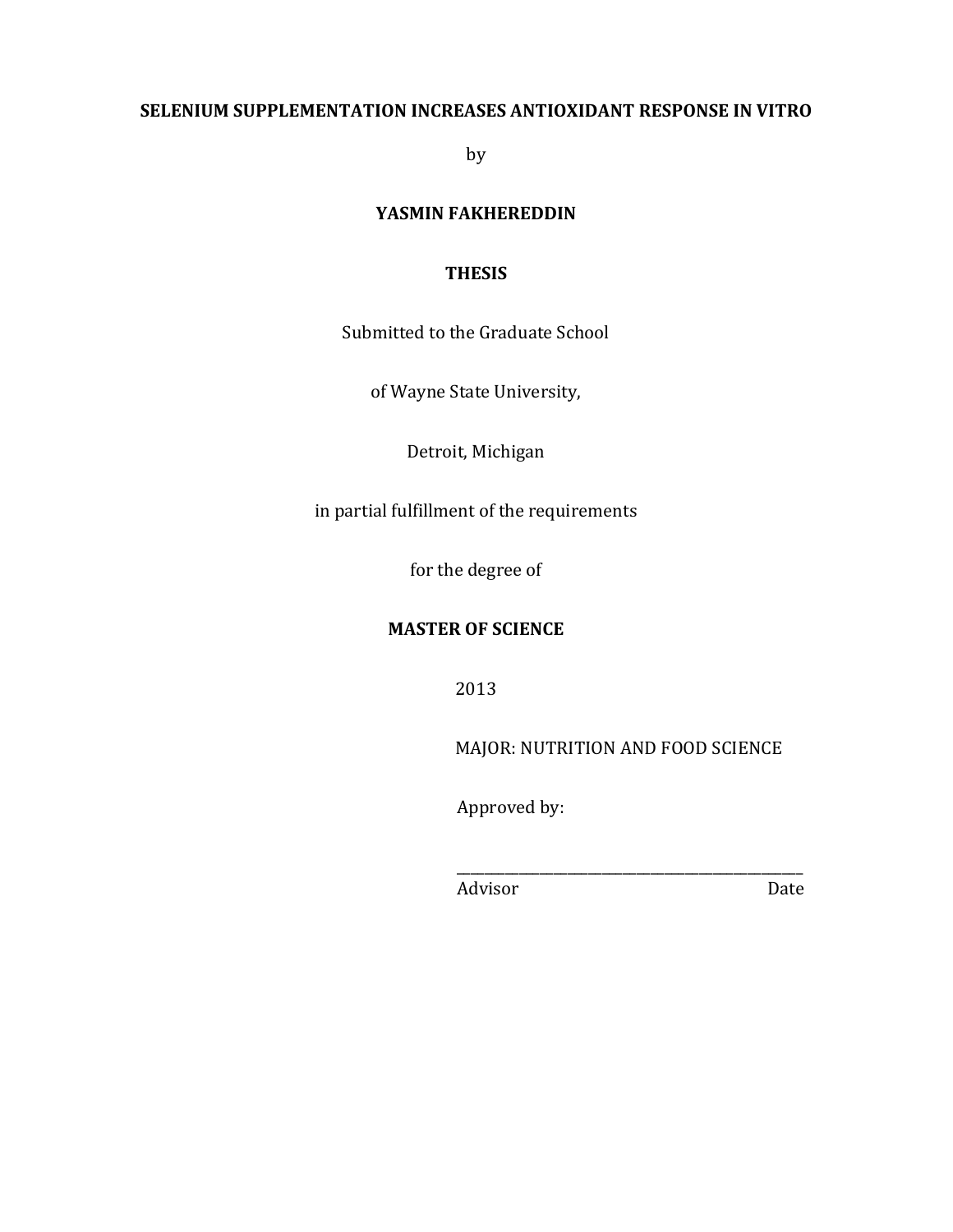# **DEDICATION**

I dedicate this work to my parents. Thank you.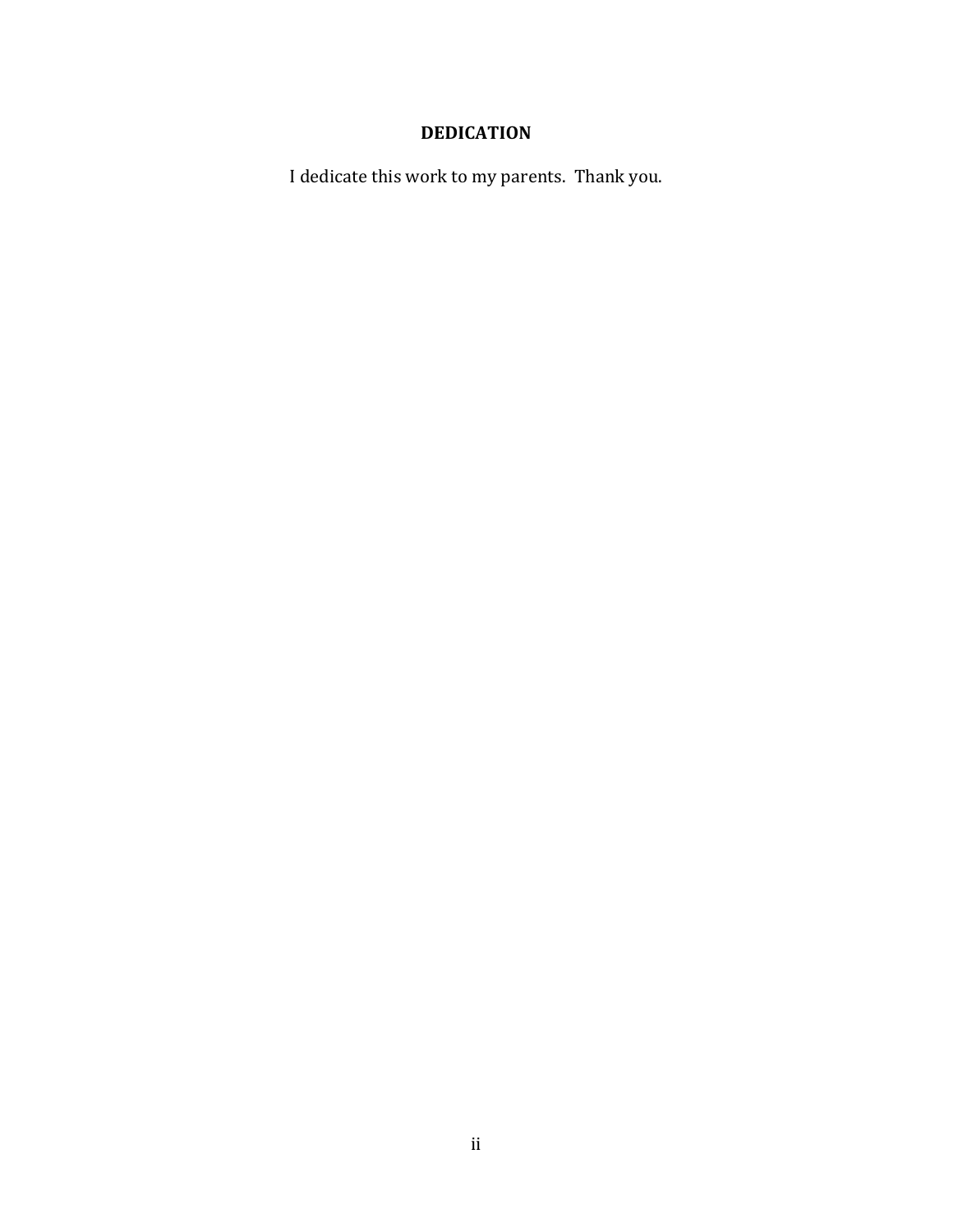#### **ACKNOWLEDGEMENTS**

First and foremost, I would like to thank Dr. Diane Cabelof, advisor of my thesis research. Dr. Cabelof provided me with direction, enthusiasm and determination of my subject area and her thoughtful guidance was needed for completion of this thesis. I would also like to thank the other members of my advising committee, Dr. Zhou and Dr. Heydari. Further thanks to Hiral Patel and Kirk Simon for their exceptional lab advice and assistance during my research. Finally, I would like to convey my appreciation to Debra Zebari for helping me with the endless administrative aspects of my graduate education.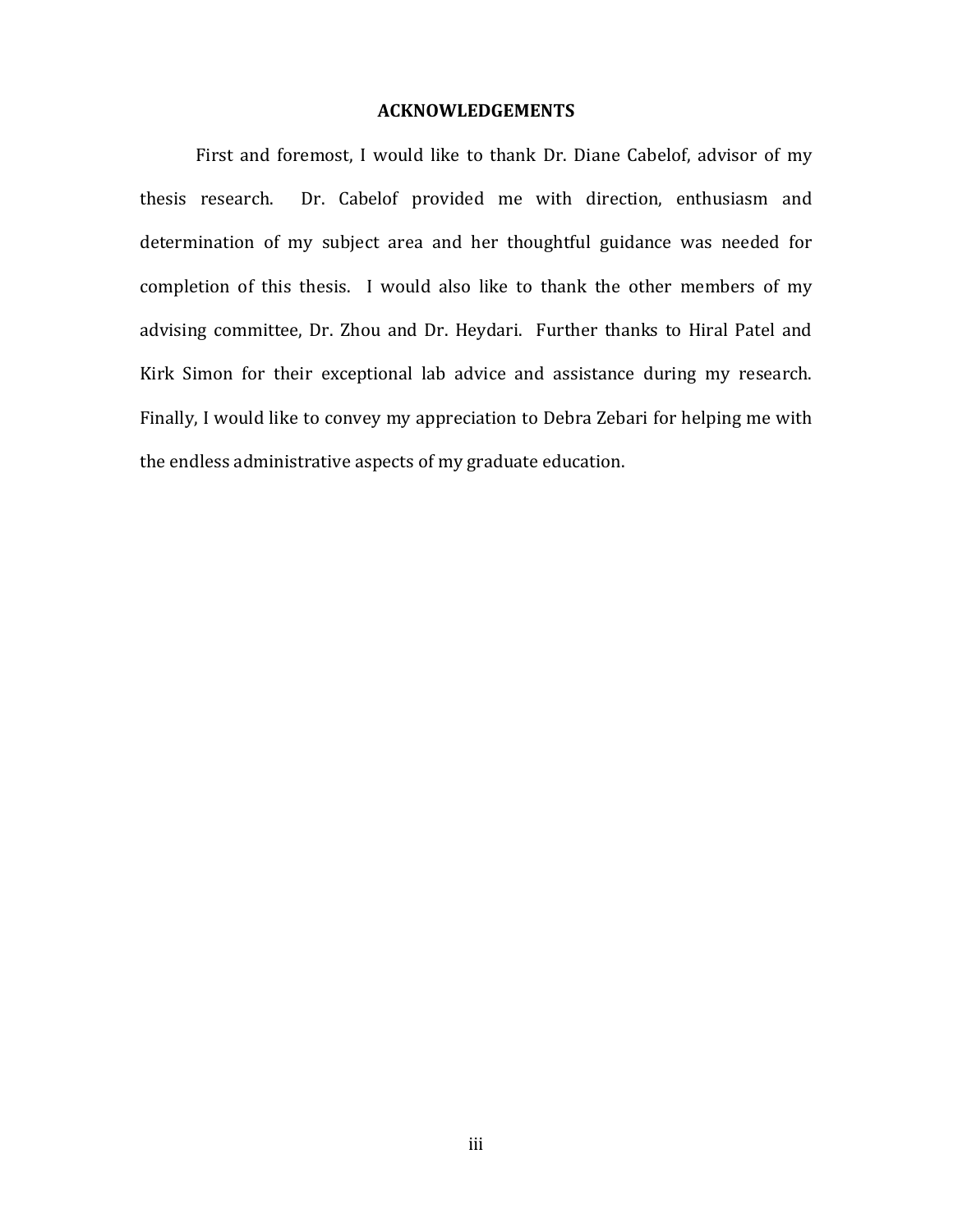# **TABLE OF CONTENTS**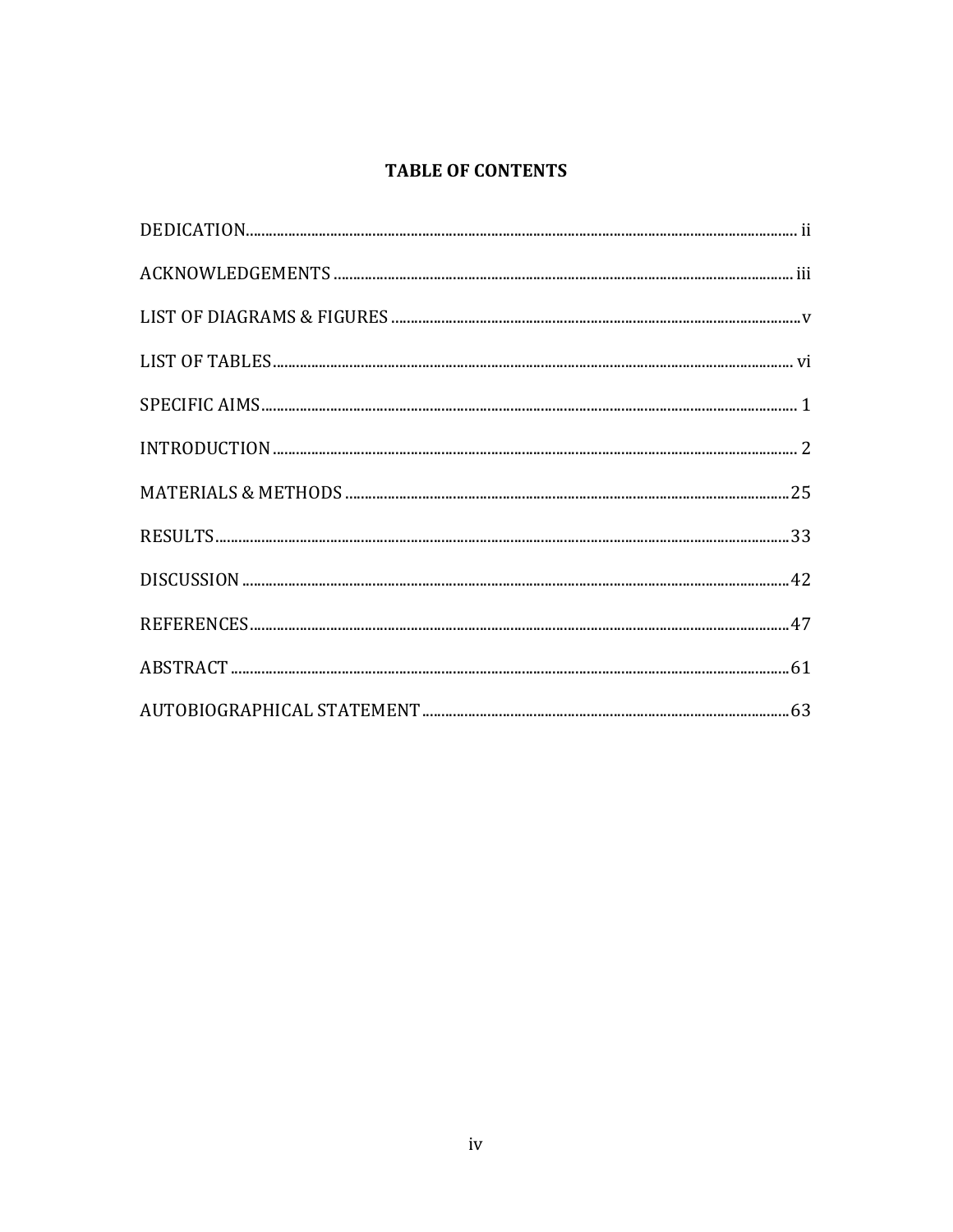# **LIST OF DIAGRAMS & FIGURES**

| Figure 3. Increased GPx-1 Enzyme Activity in MEF Cells in 20% O238 |  |
|--------------------------------------------------------------------|--|
|                                                                    |  |
|                                                                    |  |
|                                                                    |  |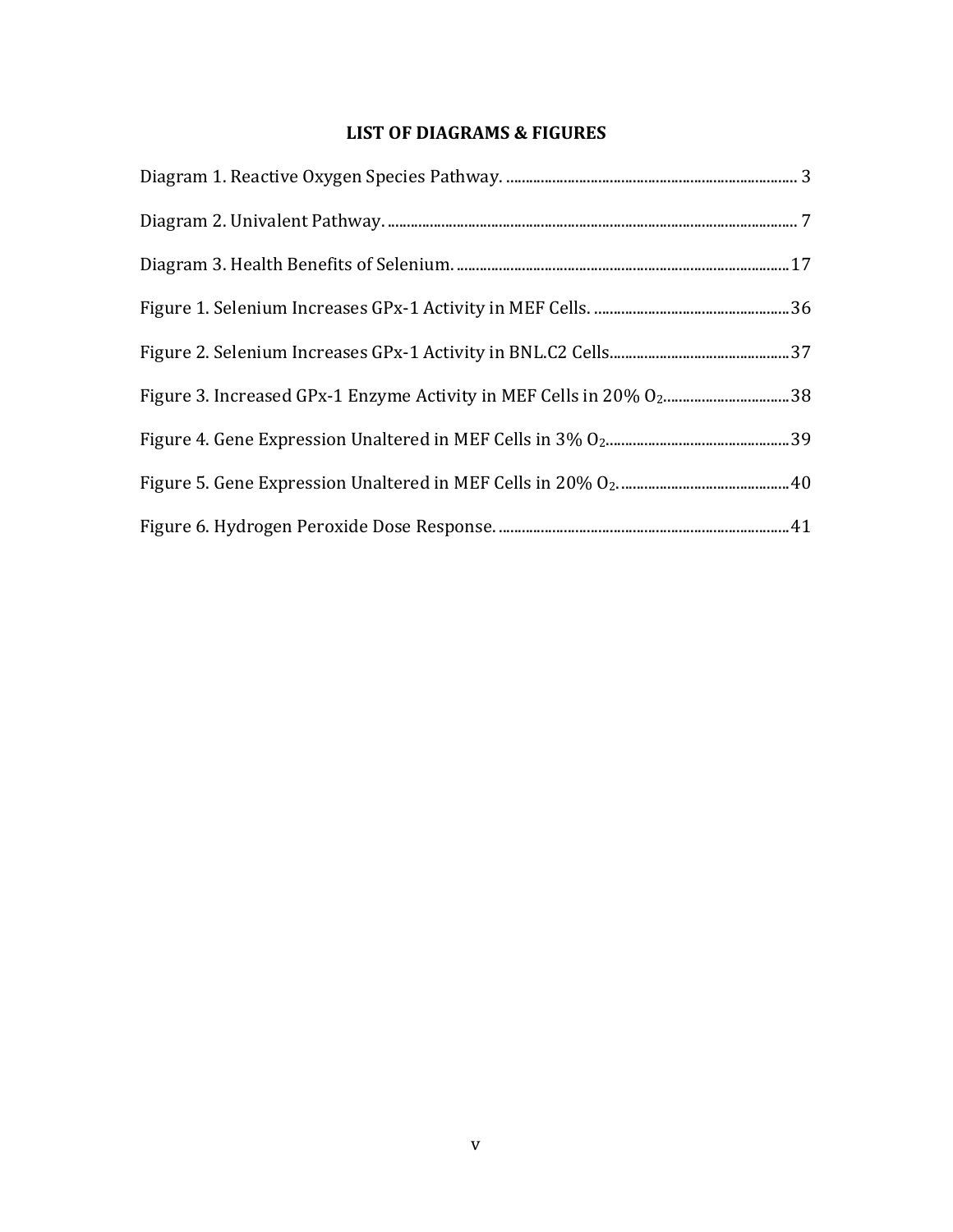# **LIST OF TABLES**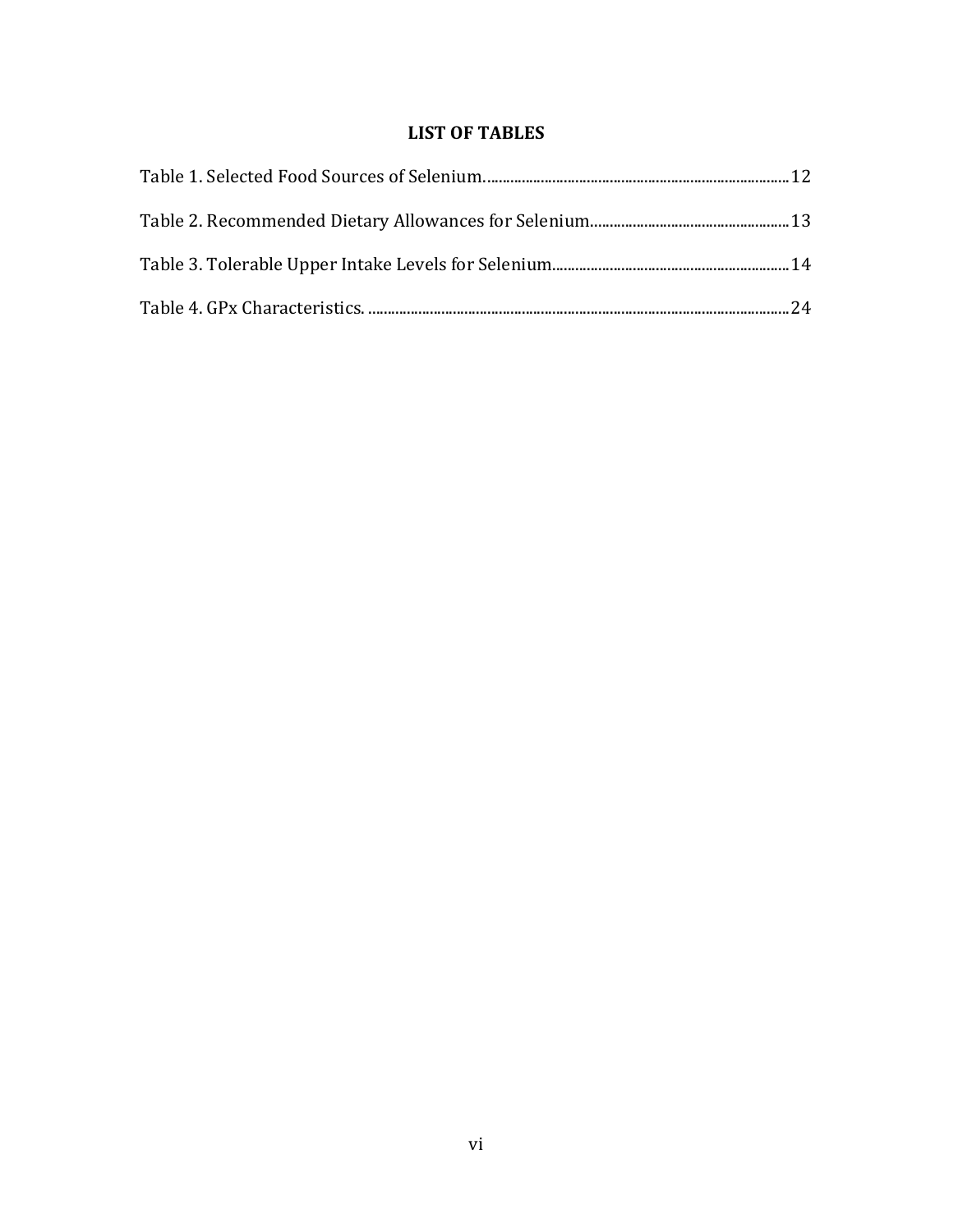#### **SPECIFIC AIMS**

Although the relationship of selenium and oxidative stress has been comprehensively studied for the past 25 years, there is still much to be discovered. The curiosity of selenium and its connection with aging and oxidative damage is still high. I have tested the following hypothesis: Increase selenium increases glutathione peroxidases activity, which may increase oxidative damage repair. The specific aims in my thesis research are as follows;

Specific Aim 1. To determine if selenium supplementation up-regulates  $GPx$ activity and increases oxidative stress response. Specific Aim 2. To determine if an environment change of 3% oxygen or 20% oxygen has an impact on GPx activity. Specific Aim 3. To determine whether GPx response is cell line specific. Specific Aim 4. To determine if gene expression differs between MEF cells with and without selenium supplementation.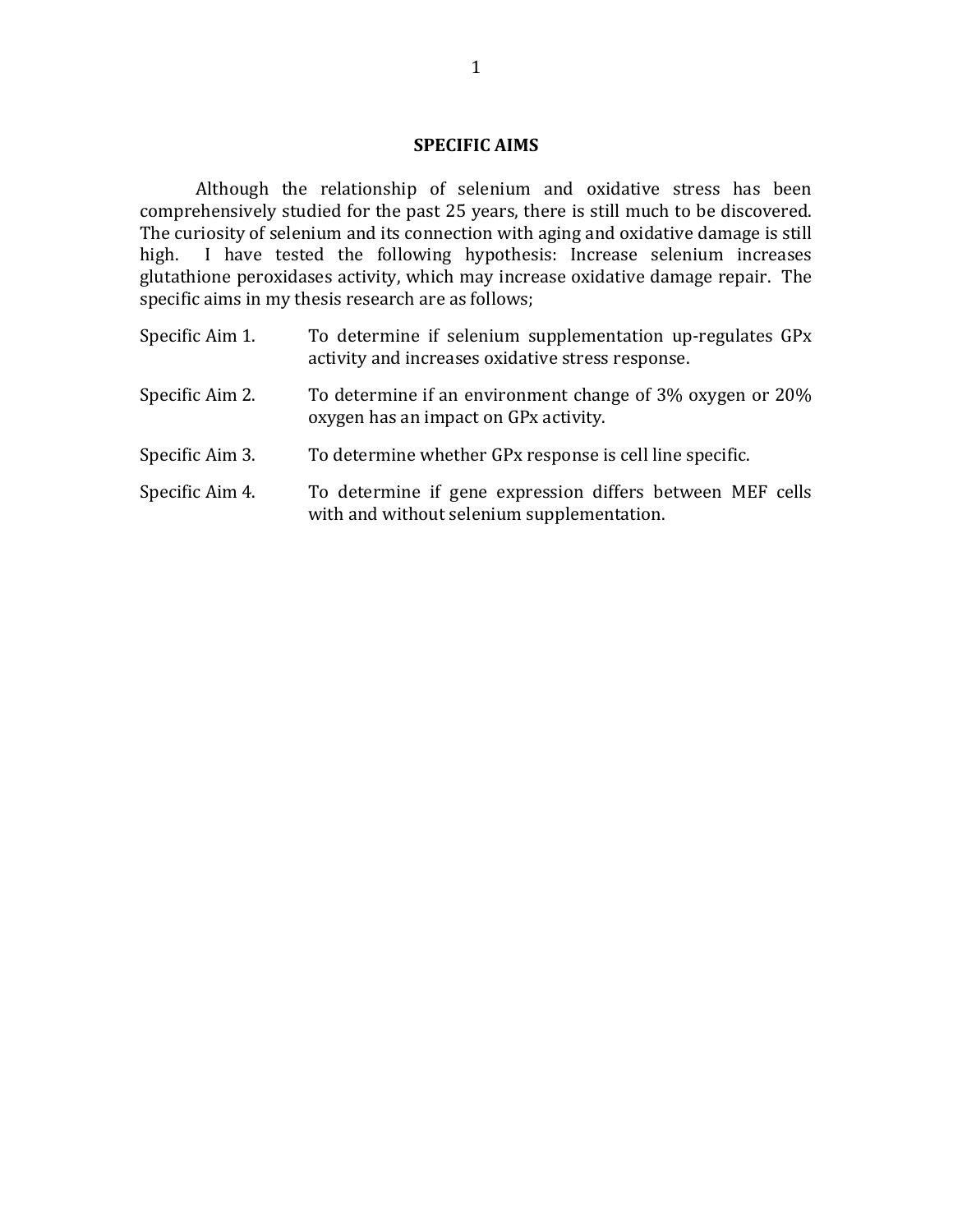#### **INTRODUCTION**

#### **Oxidative Stress**

Selenium is a known antioxidant, which has been shown to reduce oxidative stress (89). Oxidative stress occurs when the production of oxidizing agents, free radicals and reactive oxygen species (ROS), surpasses the antioxidant capacity of cellular antioxidants in a biological system  $(1)$ . Increased exposure to oxidants or decreased protection against oxidants can result in oxidative stress (4). These events can even occur simultaneously. Oxidative stress was first observed in bacteria but has now been documented in eukaryotes as well (2). Oxidation as a possible cause or marker for disease has been studied in both plant and animal kingdoms (3).

Damage to DNA due to oxidative stress has been established through many studies. The investigations have established the effect of oxidative stress to include: (i) base oxidation and fragmentation products, (ii) single-and double-strand breaks, (iii) interstrand/intrastrand cross-links, (iv)  $DNA$ - protein cross-links, and (v) sugar fragmentation products (7). Failure to repair or protect the genome from oxidative stress can lead to induction of mutations, microsatellite instability, and loss of heterozygosity, chromosomal aberrations, altered gene expression and, eventually, cytostasis, cytotoxicity, or neoplastic growth.

Cells have two options when defending themselves from oxidative stress. The first engages cellular molecules directly involved in preventing oxidative damage to the cell (2). These include antioxidant enzymes such as glutathione peroxidases,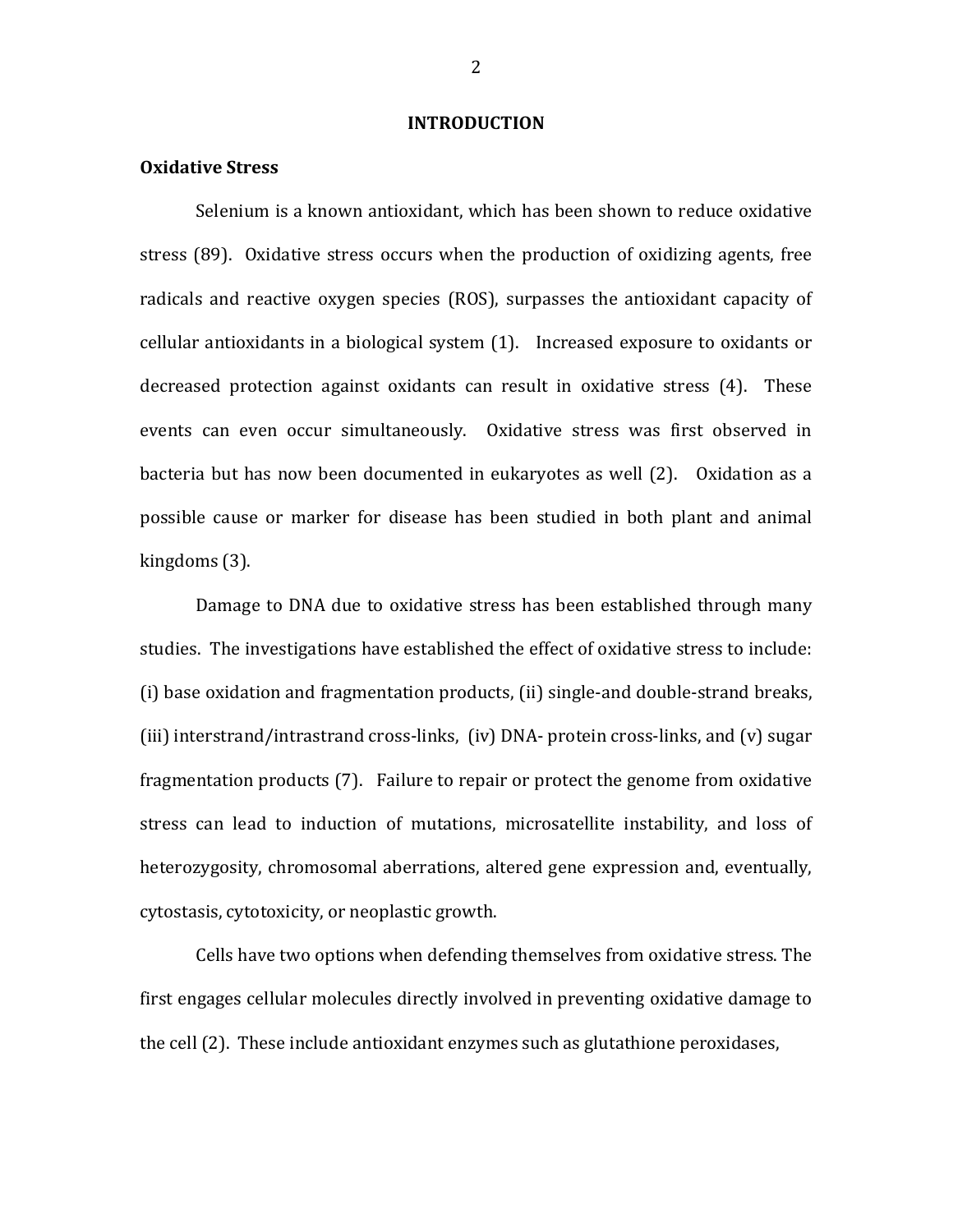



## Diagram 1. Reactive Oxygen Species Pathway.

A simplified illustration of two basic biochemical pathways that could lead to increased oxidative damage to proteins, lipids, and DNA. The diagram, taken from The Role of Oxidative Damage and Stress in Aging Review by Bokov A, Chaudhuri A, and Richardson A (105), shows the balance between the pathways- the production and the scavenging of reactive oxygen species (ROS). ROS could be superoxide anion radicals, hydrogen peroxide, and hydroxyl radicals.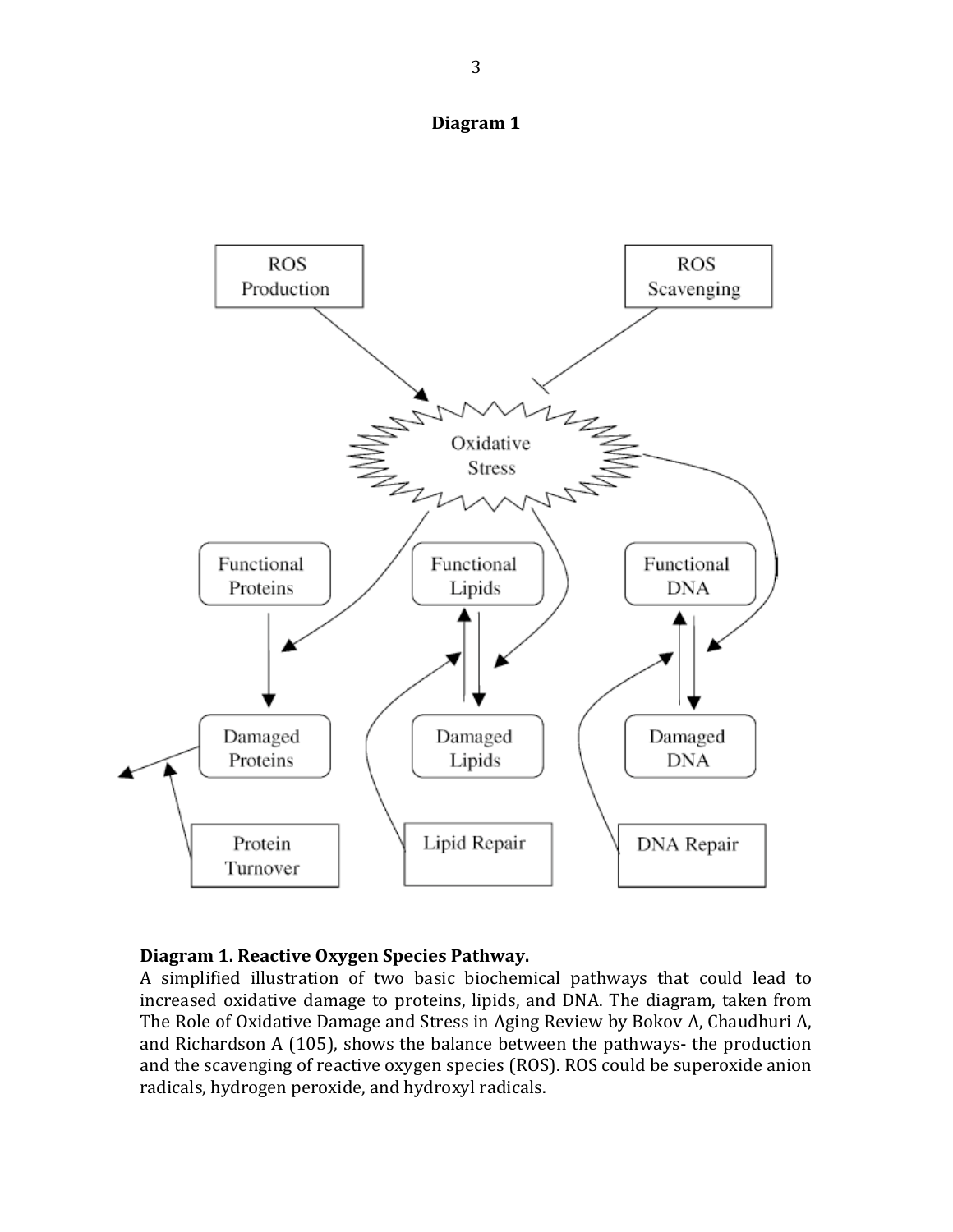superoxide dismutases (SOD), catalase and antioxidant molecules such as glutathione and ascorbate. The second option for defense comprises of repair enzymes. These repair enzymes and systems remove and/or repair oxidatively damaged macromolecules. DNA repair usually involves DNA nucleases and glycosylases. **Diagram 1** demonstrates the duo of biochemical pathways that may lead to enhance oxidative stress.

Studies have shown repeatedly that there is an age-associated increase in free radical attacks on macromolecules such as proteins, lipids, and DNA in an assortment of tissues (8). Pioneering studies in oxidation have shown that oxidative damage increases exponentially with age (9). Brain, heart and skeletal muscle tissue tend to accumulate larger amounts of damage due to long-lived, post-mitotic cells than those composed of short-lived non-mitotic cells (8). ROS attack neurons and glial cells (post-mitotic cells) leading to neuronal damage (10). Reactive oxygen species such as  $H_2O_2$  and  $O_2$ <sup>-</sup> generally increase with age. To end, data in countless past studies have shown that increased production of ROS is the primary factor for age-related buildup of molecular oxidative damage (8).

Oxidative stress has been associated with numerous diseases including rheumatoid arthritis, neurodegenerative diseases, and cancer (6). Cancer development is increased by oxidative stress due to increased cell proliferation, increased cellular migration and induced DNA damage that leads to genetic imperfections (1). Furthermore, oxidative damage to biomolecules (lipids, proteins, DNA) by way of excessive free radicals can lead to chronic diseases such as atherosclerosis, diabetes, post-ischemic perfusion injury, myocardial infarction,

4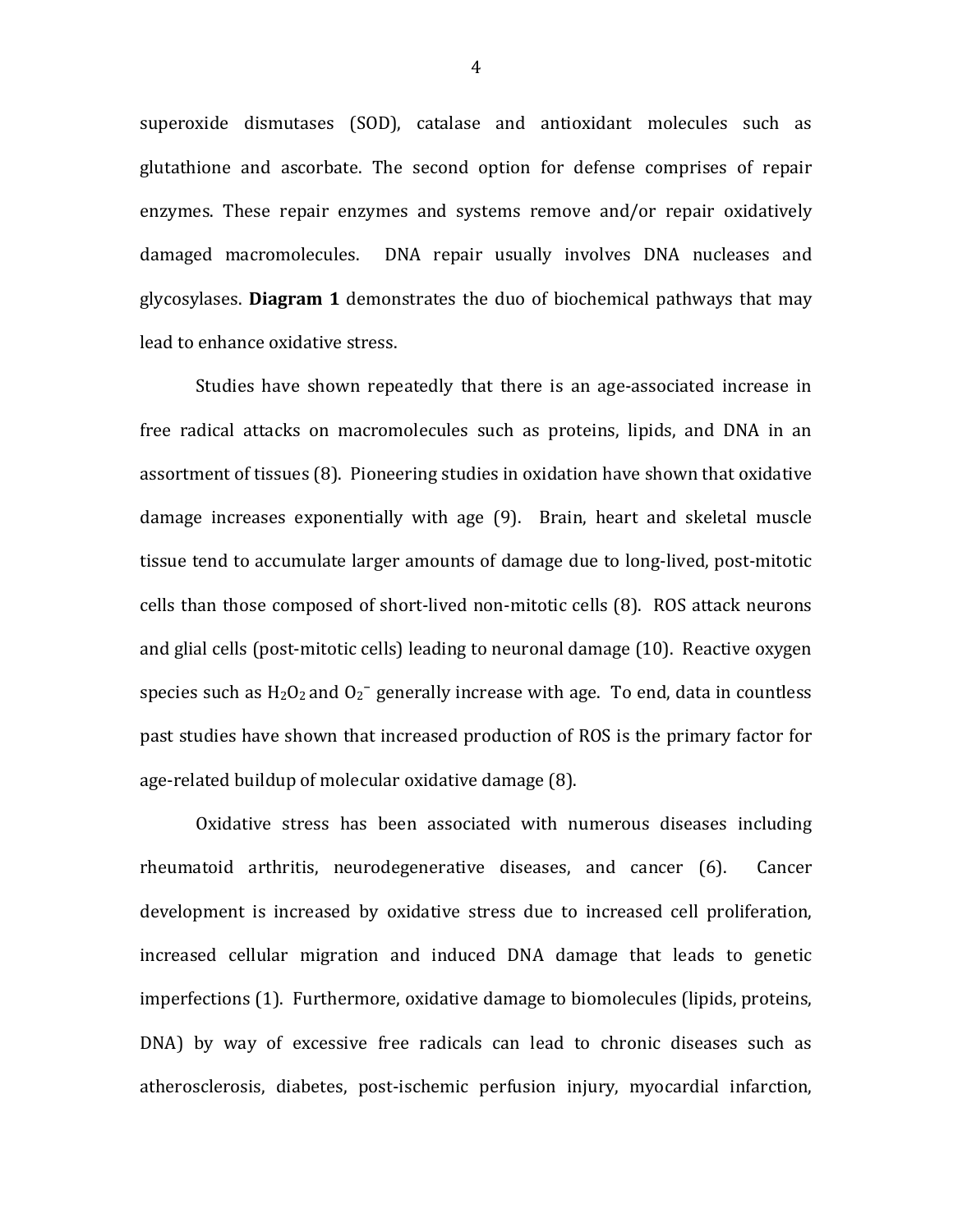cardiovascular diseases, chronic inflammation, stroke and septic shock, aging and other degenerative diseases in humans (10).

#### **Reactive Oxygen Species**

Reactive Oxygen Species (ROS) is a collective term given to describe an assortment of molecules and free radicals originating from molecular oxygen and that lead to oxidation of proteins, nucleic acids, and lipids (9, 12). ROS can be produced from endogenous and exogenous sources (13). Endogenous sources include mitochondria, peroxisomes, cytochrome P450 metabolism, and inflammatory cell activation. IMitochondria are the site of normal aerobic respiration where mitochondrion consume oxygen and reduce it to produce  $O<sub>2</sub>$ , OH<sup>-</sup>, and a significant generation of  $H_2O_2$  as byproducts (10). It has been established that mitochondria is a major site of free radical production, thus, they are vastly abundant in antioxidants  $(14)$ . Another endogenous source of oxidant generation occurs when cells are infected with bacteria or a virus, get destroyed by phagocytosis resulting in an oxidative burst of nitric oxide,  $H_2O_2$ ,  $O_2^-$ , and OCl (10). Exogenous sources include environmental sources such as non-genotoxic carcinogens that can directly produce or indirectly induce ROS in cells (13). Another exogenous source is exposure to xenobiotics, which include chlorinated compounds, metal ions, barbiturates and radiation. Finally, specialized enzymes such as xanthine and NADPH oxidases major in the professional generation of ROS (84).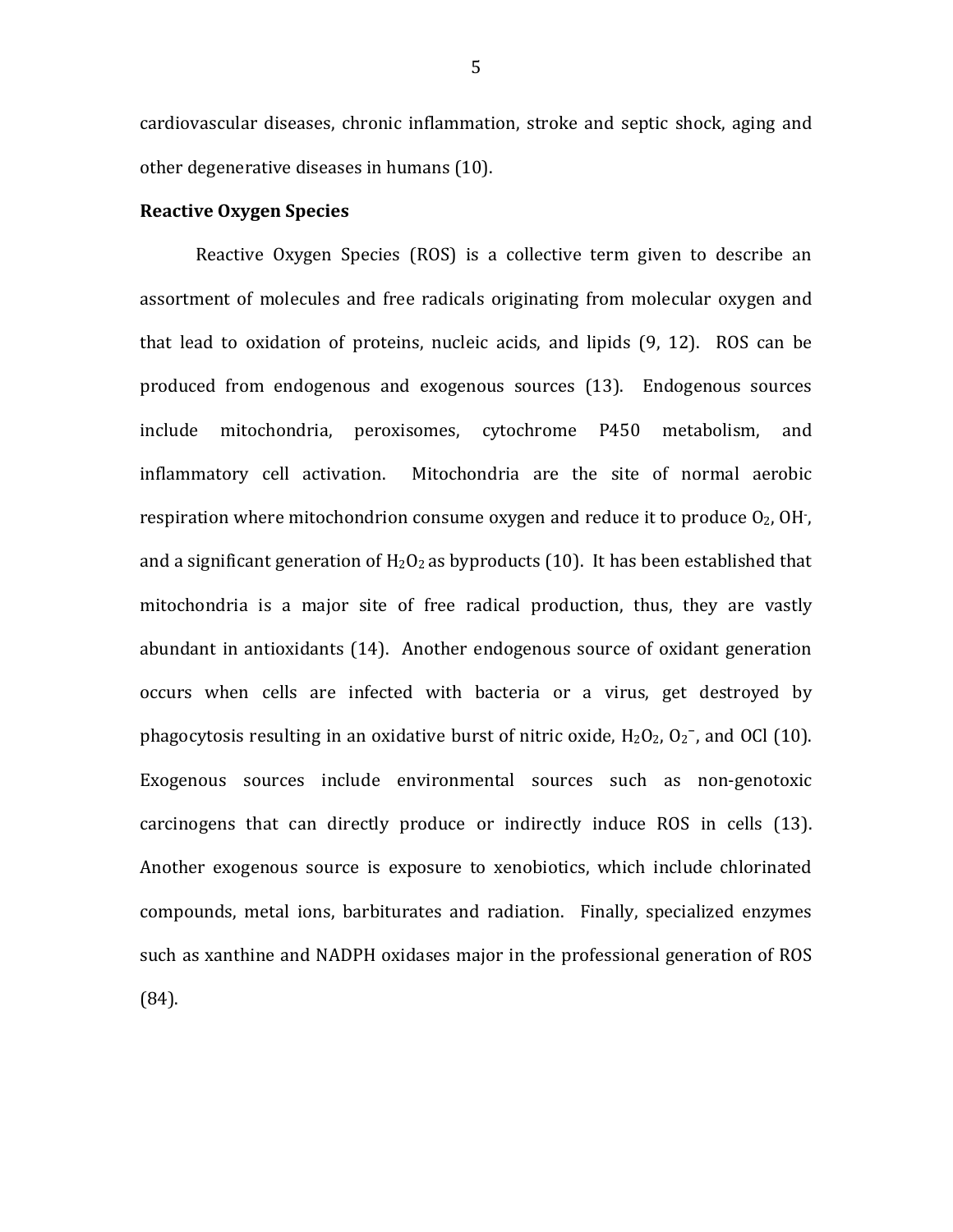ROS are created continuously within the cell due to mitochondrial electron transfer processes or as a byproduct of actions of certain enzymes including lipoxygenase, xanthine oxidase, and cyclooxyenase (COX) (81). In addition, ROS can also be produced as an outcome of intracellular metabolism of foreign compounds by cytochrome P450 (CYP) monooxygenases.

Free radicals are a frequent result of normal aerobic cellular metabolism (10). Free radicals are molecules, atoms or ions with unpaired electrons in their outer orbit. Due to the unpaired electrons, radicals are highly chemically reactive. Free radicals play a crucial role in biological evolution while oxygen radicals are engaged in biochemical activities of cells such as gene transcription, signal transduction, and regulation of soluble guanylate cyclase activity (11). Our manmade environment has exposed humans to free radicals from areas like pollutants, cigarette smoke, and electromagnetic radiation. Free radicals are also found naturally in the environment from sources such as radon, cosmic radiation, and the cellular control of the control of the control of the control of the control of the control of the control of the control of the control of the control of the control of the control of the control of the control of

## **Generation of Reactive Oxygen Species**

Molecular oxygen in its ground state contains two unpaired electrons in its outer shell (12). These two single electrons have parallel spins and oxygen can only react with one electron at a time, which makes these two electrons least reactive. However, if one of the two unpaired electrons becomes excited and transiently flips one of these spins, the molecule becomes a strong oxidant because the two electrons with opposing spins become quick to react with other pairs of electrons, especially double bonds. Due to the spin-restriction rule, oxygen reduction reactions usually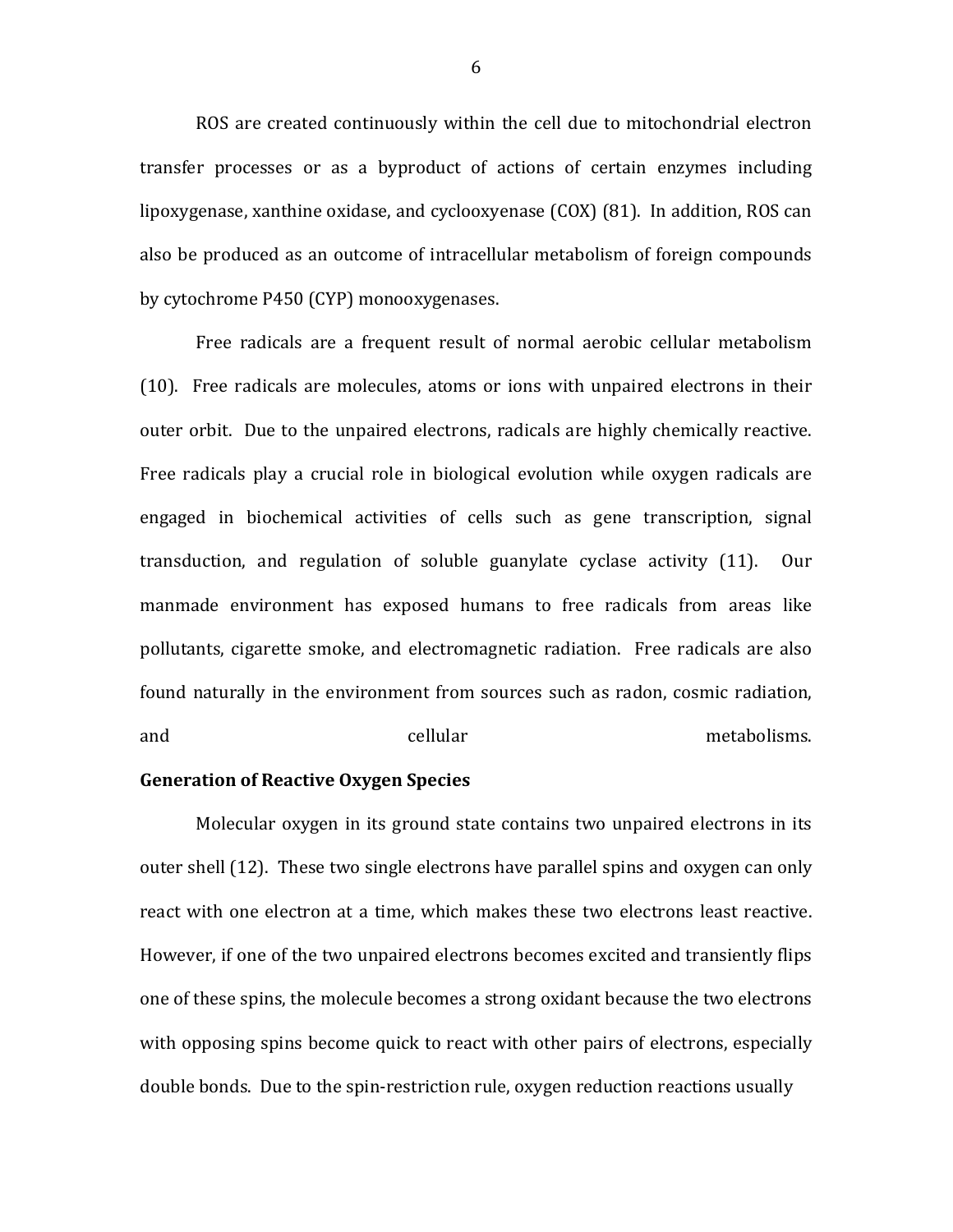## **Diagram**<sub>2</sub>



 $O_2$ <sup>--</sup> = superoxide,  $H_2O_2$  = hydrogen peroxide, 'OH = hydroxyl radical

#### **Diagram 2. Univalent Pathway.**

The univalent pathway diagram depicts the stages of 1-electron oxygen reduction. The diagram is adapted from The Broad Spectrum of Responses to Oxidants in Proliferating Cells by Davies (4). Ground state molecular oxygen contains 2 unpaired electrons. The 2 unpaired electrons have parallel spins and absorption of energy rapidly flips 1 of these spins, generating a singlet oxygen. In this oxygen reduction system, oxygen is first reduced to superoxide anion radical, then to hydrogen peroxide. The next reduction is the powerful hydroxyl radical, and another electron reduction gives water.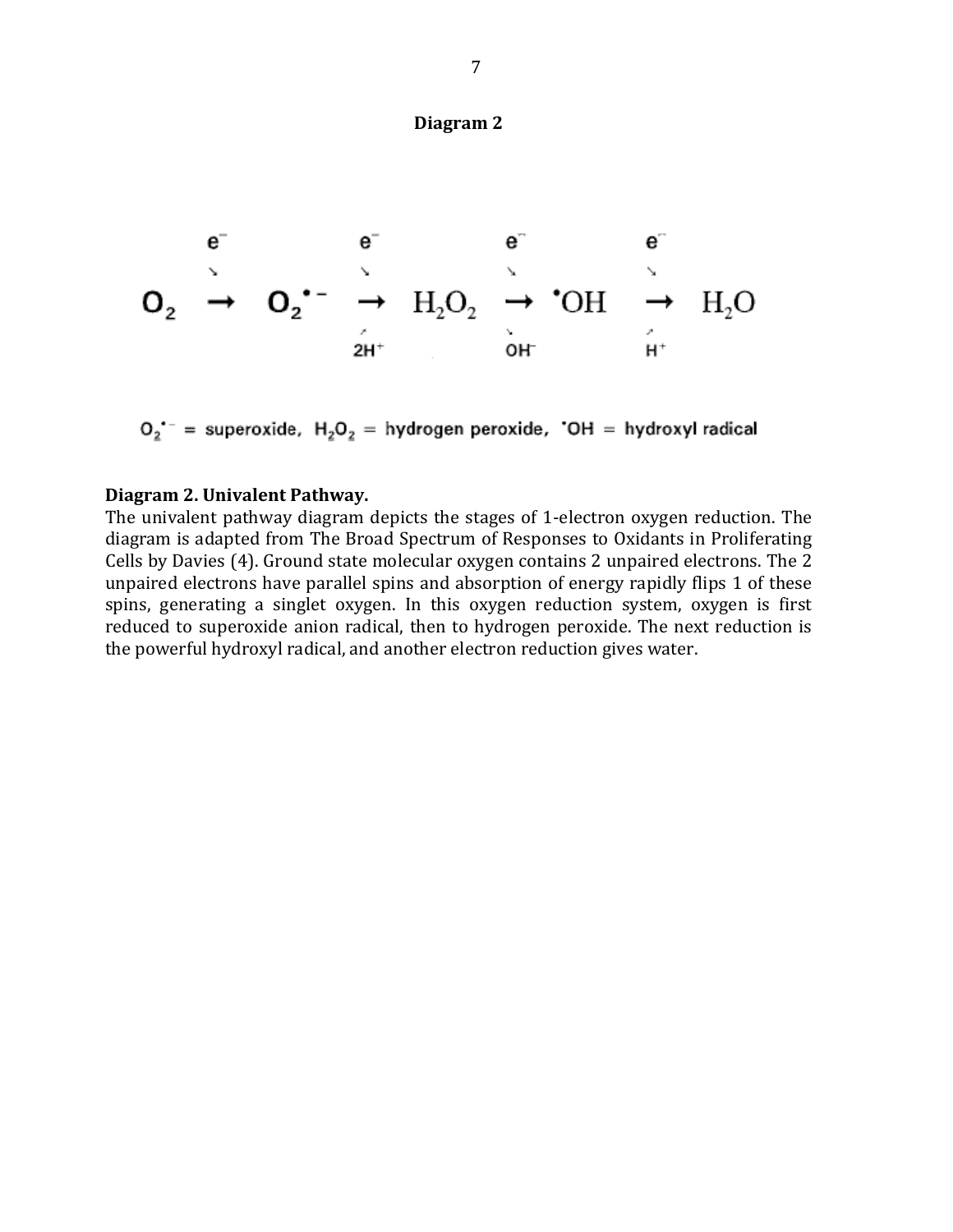advance one electron at a time, referred to as the univalent pathway for oxygen reduction (4) (**Diagram 2**).

The univalent pathway shows that oxygen is first reduced to the superoxide anion radical and then further reduced to hydrogen peroxide  $(4)$ . Another electron reduction produces a hydroxyl radical (-OH), an exceptionally powerful oxidant. Finally the pathway is complete with the production of water, which is the fourth and final electron reduction. Ground-state oxygen is a weak oxidizing agent while singlet oxygen, hydrogen peroxide, and the hydroxyl radical are even stronger oxidants.

#### **Reactive Oxygen Species & Antioxidants**

Antioxidant defense systems include structural defenses such as cell membranes, antioxidant enzymes such as superoxide dismutase and GPx, enzymes such as proteases and repair enzymes that replace damaged DNA and finally dietary antioxidants such as Vitamin E and C. Glutathione, selenium, arginine, taurine, citrulline, creatine, zinc, Vitamin E, Vitamin C, Vitamin A, and tea polyphenols are antioxidants that help regulate the ROS that are produced  $(10)$ . Vitamin C, Vitamin E and Selenium are dietary antioxidants that are encouraged to reduce oxidative stress and risk of diseases such as cancer (27). Synergistic properties have been found to exist between antioxidant enzymes such as GPx, SOD, catalase, glutathione reductase, which help remove free radicals. Natural antioxidant systems are broken down into two key categories, enzymatic and non-enzymatic. Catalase, GPx, and SOD plus a few supporting enzymes encompass the enzymatic antioxidants. The non-enzymatic antioxidants, which consist of direct acting antioxidants, are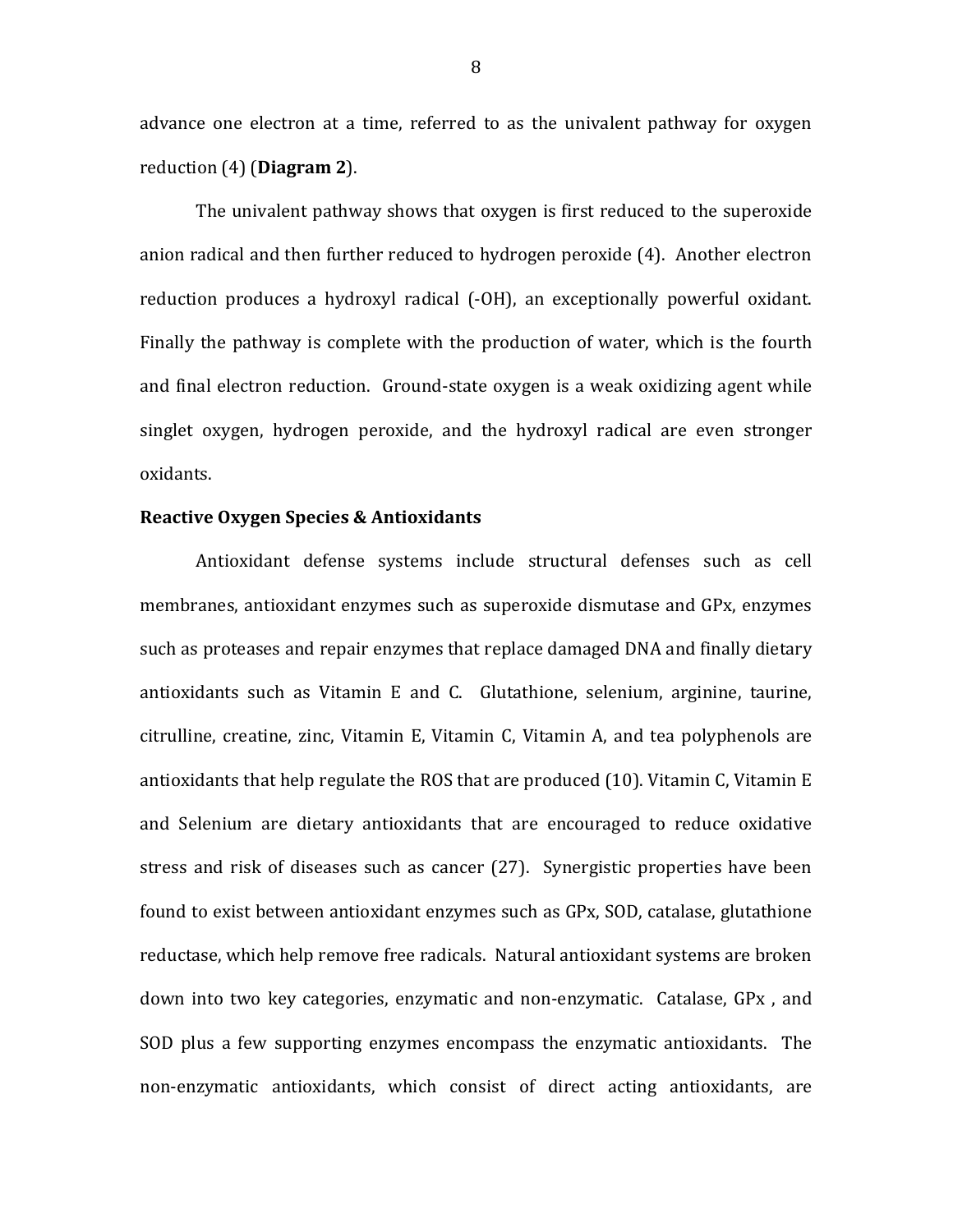imperative to defend against oxidative stress. These come from a dietary source and include ascorbic and lipoic acid, polyphenols and carotenoids. Epidemiloigcal studies have shown that antioxidants have anti-inflammatory, antiatherosclerotic, antimutagenic, anticarcinogenic, antitiumor, antibacterial and antiviral qualities to some extent (15-17).

### **Selenium**

Selenium is a trace element that is essential to human health, required only in small amounts, and functions as a component of selenoproteins (18). Selenoproteins are selenium-dependent enzymes. 25 selenoproteins have been identified but metabolic functions have only been recognized in approximately half of those (29). A deficiency of selenium induces some pathological conditions including cancer, liver necrosis, and coronary heart disease (28). Selenium is an integral part of numerous enzymes including glutathione peroxidases  $(GPx)$ , thioredoxin reductase (TR), and selenoprotein  $P$  (SeP), which encompass selenium as selenocystein. Thioredoxin reductase is involved in the regeneration of various antioxidants, possibly Vitamin C (29). Preservation of thioredoxin in a reduced structure by thioredoxin reductase is essential for regulating cell growth and viability.

Selenoprotein P is located in plasma and connected to vascular endothelial cells, which are cells that line the inner walls of blood vessels (30). A transport protein for selenium seems to be the principal function of Selenoprotein P. It also protects endothelial cells from damage brought on by reactive nitrogen species (RNS), such as peroxynitrite  $(31)$ . Past studies have shown that selenite, a selenium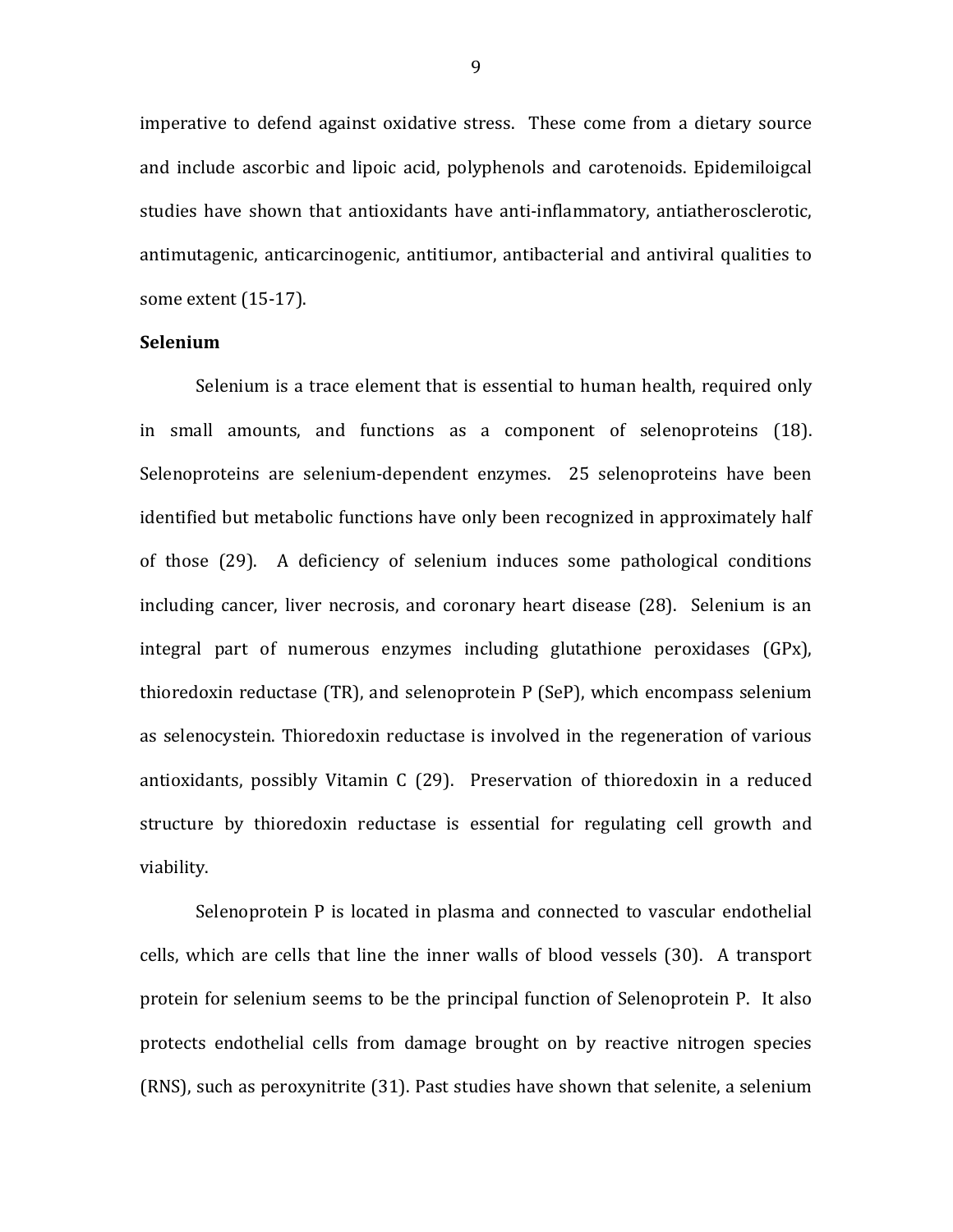containing anion, in high doses can lead to cytotoxicity (19-24), cellular apoptosis (19-22), DNA fragmentation (23-24), and DNA oxidative damage in cells (22). In cell culture, it is established that without selenium in the media for cell culture, cells cannot proliferate nor survive (28). In spite of this, the mechanism for selenium and its role in cell proliferation is still unknown.

Five selenium-containing glutathione peroxidases (GPx) have been identified: cellular or classical GPx, plasma or extracellular GPx, gastrointestinal GPx, phospholipid hydroperoxide GPx, and olfactory GPx  $(29)$ . Each of these are separate selenoproteins, but their functions are equivalent. They are all are antioxidant enzymes that lessen potentially damaging ROS to harmless substances like water and alcohols by coupling their reduction with the oxidation of glutathione. GPX-1 is predominantly rich in erythrocytes kidney, and liver  $(100)$ .

## **Selenium & Disease**

A clear link between selenium and disease has been demonstrated. For example, patients receiving total parenteral nutrition (TPN) without added selenium were prone to muscle weakness, muscle wasting and cardiomyopathy  $(32)$ . TPN is a system of feeding nutrients through an intravenous  $(IV)$  line to patients with improperly functioning digestive systems  $(41, 42)$ . Solutions used for TPN patients are now supplemented with selenium to prevent such problems. Selenium deficiency can also occur with patients with Crohn's disease or people with gastrointestinal problems due to improper absorption.

Selenomethionine is the organic selenium analogue of the amino acid methoinine and can be found in foods like corn, wheat and soybean (44, 45).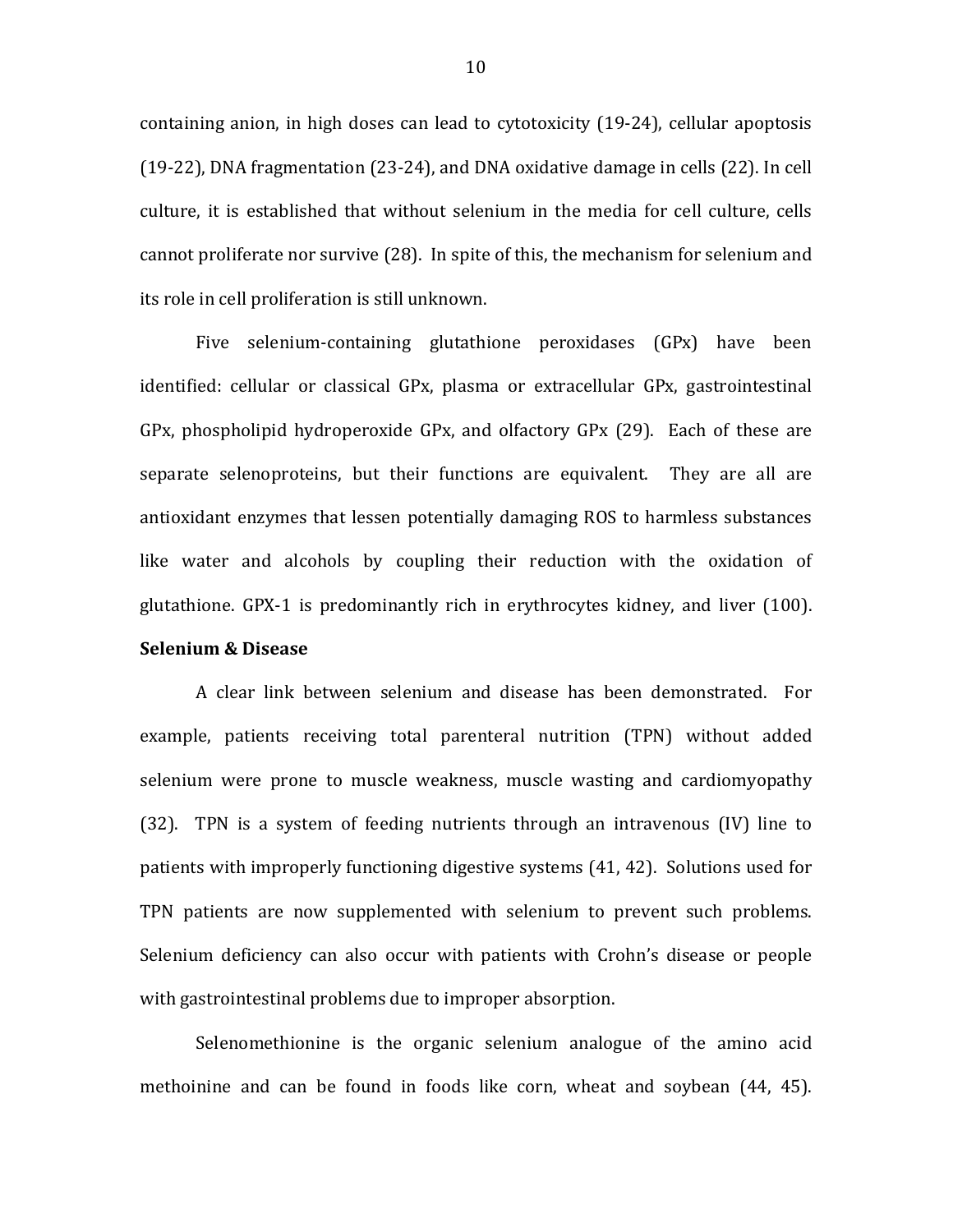Selenomethionine operates as a transport for selenium storage in organs and tissues and can also be integrated into proteins and replace methionine. Selenium supplements may consist of sodium selenite and sodium selenate, which are inorganic forms of selenium. However, selenomethione is regarded as the best absorbed and utilized form or selenium. Some yeasts also contain huge amounts of selenium in the form of selenomethionine, as much as 1,000 to 2,000 micrograms of selenium per gram  $(44)$ . A large scale cancer prevention trial in 1983 showed that consuming daily supplements of 200 micrograms of selenium could lesson the risk of developing lung, prostate and colorectal cancer (46).

Plant foods are the primary dietary sources of selenium in most countries (34). The content of selenium in food correlates to the content of selenium found in the soil where the food or animal originated. Soils in the high plains of northern Nebraska and the Dakotas are very high in selenium content. Research has shown that people from that region have the highest selenium intake in the United States. Meanwhile, regions of China & Russia have very low levels of selenium in the soil and selenium deficiency is often reported because food in those areas are grown and eaten locally. Other sources of dietary selenium include some meats and seafood  $(35, 36)$ . Animals that consume grains or plants that were grown in selenium-rich soil have increased levels of selenium in their muscle. Finally, some breads are a source of selenium in the United States, and certain nuts are a source of selenium as well.

To understand the different quantities of selenium, it is important to review

11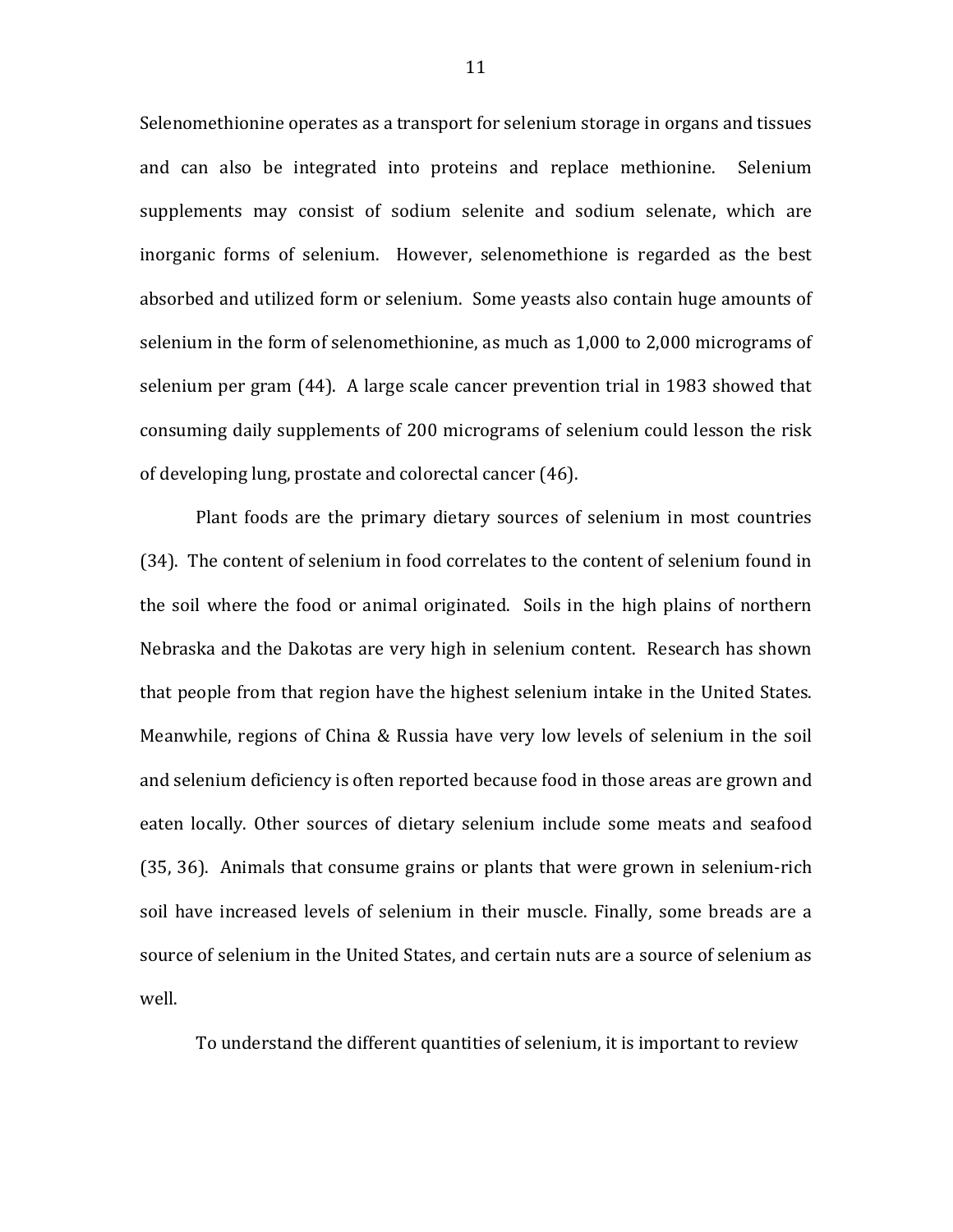## Table 1

| Food                                               | Micrograms Percent<br>(mcg) | DV* |
|----------------------------------------------------|-----------------------------|-----|
| Brazil nuts, dried, unblanched, 1 ounce            | 544                         | 777 |
| Tuna, light, canned in water, drained, 3 ounces    | 68                          | 97  |
| Cod, cooked, 3 ounces                              | 32                          | 46  |
| Turkey, light meat, roasted, 3 ounces              | 27                          | 39  |
| Bagel, egg, 4 inch                                 | 27                          | 39  |
| Chicken breast, meat only, roasted, 3 ounces       | 24                          | 34  |
| Beef chuck roast, lean only, roasted, 3 ounces     | 23                          | 33  |
| Sunflower seed kernels, dry roasted, 1 ounce       | 23                          | 33  |
| Egg noodles, enriched, boiled, 1/2 cup             | 19                          | 27  |
| Macaroni, enriched, boiled, 1/2 cup                | 19                          | 27  |
| Ground beef, cooked, broiled, 3 ounces             | 18                          | 26  |
| Egg, whole, hard-boiled, 1 large                   | 15                          | 21  |
| Oatmeal, instant, fortified, cooked, 1 cup         | 12                          | 17  |
| Cottage cheese, low fat 2%, 1/2 cup                | 11                          | 16  |
| Bread, whole-wheat, commercially prepared, 1 slice | 11                          | 16  |
| Rice, brown, long-grain, cooked, 1/2 cup           | 10                          | 14  |
| Rice, white, enriched, long-grain, cooked, 1/2 cup | 6                           | 9   |
| Bread, white, commercially prepared, 1 slice       | 6                           | 9   |
| Walnuts, black, dried, 1 ounce                     | 5                           | 7   |
| Cheddar cheese, 1 ounce                            | 4                           | 6   |

### Table 1: Selected Food Sources of Selenium [11]

## Table 1. Selected Food Sources of Selenium.

This table, taken from the National Institute of Health's official website, http://ods.od.nih.gov/ (37), shows that selenium content varies in diverse foods. Plant foods are the main source of dietary selenium. The selenium content of the soil directly correlates with the selenium content of the food. The Daily Value for selenium is 70 micrograms (mcg).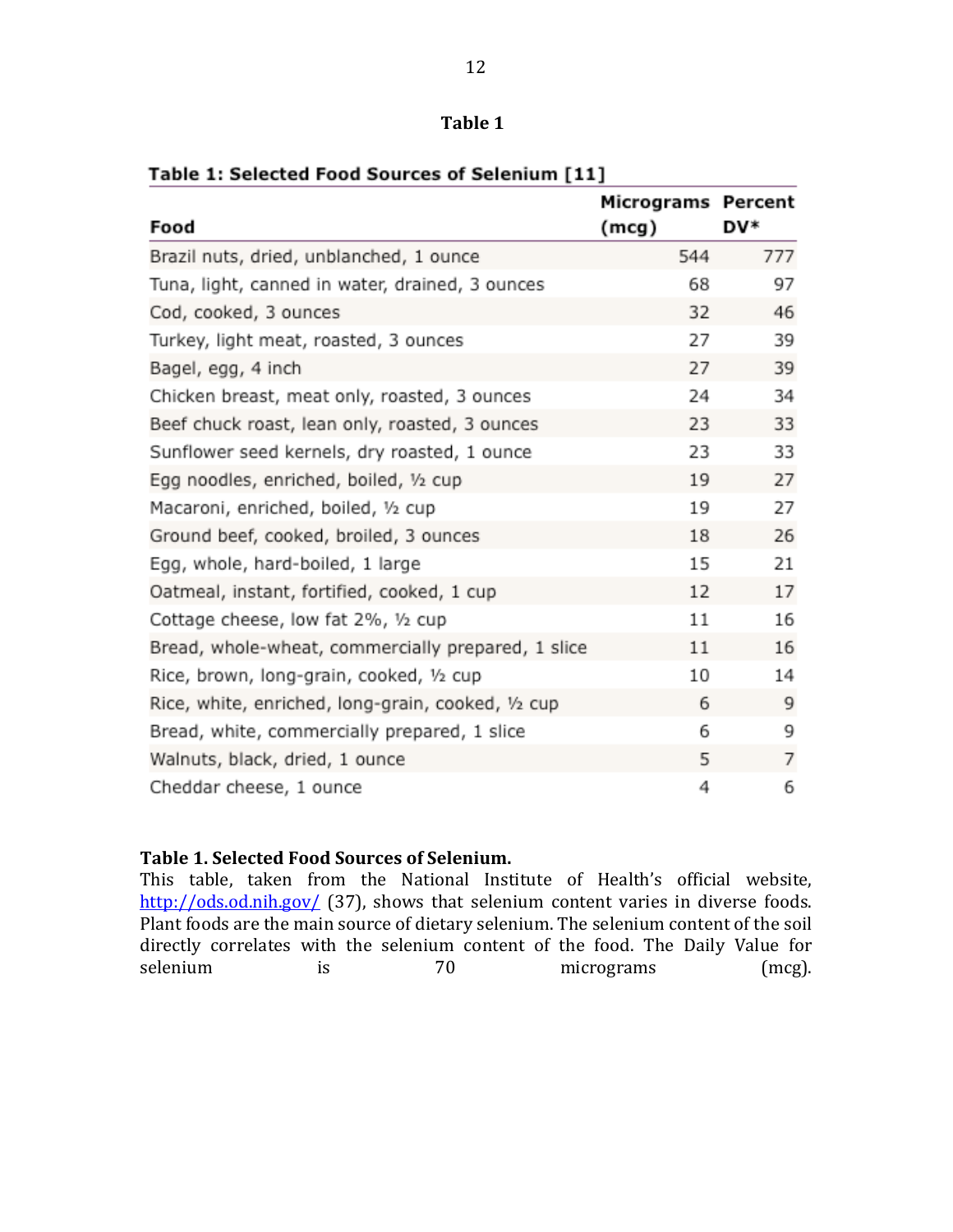| mı<br>н |  |
|---------|--|
|---------|--|

Table 2: Recommended Dietary Allowances (RDA) for Selenium for Children and Adults [12]

| Age       | Males and Females Pregnancy Lactation |     |                     |  |
|-----------|---------------------------------------|-----|---------------------|--|
|           | (years) (mcg/day)                     |     | (mcg/day) (mcg/day) |  |
| $1 - 3$   | 20                                    | N/A | N/A                 |  |
| $4 - 8$   | 30                                    | N/A | N/A                 |  |
| $9 - 13$  | 40                                    | N/A | N/A                 |  |
| $14 - 18$ | 55                                    | 60  | 70                  |  |
| $19+$     | 55                                    | 60  | 70                  |  |

### Table 2. Recommended Dietary Allowances for Selenium.

Developed by the Institute of Medicine and taken from their website,  $\frac{http://ods.od.nih.gov/}{37}$ , the Dietary Reference Intakes (DRIs), is an expression used for a set of reference values. The 3 major categories of reference values contained in the DRIs are Recommended Dietary Allowances (RDA), Adequate Intakes (AI), and Tolerable Upper Intake Levels (UL). RDA is the average daily dietary intake level that is adequate to meet the nutrient obligations of healthy individuals in each age and gender set. An AI is set when there is deficient scientific data accessible to determine a RDA. The UL is the maximum daily intake that will not produce unfavorable effects. This table shows the Recommended Dietary Allowances for Selenium in Children and Adults.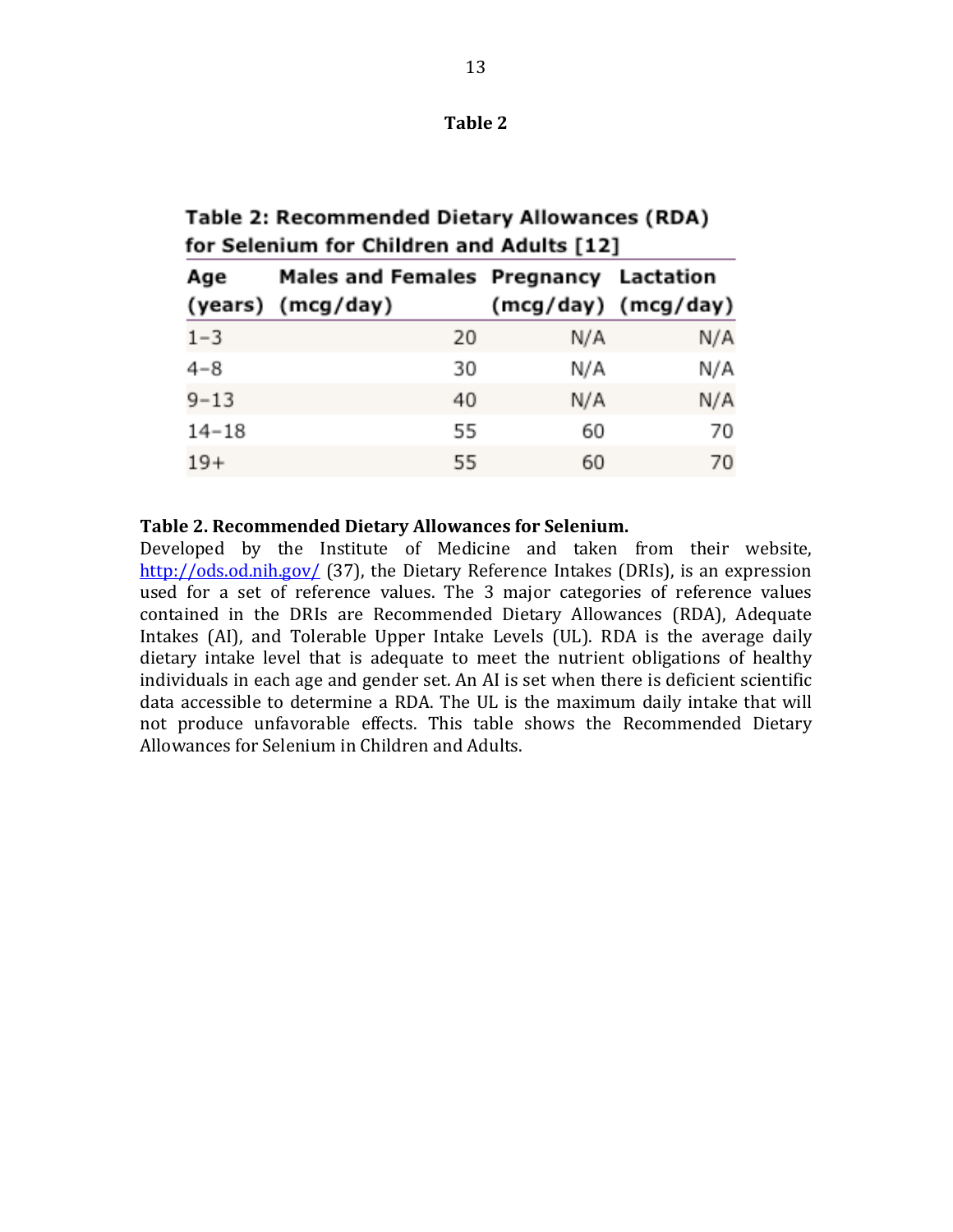## Table 3

# Table 4: Tolerable Upper Intake Levels for Selenium for Infants, Children, and Adults [12]

|               | <b>Males and Females</b> |
|---------------|--------------------------|
| Age           | (mcg/day)                |
| 0-6 months    | 45                       |
| 7-12 months   | 60                       |
| $1-3$ years   | 90                       |
| 4-8 years     | 150                      |
| 9-13 years    | 280                      |
| $14-18$ years | 400                      |
| 19+ years     | 400                      |

## Table 3. Tolerable Upper Intake Levels for Selenium.

This table presents the Tolerable Upper Intake Levels (UL) of Selenium, set by the Institute of Medicine of the National Academy of Sciences and taken from their official website,  $\frac{http://ods.od.nih.gov/}{137}$ . 400 micrograms per day is the set UL for adults to prevent selenosis. Selenosis is a condition caused by high levels of selenium (greater than  $100 \text{ mcg/dL}$ ) that may cause white blotchy nails, hair loss, fatigue, gastrointestinal upsets, and mild nerve damage.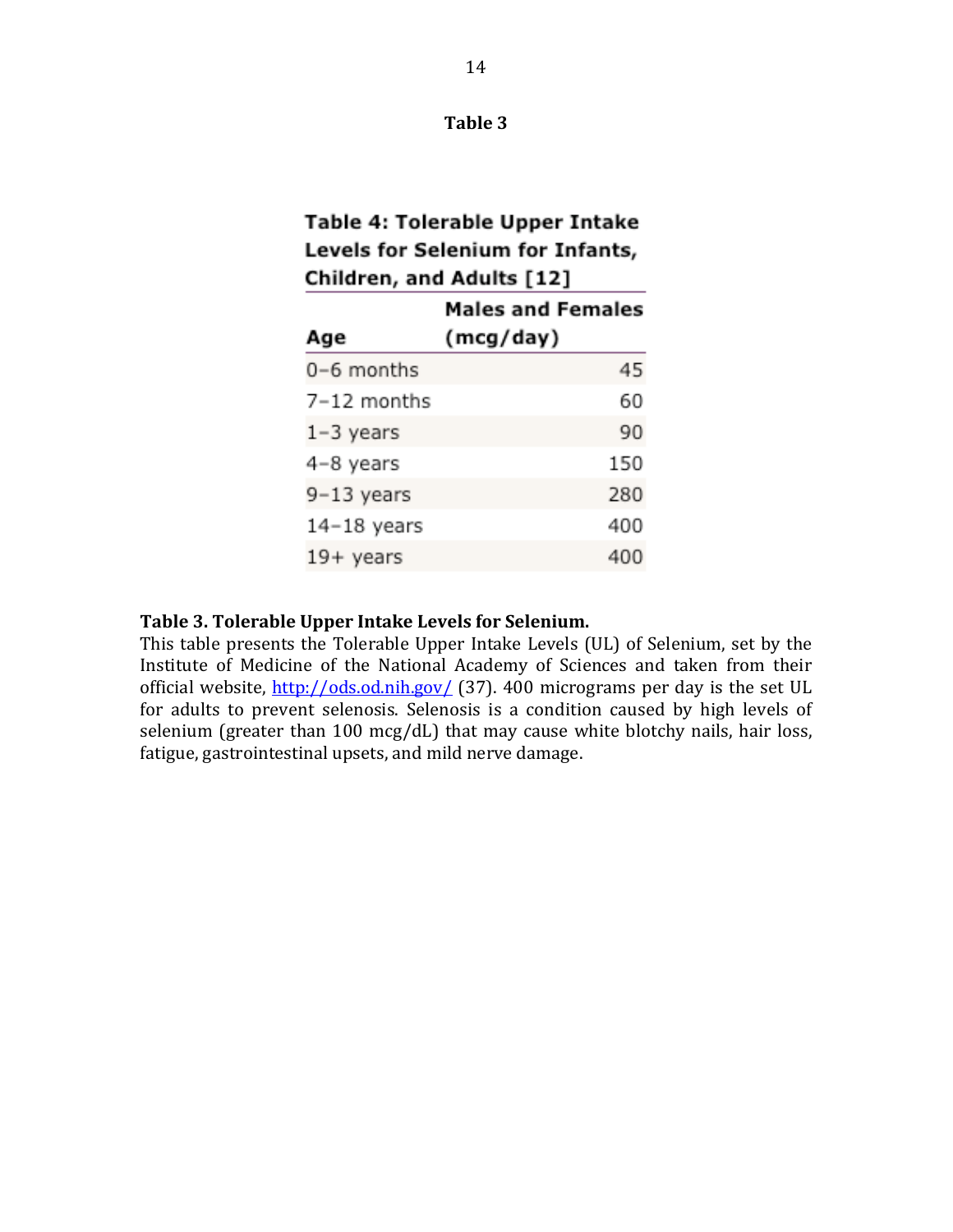the following terms. The Institute of Medicine of the National Academies is responsible for setting the Dietary Reference Intakes (DRI's), which is a set of reference values used for evaluating nutrient intake for healthy people (37). Recommended Dietary Allowances (RDA), Adequate Intakes (AI), and Tolerable Upper Intake Levels (UL) are three types of significant reference values incorporated in the DRI's. The RDA advises the average daily dietary intake level that is satisfactory to meet 97-98% of healthy persons in each age and gender group. An AI is established when there is inadequate data presented to determine a RDA, and is set to meet or exceed the amount needed to maintain nutritional sufficiency in nearly all age and gender groups. On the other hand, the UL is the maximum daily intake allowed without causing unfavorable health effects.

Some evidence suggests that selenium deficiency may be a factor in the development of hypothyroidism, a type of heart disease, and a weakened immune system (38, 39). Other evidence shows that selenium deficiency can make the body more vulnerable to illnesses produced by other biochemical, nutritional or infectious stresses (40). Also, gastrointestinal problems may impair selenium absorption and lead to selenium depletion or selenium deficiency. Three particular diseases have been related to selenium deficiency. Keshan disease, which causes an enlarged heart and deprived heart function, Kashin-Beck disease, which results in osteoarthropathy, and Myxedematous Endemic Cretinism, which leads to mental retardation.

In a selenium-deficient region of China, young women and children were affected by Keshan disease (32, 33). It was first described in the early 1930's in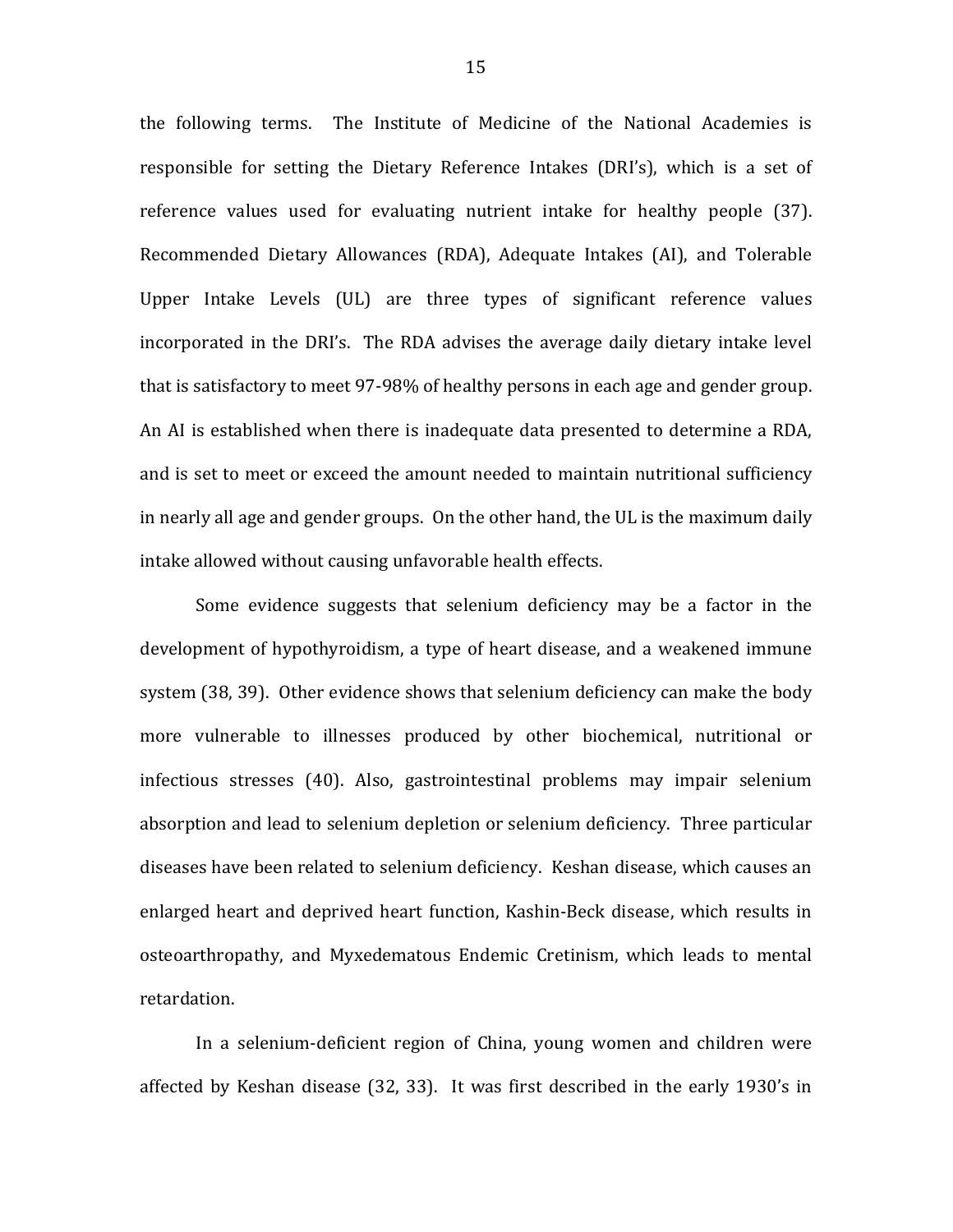China and is still occurring today in the countryside of China with selenium poor soil  $(40)$ . The chronic version of the disease brings about a sudden onset of cardiac insufficiency, while, the acute version is characterized by moderate to severe heart enlargement, also paired with cardiac insufficiency (32, 33). Dietary intake in these selenium poor soil areas are less than 19 micrograms per day for men and less than 13 micrograms per day for women, substantially lower than RDA recommendations (37). Poor selenium nutrition status and exceedingly low dietary intake of selenium is the main association with getting Keshan disease.

### **Selenium & Cancer**

Some studies show that people with higher blood levels or higher consumption of selenium have a lower chance of death from cancer, including lung, prostate and colorectal cancers (47-50). Regions in the United States with low selenium content in the soil have a significantly higher occurrence in nonmelanoma skin cancer (51).

Studies suggest that selenium influences cancer risk in two ways (52). The first is as an antioxidant where selenium helps protect the body from damaging effects of ROS. Also, selenium may prevent or slow tumor growth because particular breakdown products of selenium are considered to improve cell activity and curb development of blood vessels to the tumor. A selenium supplement of 200 microg/day is linked with substantial reductions in cancer risks in subjects with pre-treatment plasma Se concentrations below 120 ng/ml, found The Nutritional Prevention of Cancer Trial (52).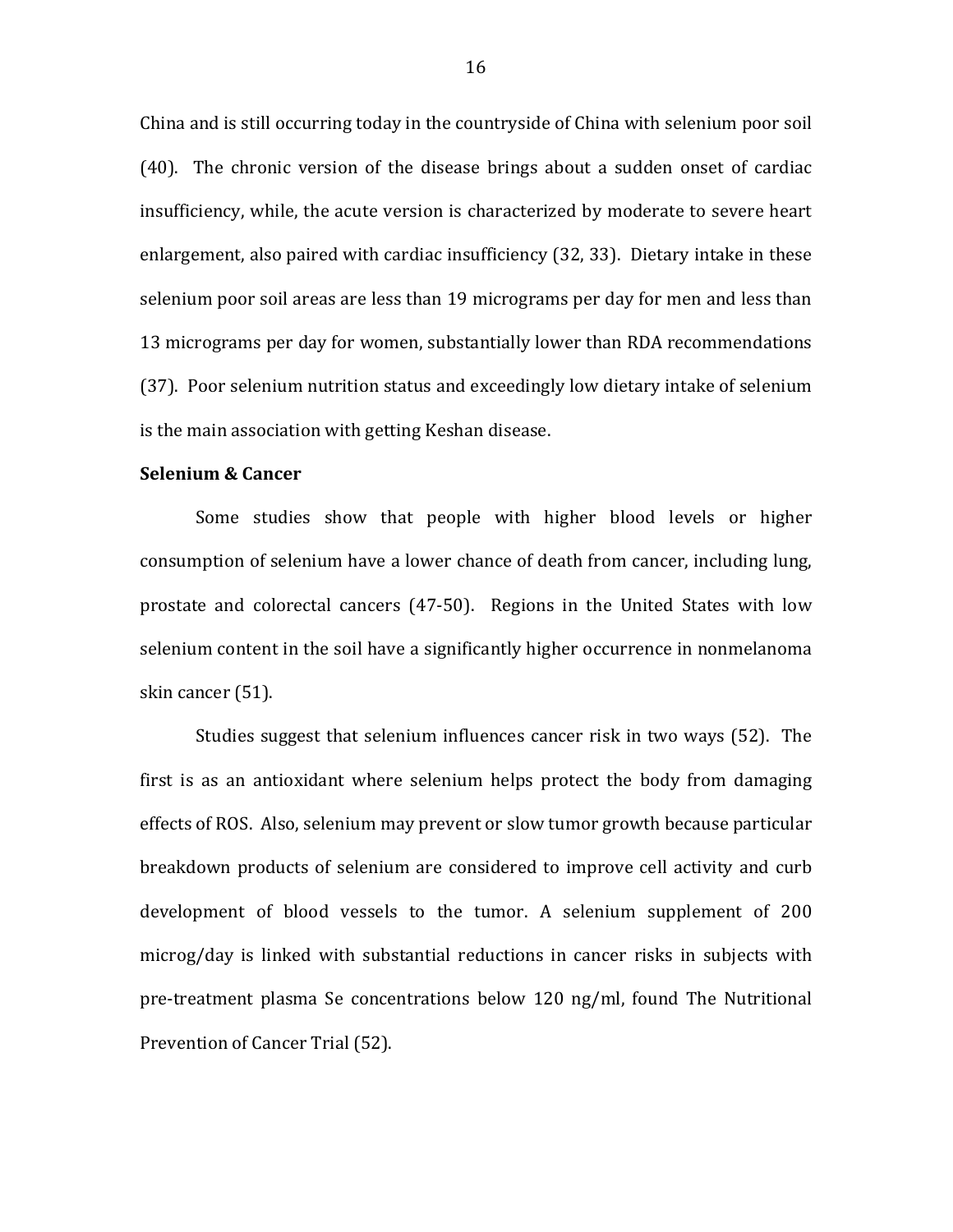## **Diagram**<sub>3</sub>

# The Health Benefits of Selenium.



## **Diagram 3. Health Benefits of Selenium.**

The following illustration, found in the article Environmental Health Impacts of Dispersed Mineralisation in South Africa by T.C. Davies and H.R. Mundalamo (107), presents a straightforward look on the health benefits of selenium.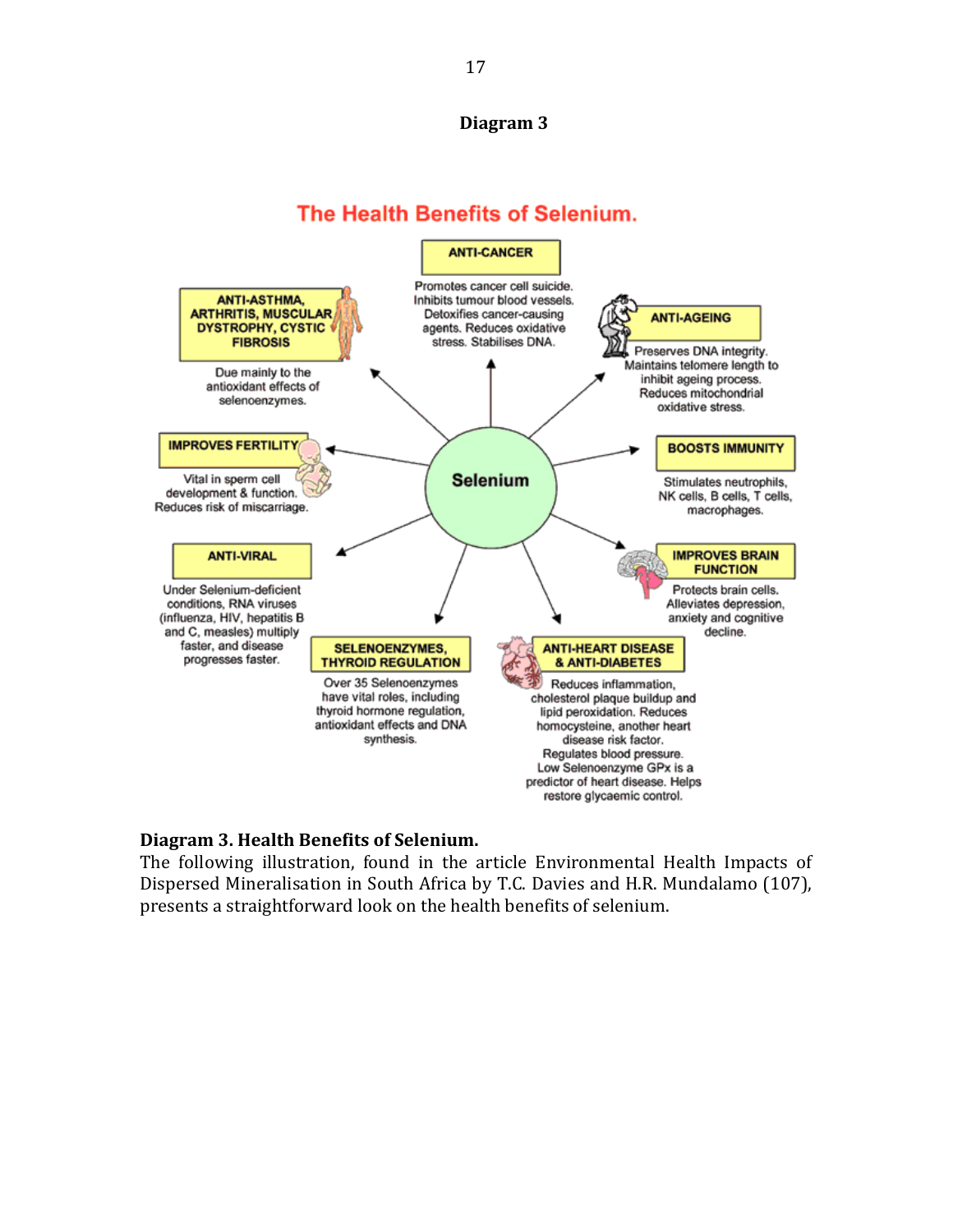The SU.VI.MAX study in France explored whether selenium united with at least one other dietary supplement could decrease the risk of prostate cancer in men (54). The participants received a supplement package with modest doses of Vitamin E, Vitamin C, beta-carotene, zinc, and selenium (100  $\mu$ g/day) versus a placebo to compare the risk of cancer and cardiovascular disease. 5,141 men were enrolled with a starting PSA (prostate specific antigen) of  $\leq$ 3 ng/ml, which is at normal level. The study found that the risk of prostate cancer in men who took the supplemental package was reduced by half.

Some data proposes that oxidative stress from free radicals may encourage heart disease (55-57). It is the oxidized form of low-density lipoproteins (LDL) that supports plaque build-up in coronary arteries (56). In turn, selenium is one of the antioxidants that may help limit the oxidation of LDL cholesterol and therefore, help prevent the incidence of coronary heart disease (55-57).

In addition, surveys have shown that persons with rheumatoid arthritis have decreased selenium levels in their blood (58, 59). Selenium may help relieve symptoms of arthritis by managing levels of free radicals (60). **Diagram 3** shows an uncomplicated look at the multiple benefits of selenium.

Malabsorption in HIV/AIDS patients can lead to diminishing levels of nutrients, including selenium (61, 62). Decreased immune cell counts, amplified disease development, and great risk of death in the HIV/AIDS population are all correlated to selenium deficiency. As an antioxidant nutrient, selenium can help shield cells from oxidative stress, which may possibly slow development of the disease  $(63)$ .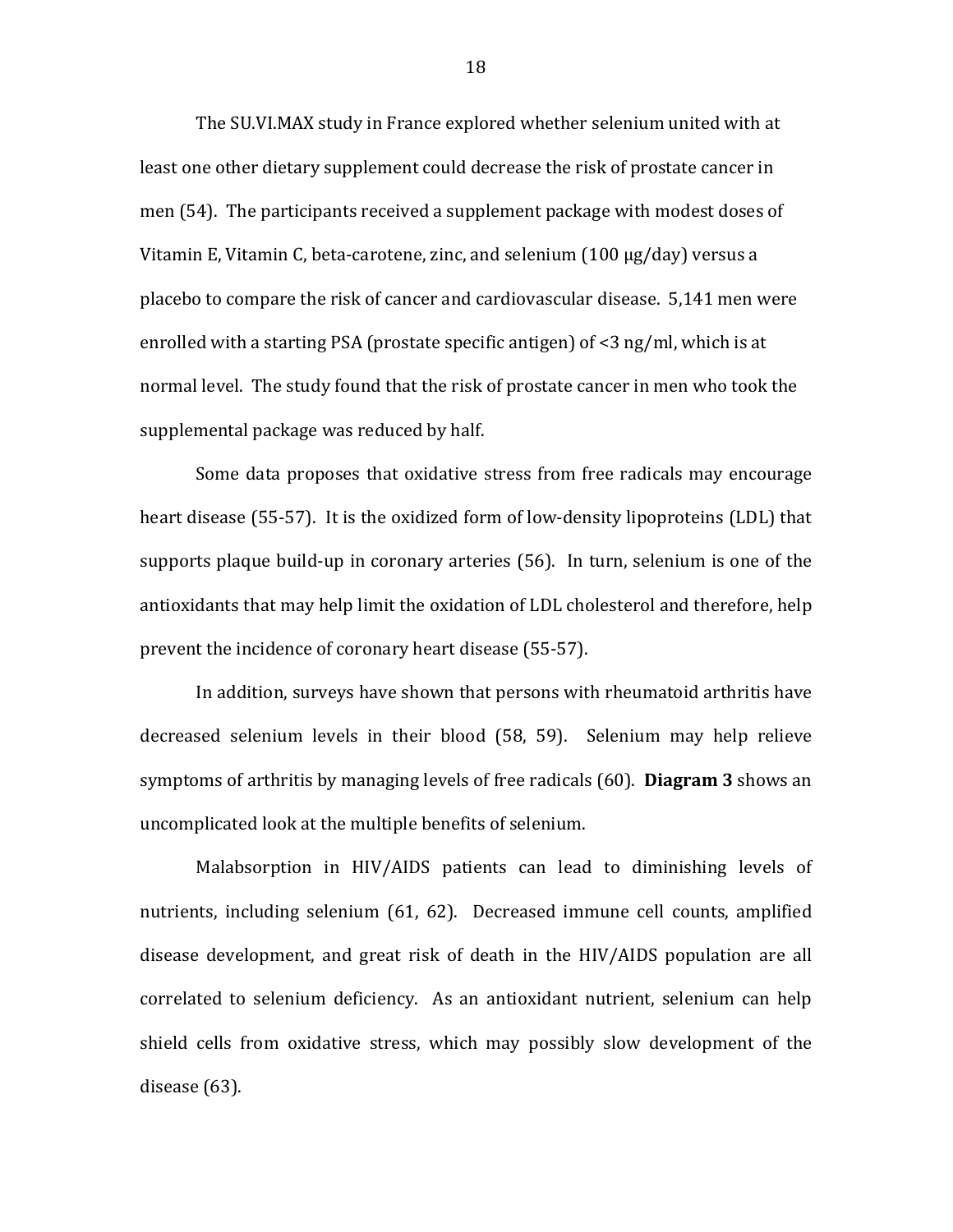One study found that a selenium-based homolog of GPx is created by the HIV virus (64). In theory, the virus accelerates the reduction of selenium from HIVinfected lymphocytes. The study also showed that replication of HIV chronically infected T-lymphocytes was suppressed with selenium supplementation, *in vitro*. Trials showed that with 400 mcg daily of yeast-based selenium given to 19 patients with symptomatic HIV and AIDS, mean whole blood selenium levels increased in 70 days. 14 of those patients stated improvements of appetite, gastrointestinal function, and diminished repeated infections. Another study tested 125 HIV-positive men and women and established that selenium deficiency was linked to a higher death rate from HIV (65). In a different, smaller study, 24 children with HIV were observed for five years. In this study, they found that children with lower levels of selenium died at a younger age, which may imply faster disease progression (66).

#### **Selenium Toxicity & Deficiency**

Is there a health risk with too much selenium intake? Selenosis is a condition where blood levels of selenium are higher than  $100 \mu g/dL$  (67). Symptoms of selenosis include gastrointestinal problems, garlic breath odor, hair loss, white nails, irritability, fatigue, and mild nerve damage (68). Selenium toxicity is uncommon in the United States. The rare selenium toxicity cases involve industrial accidents and manufacturing errors that led to exceptionally high concentrations of selenium in a supplement (69, 70). The UL for selenium set by the Institute of Medicine of the National Academy of Sciences is 400 micrograms per day for adults (37).

Another, more common issue is selenium deficiency. It has been established that selenium deficiency is correlated with weakened function of the immune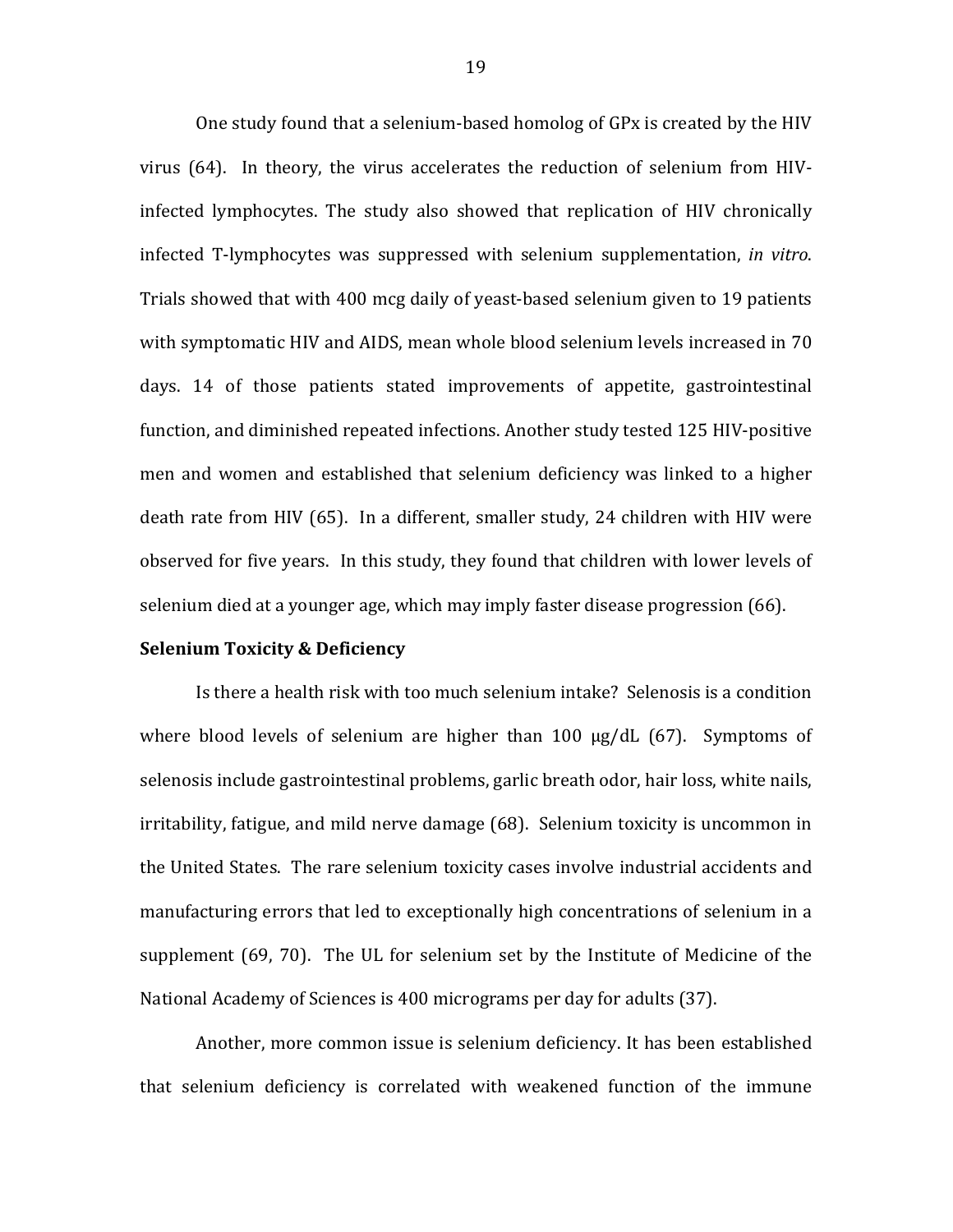system (71). In two minor studies, healthy and immunosuppressed persons supplemented with 200 micrograms of sodium selenite a day for eight weeks showed an increased immune cell reaction to foreign antigens compared with those taking a placebo  $(72-74)$ . This appears to show that immune response may be stimulated in healthy individuals taking selenium supplementation. Research indicates that selenium plays a role in regulating the expression of cell-signaling molecules called cytokines, which coordinate the immune response (75).

Selenium deficiency seems to enhance the development of some viral infections (77). The amplified oxidative stress that occurs due to selenium deficiency may encourage mutations or changes in the expression of certain viral genes. In an intriguing study completed at the University of North Carolina at Chapel Hill, selenium-deficient mice were inoculated with a strain of coxsackievirus. Results found that mutations happened in the viral genome, which resulted in a more virulent form of the virus. The mutations caused inflammation of the heart muscle! indentified! as! myocarditis.! ! ! After! its! mutated,! this! virus! also! causes! myocarditis in normal mice that are not selenium deficient, establishing that the enhanced virulence is due to a modification in the virus, not the effects of selenium deficiency on the host immune system. A study with GPx-1 knockout mice showed that cellular GPx supplies protection against myocarditis resulting from mutations in the genome of a formerly benign virus. Selenium deficiency causes decreased GPx activity, increasing oxidative damage and increasing the probability of mutations in the viral genome  $(71)$ .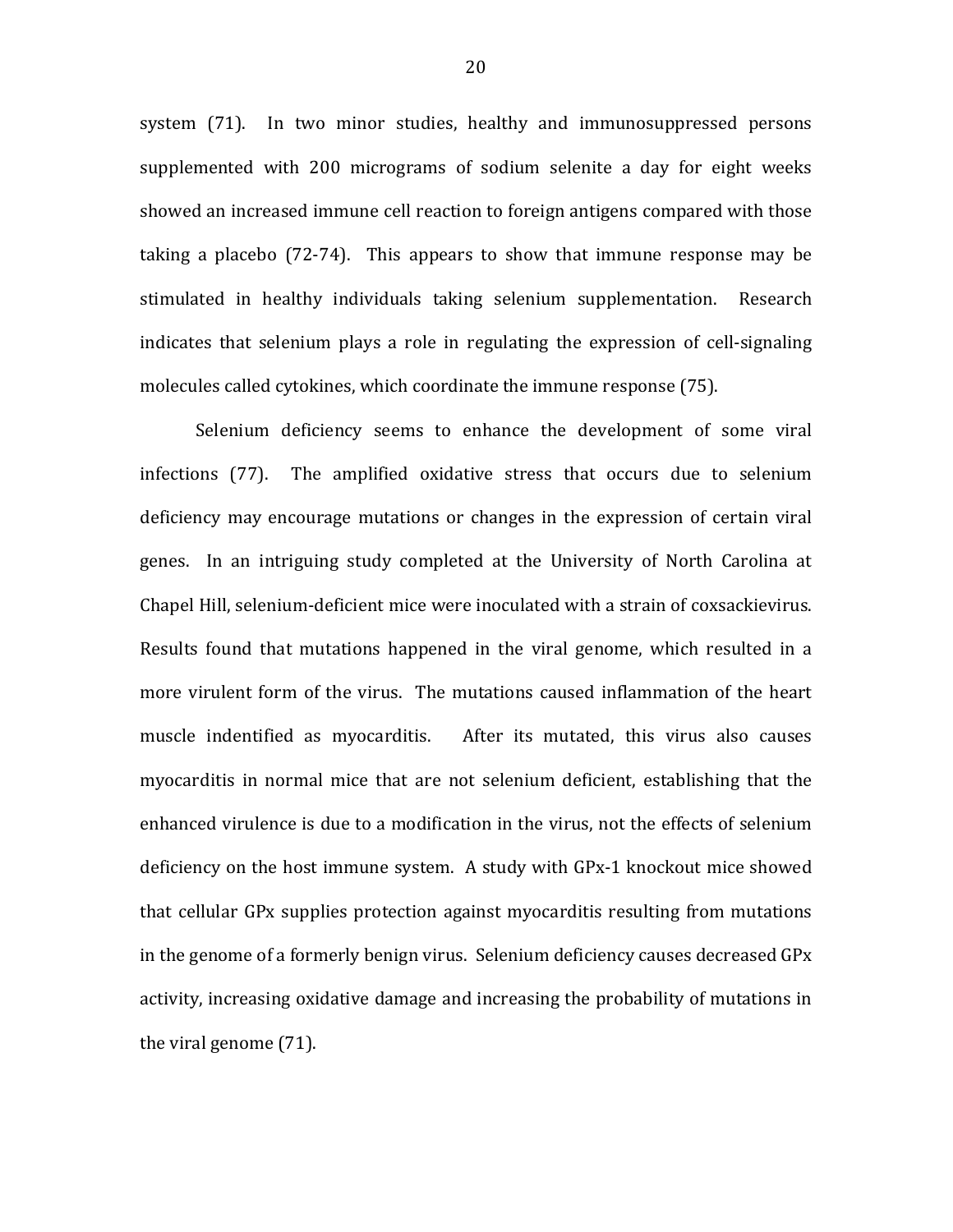#### **Cancer & Animal studies**

Plenty of support shows that selenium supplementation at high levels decreases the occurrence of cancer in animals. In excess of more than two-thirds of over 100 published studies in 20 different animal models of viral, spontaneous, and chemically induced cancers found that selenium supplementation drastically lessens tumor incidence (78). The evidence indicates that selenium in its methylated form are the active species against tumors, and these methylated selenium structures are produced more with excess selenium intake (79). The relationships of selenium intake to cancer in humans and animals are summarized in the article titled Selenium and its relationship to cancer: an update, by Whanger (80).

To counteract oxidative stress, effective antioxidants are crucial and have become increasingly popular to aid in disease prevention and therapy (6). Compounds with glutathione peroxidase  $(GPx)$ -like activity are exceptionally fascinating because they *catalytically* remove oxidative stressors, and can consequently be applied in small quantities. GPx is the selenium-dependent enzyme discovered by Mills in 1957 (81). It is also the most considerably studied GPx. After its discovery, it was named GPx-1, or cytosolic or cellular GPx to differentiate from the further glutathione peroxidases enzymes that were discovered.

Glutathione is the major intracelluar non-protein sulfhydryl, a functional group composed of a sulfur-hydrogen bond  $(-SH)$   $(81)$ . Glutathione is present in concentrations up to 10 mM in many cells and provides a crucial defense against oxidative stress by scavenging free radicals and taking part in the reduction of hydrogen peroxide.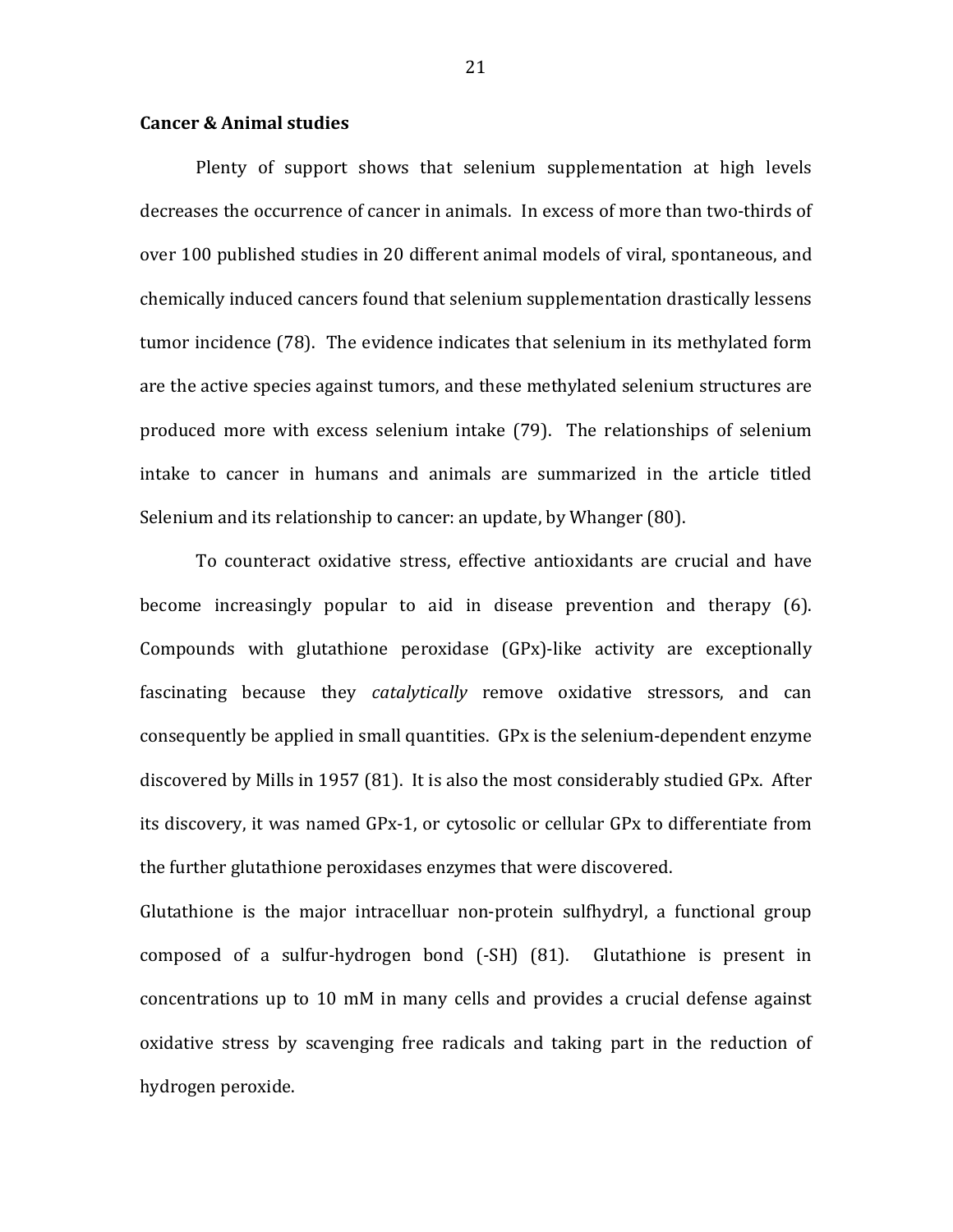As we already know, GPx catalyses the reduction of  $H_2O_2$  as well as organic hydroperoxides to water and alcohols respectively, with the generation of oxidized glutathione (GSSG) (81).

$$
ROOH + 2GSH \Rightarrow ROH + GSSG + HOH (82)
$$

ROOH could be one of the many hydroperoxides, ROH, GSH is reduced glutathione and we already know that GSSG is oxidized glutathione (82). This reaction also stops further peroxide initiation of lipid peroxidation, therefore preserving the integrity of the cell. The reaction also regenerates GSH with the help of Glutathione Reductase (GR), by catalyzing the reduction of GSSG back to GSH as follows:

 $GSSG + NADPH + H+ \Rightarrow 2GSH + NADP+$ 

GPx-1 in the human is ubiquitously expressed and is plentiful in erythrocytes, kidney, liver and mitochondria. In the cell cytosol, glutathione is synthesized by  $\gamma$ glutamylcysteine synthetase (GCS) and glutathione synthetase (GS) (81). Transcriptional upregulation of GPx-1 as an adaptive response to oxidative stress has been shown in vitro. These additional peroxidases that were identified after GPx-1 are summarized in **Table 4** and have been named GPx-2-GPx-5 (105). These peroxidases have at least 36% amino acid sequence similar to GPx-1.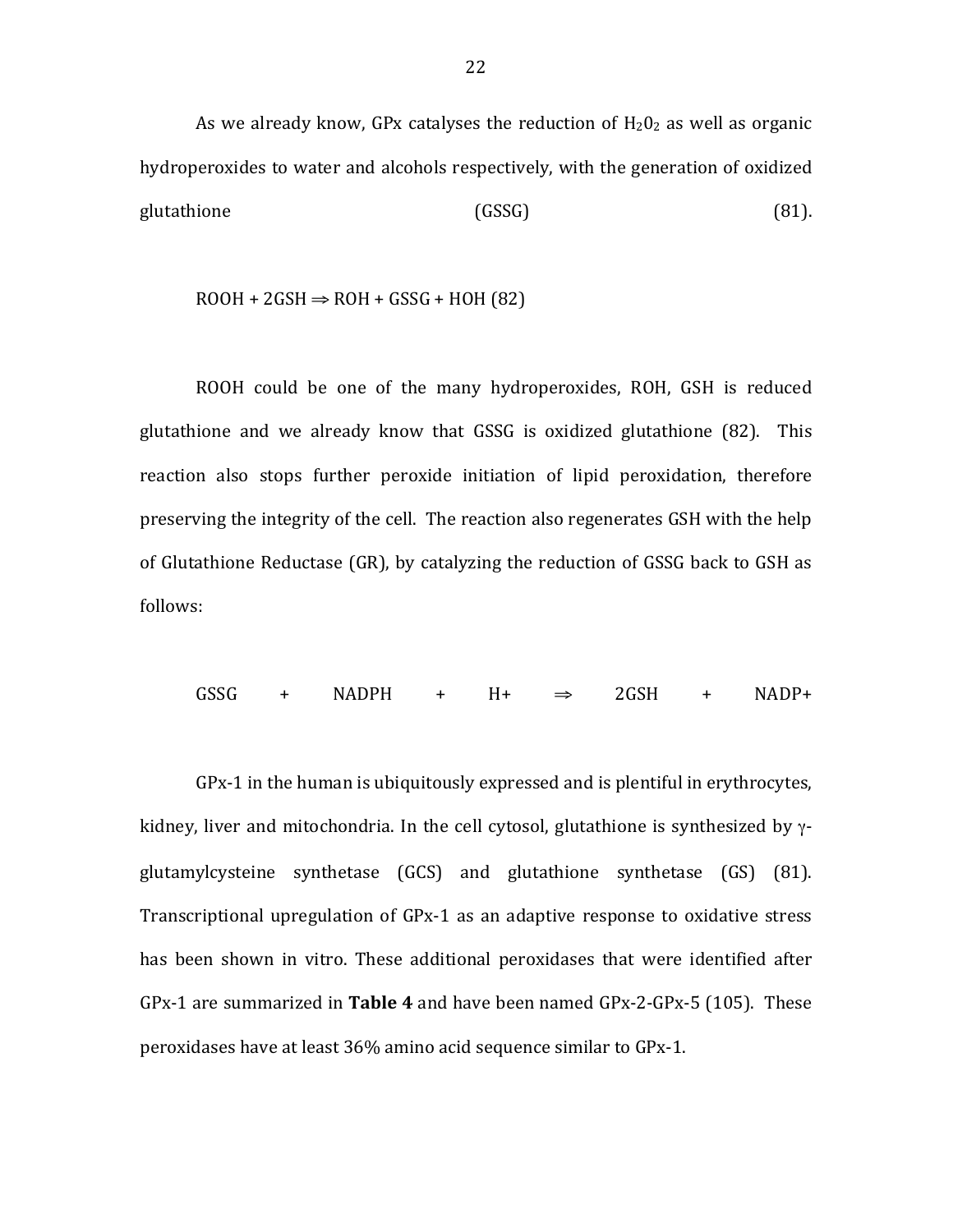#### **Superoxide dismutase**

Another essential enzyme that aids in antioxidant defense is superoxide dismutase (SOD). Superoxide dismutases are metallo-enzymes that scavenge possible damaging superoxide anions,  $O_2$ <sup>-</sup>, and represent a crucial component of protection against oxidative stress (85). There are four classes of SODs that are known, distinguished by their metal groups Cu/Zn, Fe, Mn and Ni. The two most crucial SODs are Manganese superoxide dismutase, Mn-SOD or SOD2 and Copper/Zinc superoxide dismutase  $(SOD1)$ . Superoxide dismutases are the first line of defense against  $O_2^-$  (83). Superoxide dismutase can be generated by unique enzymes, like NADPH oxidases or xanthine, or as a byproduct of normal cellular metabolism (84). SOD then converts the superoxide to hydrogen peroxide through catalase or peroxidases. SOD1 is the most abundant and found in all eukaryotes and many prokaryotes (87). They form homodimers whose essential structural motif is a  $\beta$ -barrel (88). Found in cytosol and peroxisomes, SOD1 encodes a copper-zinc bound SOD (85). It catalyzes superoxide into dioxygen and hydrogen peroxide;  $(2O_2\cdot + 2H^+ \rightarrow O_2 + H_2O_2)$  (86). SOD2 is manganese bound SOD, which is prevalent in both prokaryotes and mitochondria (85). SOD2 occur as homoedimers and sporadically as homotetramers where the monomers fold into two helix-rich domains with Mn bound by two residues from each domain (88). The study of superoxide dismutase and glutathione peroxidase is essential to learning the mechanisms of how these enzymes work, which could lead to a better understanding of battling oxidative stress.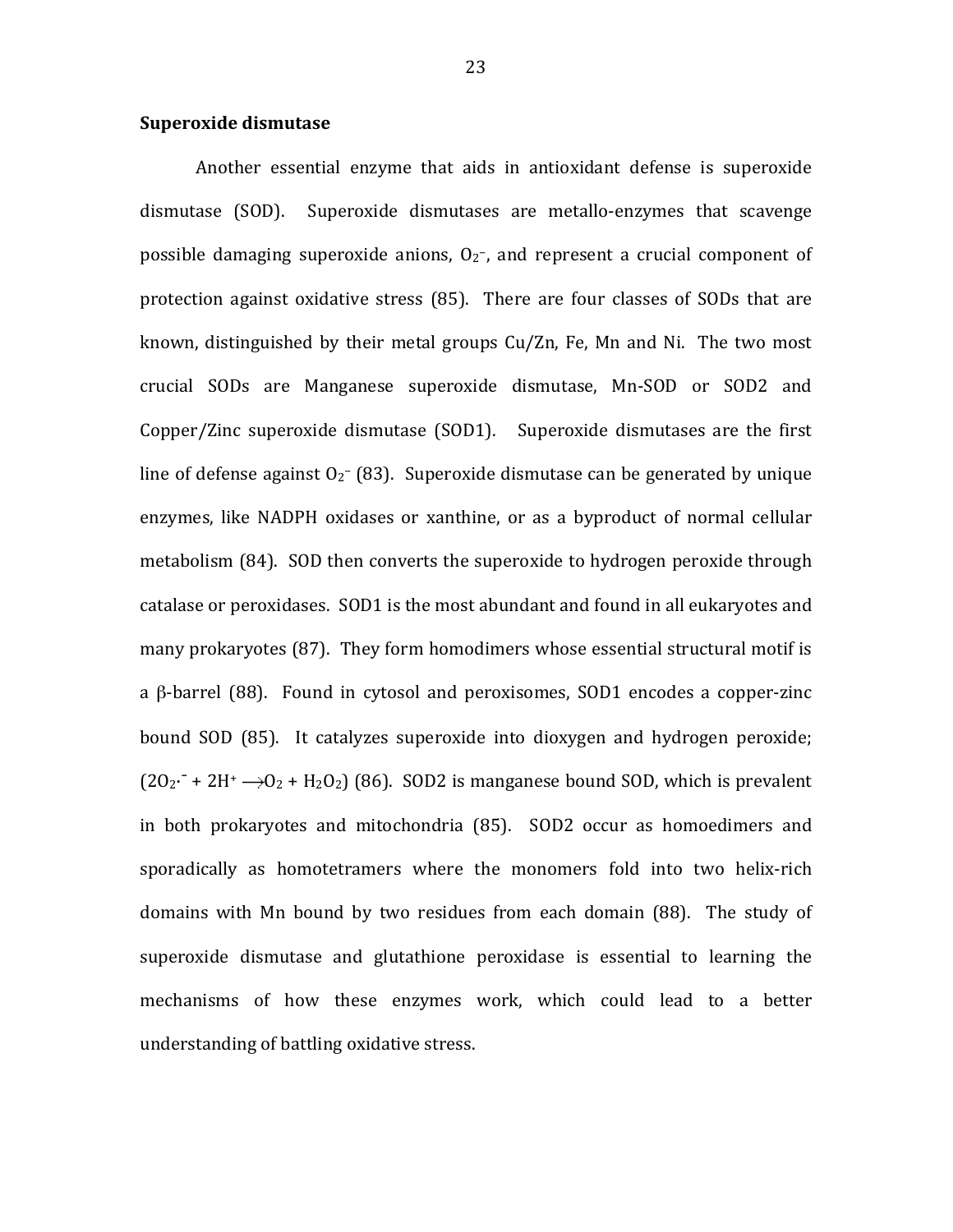## **Table 4**

| Type<br>of the<br>enzyme                      | Glutathione peroxidase 1<br>or cytosolic GPX (cGPX, GPX1)                                                                                                                                                                                                                                                                                                                                                                                                                                                                | Glutathione peroxi-<br>dase 2 or gastrointes<br>tinal GPX (GI-GPX,<br>GPX2)                                                                                                                                                                                                                 | Glutathione peroxidase<br>3 or plasma/extracellular<br>GPX (pGPX, GPX-P, GPX3)                                                                                                                                                                                                                                                | Glutathione peroxidase 4 or<br>phospholipid hydroperoxide<br>GPX (PHGPX, GPX4)                                                                                                                                                                                                                                                                                                                      | Glutathione pe-<br>roxidase5 or epidi-<br>dymal androge<br>related protein<br>or secretory GPX<br>(GPX5) | Glutat-<br>hionepe-<br>roxidase<br>6orolfac-<br>tory GPX<br>(GPX6)             |
|-----------------------------------------------|--------------------------------------------------------------------------------------------------------------------------------------------------------------------------------------------------------------------------------------------------------------------------------------------------------------------------------------------------------------------------------------------------------------------------------------------------------------------------------------------------------------------------|---------------------------------------------------------------------------------------------------------------------------------------------------------------------------------------------------------------------------------------------------------------------------------------------|-------------------------------------------------------------------------------------------------------------------------------------------------------------------------------------------------------------------------------------------------------------------------------------------------------------------------------|-----------------------------------------------------------------------------------------------------------------------------------------------------------------------------------------------------------------------------------------------------------------------------------------------------------------------------------------------------------------------------------------------------|----------------------------------------------------------------------------------------------------------|--------------------------------------------------------------------------------|
| Gene<br>structure/<br>chromosomal<br>location | 2 exons / 3p21.3<br>(Pseudogene: 3g11-g12)                                                                                                                                                                                                                                                                                                                                                                                                                                                                               | 2 exons / 14q24.1                                                                                                                                                                                                                                                                           | 5 exons / 5q32-q33.1                                                                                                                                                                                                                                                                                                          | 7 exons/19p13.3                                                                                                                                                                                                                                                                                                                                                                                     | 5 exons/6p22.1                                                                                           | 5 exons/<br>6p22.1                                                             |
| Protein struc-<br>ture/characte-<br>ristics   | Homotetramer; contains a single seleno-<br>cysteine residue in each of four identical<br>subunits (201 amino acids, 22kDa); protein<br>sequence is highly conserved except for the<br>last 5 amino acids, which is quite variable; a<br>catalytically active selenocysteine residue is<br>at amino acid 47 of the each subunit:<br>Gln 82, Trp 160 are in a hydrogen-bond to<br>the selenocysteine selenolate; Arg 52 and<br>Arg 179 are believed to form salt-bridges to<br>the carboxylate groups of glutathione (20). | Homotetramer (190<br>amino acids); sele-<br>nocysteine at active<br>site 40 of the protein<br>sequence.                                                                                                                                                                                     | A glycosylated homotet-<br>ramer of 23-kDa subunits<br>(226 amino acids) that is ab-<br>le to use thioredoxin and<br>glutaredoxin instead of<br>GSH as the reducing thiol<br>substrate; the active site wi-<br>th selenocysteine is at 73<br>amino acid (57).                                                                 | Monomer (197 amino acids); sele-<br>nocysteine is at active site 73                                                                                                                                                                                                                                                                                                                                 | 221 amino acids                                                                                          | 221 ami-<br>no acids                                                           |
| Regulation of<br>protein synthe-<br>sis       | Post-transcriptional by selenium (38,39):<br>inducible by etoposide, a topoisomerase II<br>inhibitor, an apoptosis inducer and a p53 ac-<br>tivator (39,40); homocysteine inhibition of<br>the expression of GPX1->                                                                                                                                                                                                                                                                                                      | Upregulation in colon,<br>lung and skin cancers:<br>a target for Nrf2 tran-<br>scription factor and<br>p63 (36.55).                                                                                                                                                                         | In part by selenium le-<br>vels.                                                                                                                                                                                                                                                                                              |                                                                                                                                                                                                                                                                                                                                                                                                     |                                                                                                          |                                                                                |
| Tissue<br>distribution                        | Abundant in tissues in humans with a<br>high rate of peroxide production isuch<br>as erythrocytes, kidney, liver or lung);<br>extremely low or absent in liver, kidney,<br>heart, lung brain, testes (33).                                                                                                                                                                                                                                                                                                               | Reduces H <sub>1</sub> O <sub>2</sub> in the<br>epithelium of the<br>whole gastrointesti-<br>nal tract from oesop-<br>hagus to the distal<br>colon (2- to 3- fold<br>higher levels of GPX2<br>mRNA in ileum and<br>cecum, present in<br>crypts and villi).<br>Some: in liver<br>$(33.56)$ . | The only extracellular isofo-<br>rm of GPXs: a secreted pro-<br>tein into blood plasma; al-<br>so expressed in the kidney.<br>lung, heart, placenta; it was<br>also found in small amoun-<br>ts in liver, skeletal muscle,<br>pancreas, brain, lung, hea-<br>rt, the ciliary epithelium of<br>the eye (52,58-60).             | In most tissues both in cytosol<br>and associated with membra-<br>nes; it is targeted to the cyto-<br>sol, mitochondria, or the nuc-<br>leus, the major selenoprotein<br>in sperm (61).                                                                                                                                                                                                             | In epididymis:<br>secreted protein.                                                                      | In olfac-<br>tory epit-<br>helium<br>and em-<br>bryos:<br>secreted<br>protein. |
| The role of the<br>enzyme                     | Detoxification of H <sub>2</sub> O <sub>2</sub> /wide range of or-<br>ganic hydroperoxides through the coup-<br>led oxidation of reduced glutathione:<br>prevents cytotoxic peroxide-induced<br>oxidative damage, lipid peroxidation<br>and protein degradation; enhanced GPX<br>activity inhibited apoptosis induced by<br>hydroperoxides (35).                                                                                                                                                                         | Protects GIT against<br>toxicity of ingested<br>lipid peroxides: repre-<br>sents the defense bar-<br>rier against ingested<br>lipid hydroperoxides;<br>protective role<br>against colon cancer<br>$(31, 35)$ .                                                                              | As barrier for any hydrope-<br>roxide transfer: reduction<br>in hydrogen peroxide and<br>lipid peroxides of more<br>complex lipids such as<br>phosphatidylcholine, al-<br>though with lower efficien-<br>cy than GPX4 at the expen-<br>se of glutathione; a major<br>scavenger of reactive oxy-<br>gen species (ROS) (15,33). | Its small size and hydrophobic<br>surface have been implicated<br>in the ability of this enzyme<br>to reduce peroxidized phos-<br>pholipids and cholesterol in<br>membranes; protects against<br>oxidative stress; in redox regu-<br>lation, sexual maturation and<br>differentiation (essential for<br>fertilization, spermatogene-<br>sis); also reduces hydroperoxi-<br>des in HDL and LDL (53). |                                                                                                          |                                                                                |

## **Table(4.(GPx(Characteristics.**

Characteristics of different GPx varieties are organized by table (105). 7 varieties of glutathione peroxidases have been discovered and are divided by gene structure/chromosomal location, protein structure/characteristics, regulation of protein synthesis, tissue distribution, and the role of the enzyme. There is an extensive interest in studying the various types of glutathione peroxidase due to antioxidative and antimutagenic properties.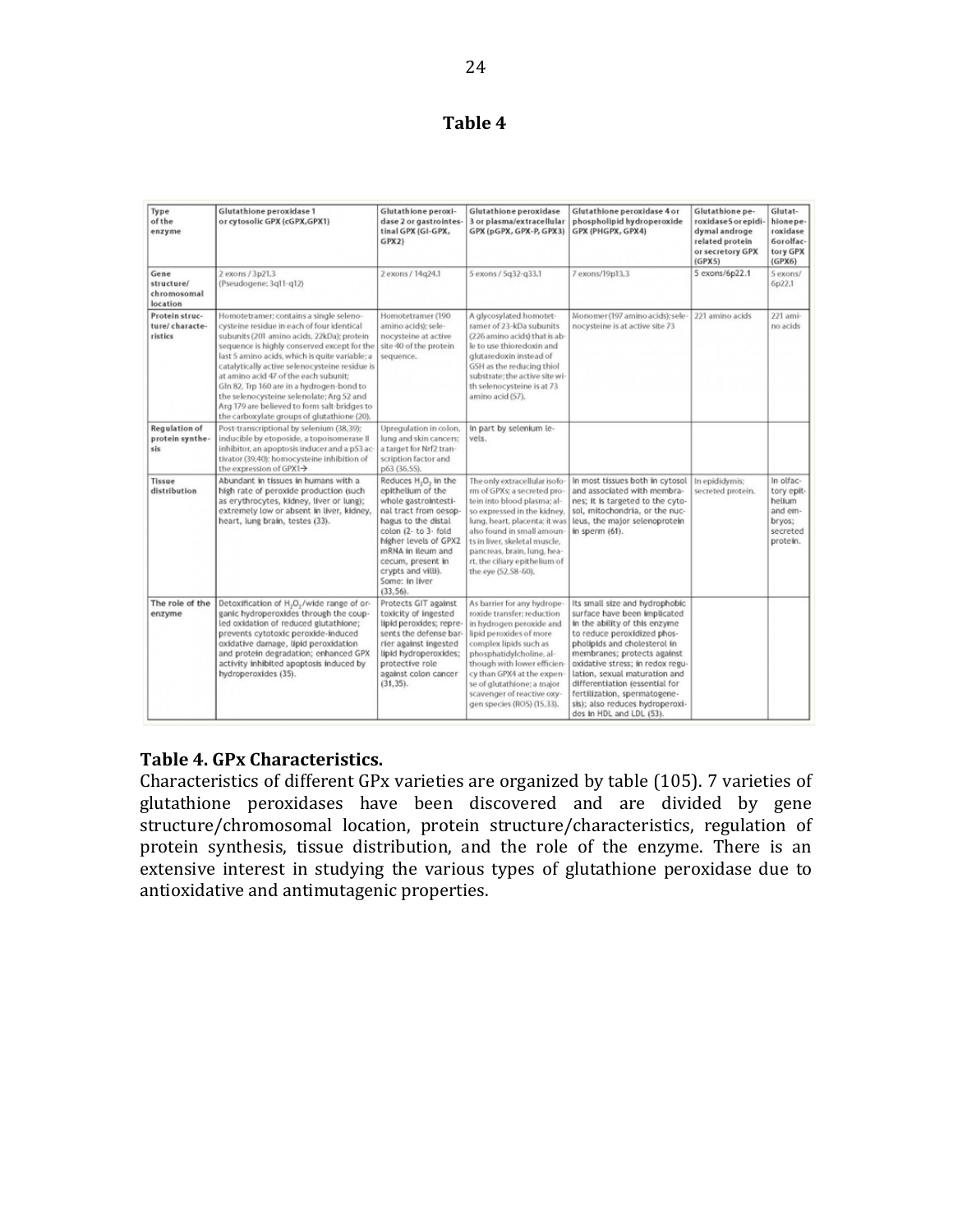#### **MATERIALS & METHODS**

#### **Tissue culture**

Tissue culture and supplementation studies were executed with the following cell lines: mouse embryonic fibroblasts (MEF) and mouse liver cells (BNL.C2). The MEF cells are SV-40 transformed mouse fibroblasts. The BNL.C2 cells are standard mouse liver cells. Both cell lines were derived from C57bl/6 mice, a common inbred strain of laboratory mice.

The cells were maintained at 37<sup>o</sup>C in an atmosphere of 5%  $CO<sub>2</sub>$  and 3%  $O<sub>2</sub>$  in humidified air. Mice fibroblasts and mice liver cells were both cultured in 175  $cm<sup>2</sup>$ Corning tissue culture flasks (Sigma-Aldrich, USA) in Dulbecco's modified minimum essential medium (DMEM). DMEM (Gibco- Invitrogen, CA, USA) was supplemented with Fetal Bovine Serum- 10% (Hyclone Laboratories Inc., UT, USA), Penicillin Streptomycin Antiobiotic- 1% (Gibco- Invitrogen, CA, USA) to prevent bacterial contamination, Glutamax-  $1\%$  (Gibco- Invitrogen, CA, USA), and Glutamine-  $0.5\%$ (Gibco- Invitrogen, CA, USA). Both cell lines were also grown in complete media, supplemented with 30nM of selenium. The standard mean selenium content in Fetal Bovine Serum is 0.026 micrograms per milliliter.

The pretreatment with selenium was performed for 2-3 days by the addition of selenium to the medium in the form of 1000-fold concentrated stock solutions throughout the logarithmic growth phase of the cells. A selenium concentration of 30nM was selected for the supplementation experiments based on published data (91).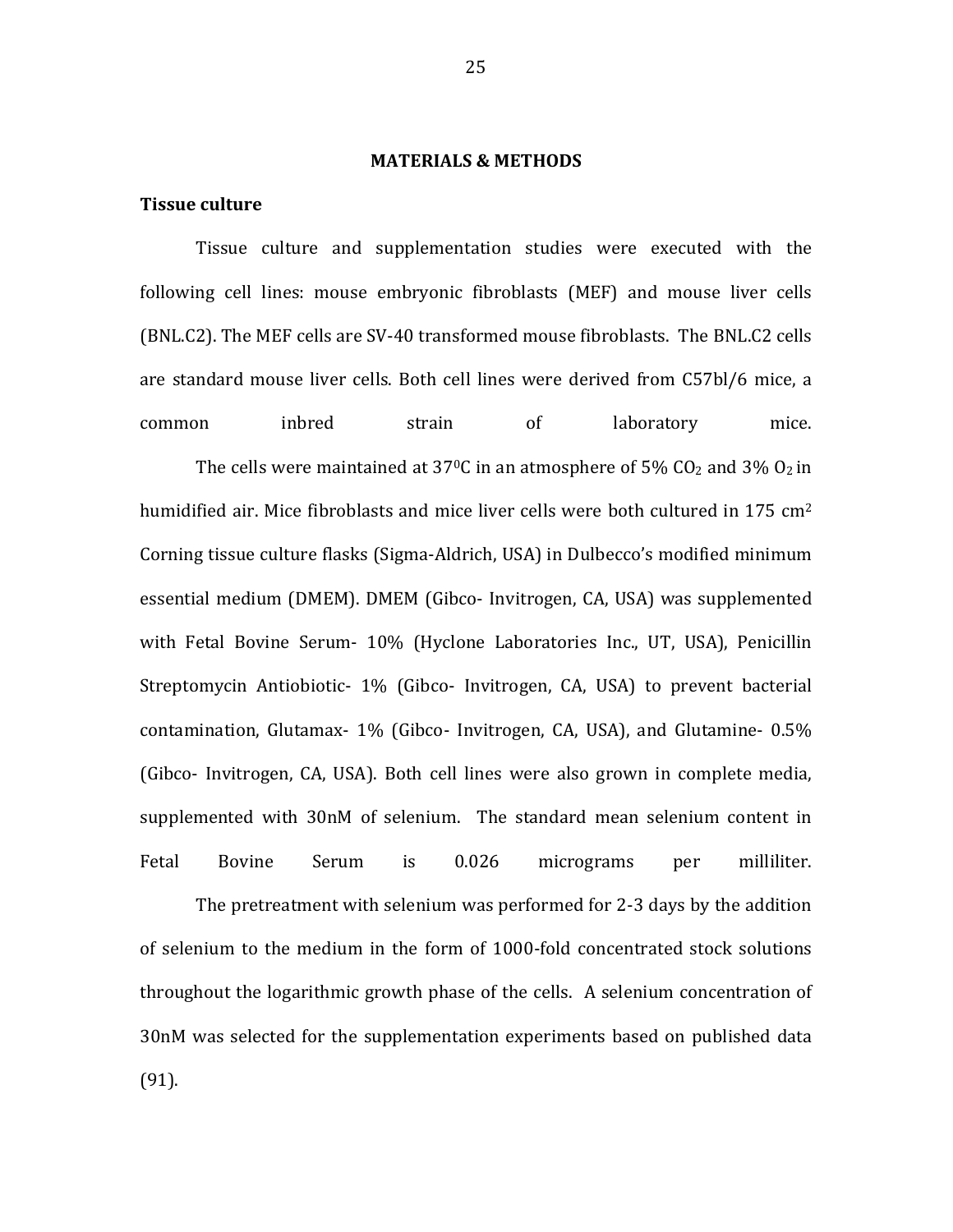The culture media, with or without selenium supplementation, were changed every  $3<sup>rd</sup>$  day. By the end of the incubation period, adherent cells were harvested by washing cells with 5ml 1X Phosphate-buffered saline and ethylenediaminetetraacetic acid (1X PBS-EDTA), and then trypsinized with 2ml of pre-warmed  $(37<sup>0</sup>C)$  trypsin for 3 minutes. Trypsin activity was ceased by the addition of 8 ml of complete media. Contents were mixed well by pipette and transferred to a labeled falcon tube. Counting was executed under microscope with the **presence** of trypan blue.

All assays were run in quadruplicate and repeated six to eight times. In order to ensure reliability of the results, 4 parallel cultures were used in each group setting (MEF- control, MEF- treated, MEF+Sel- control, MEF+Sel- treated) and the experiments were repeated 2-4 times. Oxidation was induced by exposing both cell lines to  $250\mu$ M of hydrogen peroxide  $(H_20_2)$  at appropriate times.

The standard components of basal media include a balanced salt solution, buffering systems, pH indicators, energy sources, amino acids, vitamins, hormones and growth factors, proteins and peptides, fatty acids and lipids, additional additives such as trace elements, and antibiotics (90). The balanced salt solution consists of inorganic salts that maintain osmotic pressure and buffer the medium at physiological pH. The most widely used inorganic ions are Na+, K+, Mg<sup>2+,</sup> Cl-, Ca<sup>2+,</sup>  $SO<sub>4</sub><sup>2</sup>$ , PO<sub>4</sub><sup>3</sup>, and HCO<sub>3</sub> and are needed for physiological roles. These roles include the maintenance of membrane potential and acting as cofactors in enzyme reactions and in cell attachment. Buffering systems are needed in media to compensate for evolution of  $CO<sub>2</sub>$  and the production of lactic acid from the metabolism of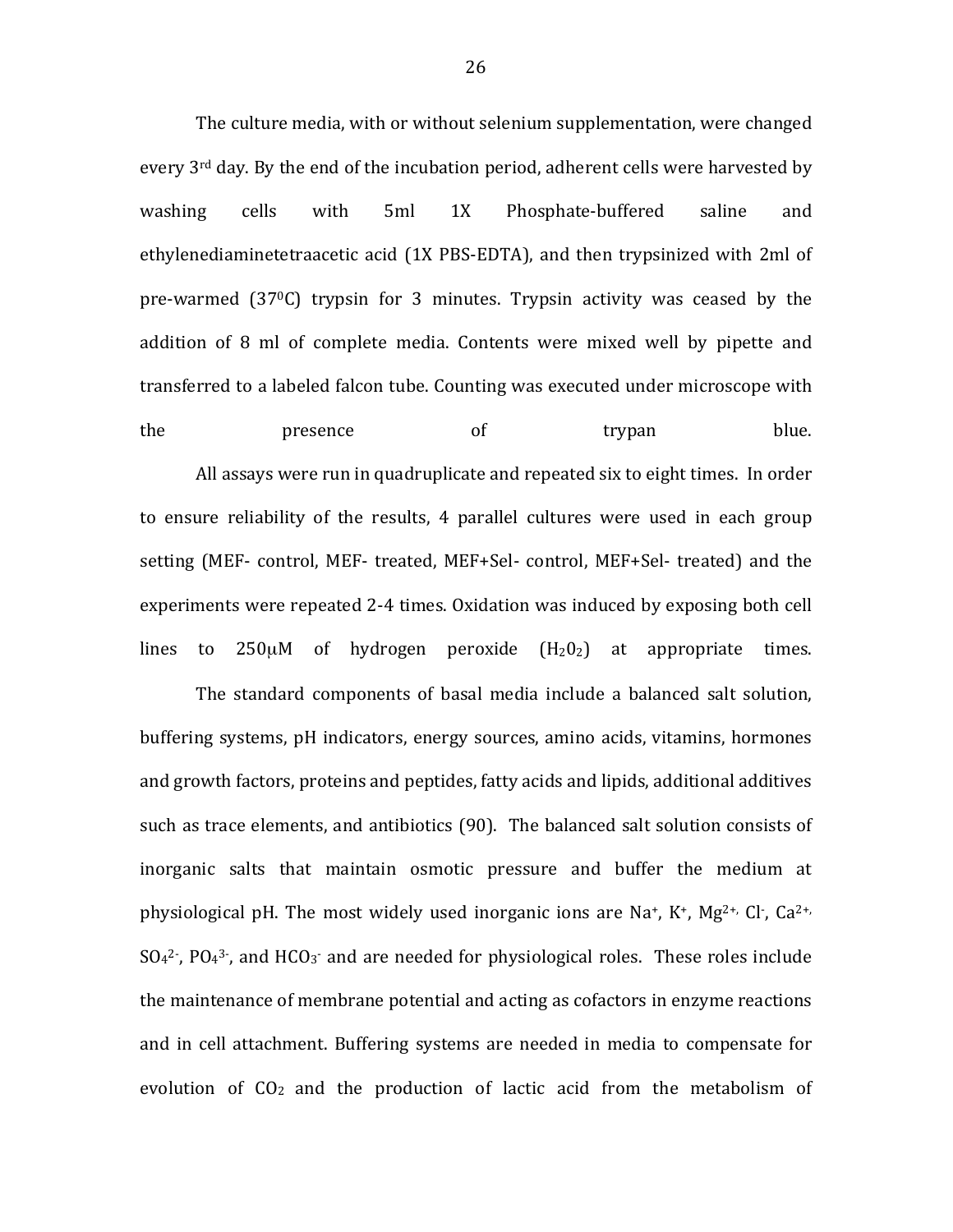carbohydrates. Media are commonly buffered with bicarbonate, which forms a buffering system with dissolved  $CO<sub>2</sub>$  that is produced in the medium by developing cells. If cells are growing at a low cell density or are in a lag phase, they might generate insufficient  $CO<sub>2</sub>$  to retain the required optimal pH. Due to this reason, these cell cultures must be grown in an atmosphere of  $5-10\%$  (90).

In the laboratory, we monitored the pH of our DMEM by observing the color of our medium. Phenol red is the pH indicator in DMEM. The medium appears cherry red if it is at optimal  $p$ H range for the growth of most cells  $(7.0-7.5)$ . However, it turns vellow when the culture becomes too acidic and purplish when the pH is too high. Carbohydrates are the key energy source used by cultured cells and glucose is the most regularly used sugar in medium. Amino acids are needed in most animal cells, but glutamine is at a high demand in animal cells. Glutamine acts as both an energy source and as an amine donor in the synthesis of nucleic acids and other compounds. Accessory factors are also needed in the production of a successful medium. Accessory factors is an expression used to cover additional additives that are obligatory for effective cell growth. These comprise of trace elements, mainly iron, zinc, copper and selenium. Lastly, antibiotics are extensively used for protection in laboratory-scale tissue culture.

Medium was stored in  $4^{\circ}$ C temperature in the dark and was not stored for longer than  $3$  months. If glutamine is added to medium, shelf life is 2-3 weeks because glutamine is an unstable amino acid that decomposes spontaneously to produce ammonia, which is cytotoxic (90).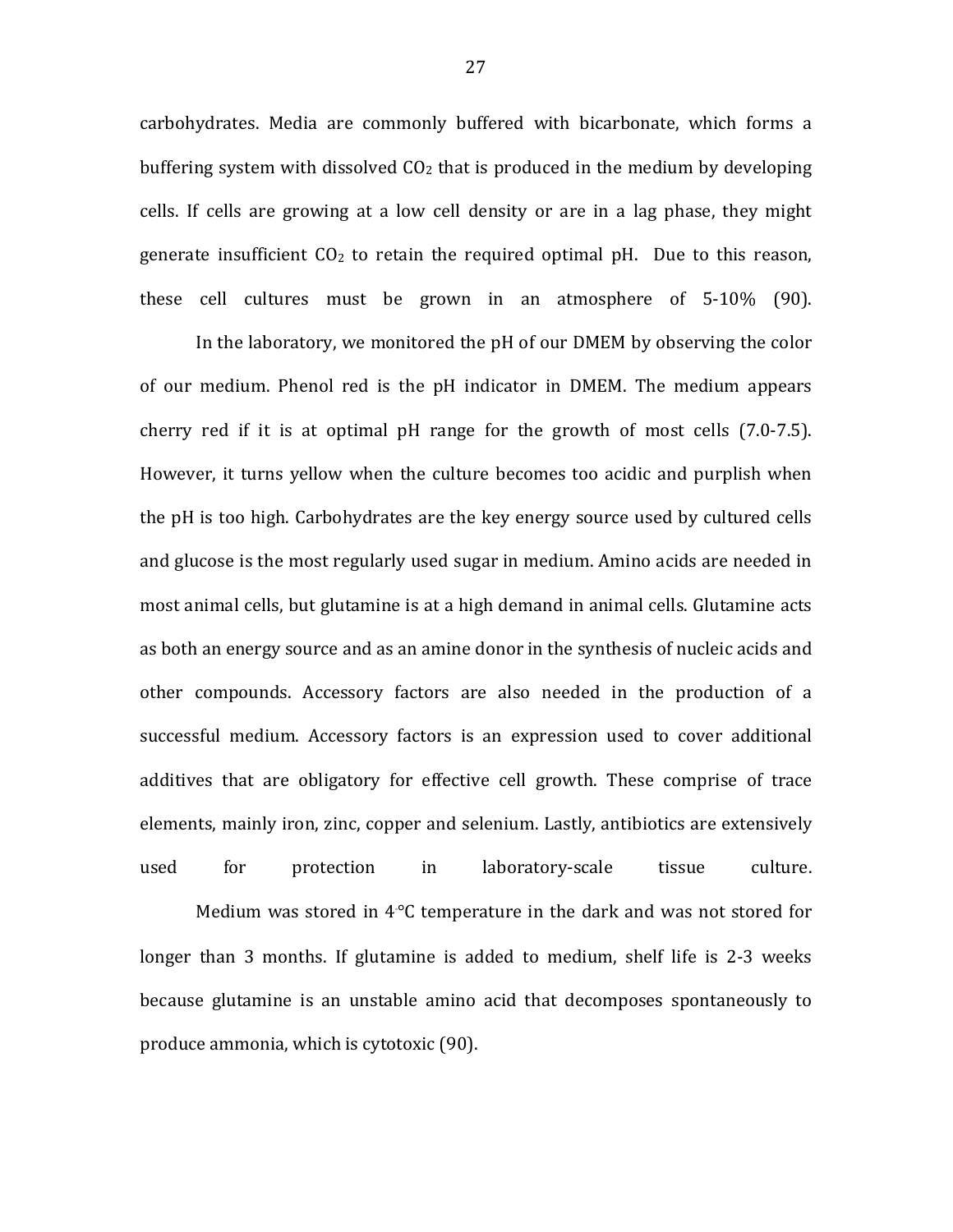#### **Patterns in Gene Expression**

RNA Isolation: Cells were lysed directly in tissue culture flasks by adding 500 ml of Trizol reagent and pipetting up and down. Incubated at room temperature for 5 minutes, and then added 20  $\mu$ l of Chloroform. Tube shaken vigorously for 15 seconds, incubated at room temperature for 3 minutes, then centrifuged at 12,000 RCF for 15 minutes at  $4^{\circ}$ C. Aqueous phase collected in fresh 1.5 mL tube, not disrupting the interphase. 500 µL of Isopropyl Alcohol added, and then incubated at room temperature for 10 minutes. Centrifuged again at 12,000 RCF for 10 minutes at 4°C. Supernatant removed and pellet saved (RNA). RNA pellet washed in 1 mL of 75% ethanol and mixed by vortexing. Centrifuged at 7,500 RCF for 5 minutes at  $4^{\circ}$ C. Supernatant and any additional residue removed carefully with kimwipe. Pellet airdried in hood for 5 minutes, and then dissolved in 30 µl of RNAase free water. Pipetted up and down and stored at -80°C.

RNA Quantification: RNA was quantified using the Nanodrop 1000

(Thermo-Scientific, USA). Samples were put on ice, vortexed, then centrifuged at 6,000 rpm for 2 seconds, to collect residue on side of tube. At the spectophotometer, use nuclease-free water as standard for blank and cleaning. Pipette 2  $\mu$ l of sample onto appropriate surface, close lid, and measure. Save and print results. cDNA Synthesis: Combine 2 µg total RNA and molecular grade water to 7.0 µl final volume. In separate tube, mix 4  $\mu$ l of dNTP and 1  $\mu$ l Random Hexamer. Pipette 5  $\mu$ l of dNTP/Random Hexamer mix to each RNA-containing labeled tube to make a total of 12 µl. Heat at  $70^{\circ}$ C in heating block for 5 minutes, then place on ice for 3 minutes. Use 2  $\mu$ l 10X PCR buffer (Applied Biosystems), 4  $\mu$ l of 25mM MgCl<sub>2</sub> (Applied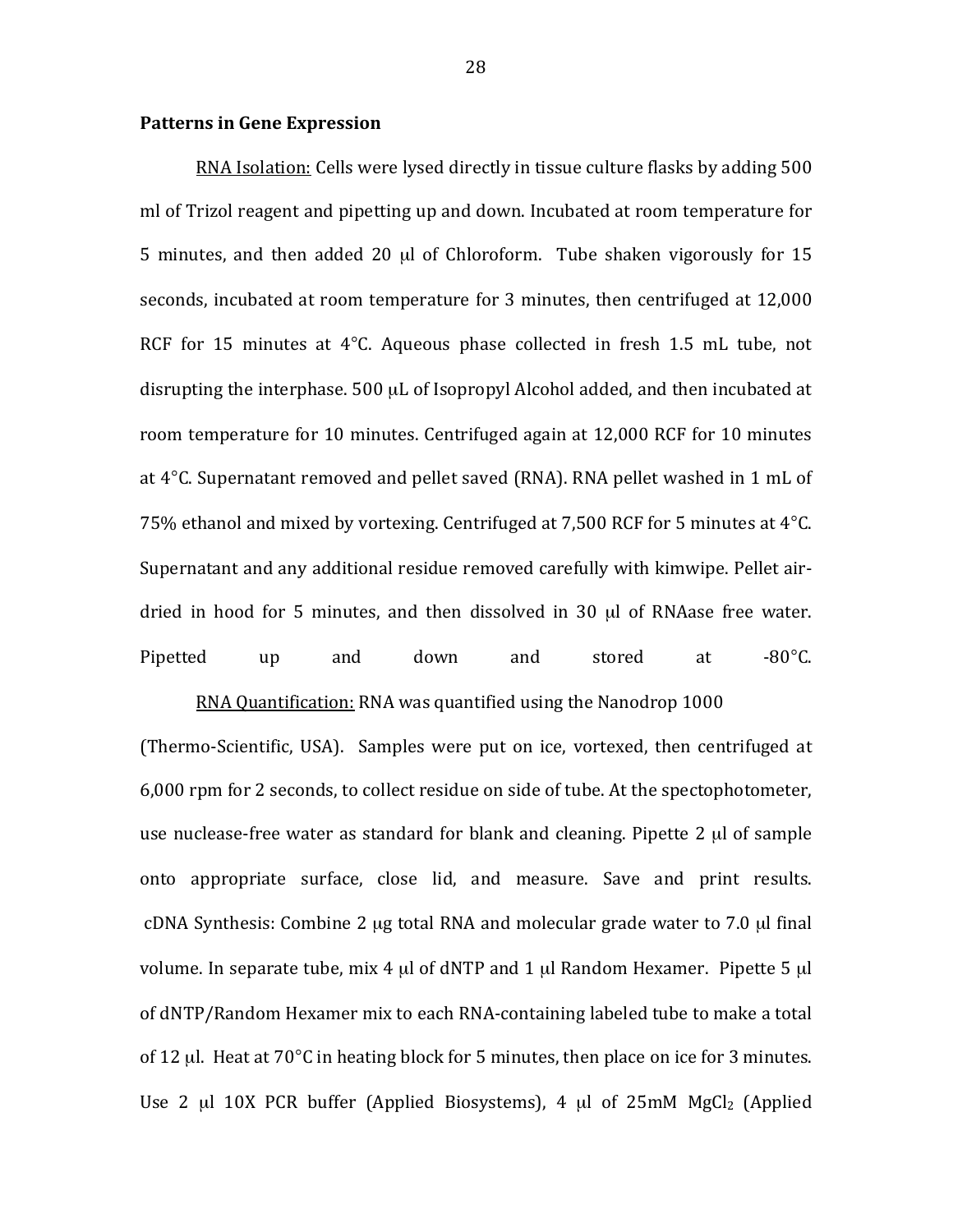Biosystems), 1 µl ofReverse Transcriptase (Applied Biosystems), and 1 µl RNAse inhibitor (AppliedBiosystems), to create the master mix. Aliquot 8  $\mu$ l of master mix to each RNA/hexamer containing tube for a total reaction volume of 20  $\mu$ l. Vortex, spin down and keep in thermocycler at the following reaction conditions:  $42^{\circ}$ C for 1 hour,  $95^{\circ}$ C for 10 minutes, then hold at 4°C.

PCR Purification: To purify cDNA, use QIAquick PCR Purification Kit (Qiagen, USA). Add 5 volumes of Buffer PB to 1 volume of the PCR sample and mix. pH of Buffer PB mixture should be yellow. Place a QIAquick spin column in a provided 2 ml collection tube. To bind DNA, apply the sample to the QIAquick column and centrifuge for 30-60 seconds. Discard flow-through and place the QIAquick column back in the same tube. To wash, add 0.75 ml Buffer PE to the QIAquick column and centrifuge for 30-60 seconds. Discard flow-through and place the QIAquick column back in the same tube. Centrifuge the column for an additional minute.

Real Time- PCR: Using the purified prepared samples; RT-PCR was administered by Kirk Simon using the Roche LightCycler 480 II (Indianapolis, USA). Customary RT-PCR instructions were followed. PCR master mix was prepared, including Taq polymerase, specific primers, deoxynucleotides, and an appropriate buffer. Preincubation period is at  $95^{\circ}$ C for 5 minutes for 1 cycle. The amplification process begins when cDNA is denatured at 95°C, which separates the double strand, and then the sample is cooled to  $60^{\circ}$ C. The cooling is needed for the annealing process, where specific primers are annealed to a complementary site on each strand. The temperature is increased to  $72^{\circ}$ C where Taq polymerase extends the DNA from the primers. This amplification cycle is repeated 45 times. Finally, the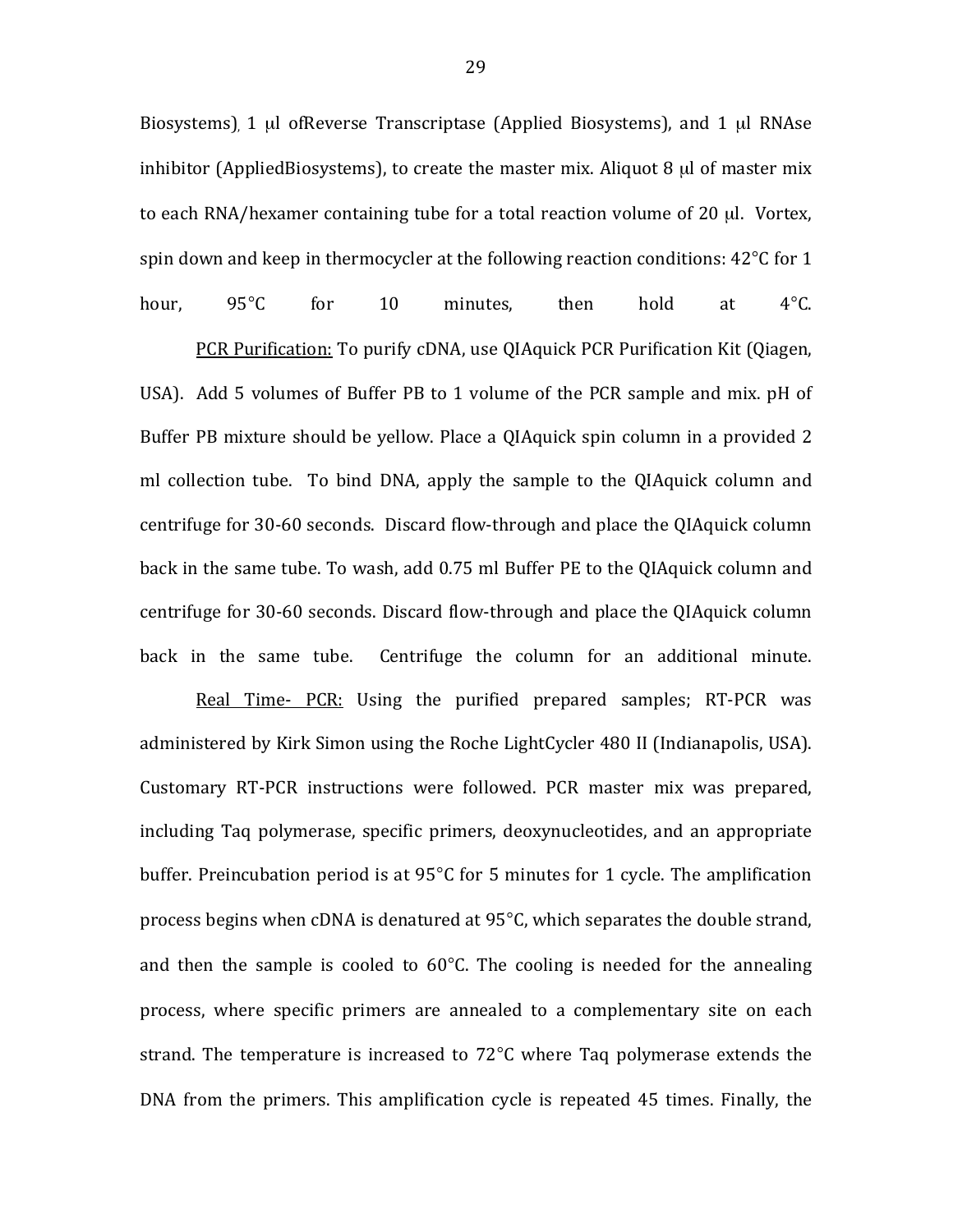cooling period is 30 minutes long at  $40^{\circ}$ C for a single cycle. **Glutathione Peroxidase Assay** 

 $GPx-1$  enzyme activity was indirectly calculated by measuring the rate of transformation of NADPH into NADP+ using the Glutathione Peroxidase Assay Kit (Cayman Chemical Company, USA).

ROOH!+!2GSH!^^^^^^^^^^^^^^^^^^^!ROH!+!GSSG!+!H20 GSSG!+!NADPH!+!H+ ^^^^^^^^^^^^^^^^^^^^^^!2GSH!+!NADP+

Increased activity of GPx means more GSH is consumed and more GSSG is produced. As a result, increased NADPH is oxidized to NADP+ to regenerate GSH. Rate of transformation of NADPH to NADP+ is measured using absorbance levels. NADPH has a certain absorbance at 340 nm, referred to as A340. When NADPH turns into NADP<sup>+</sup>, the amount of absorbed light at 340 m is decreased, so A340 decreases. By measuring this decrease, we can deduce the rate of transformation of NADPH into  $NADP<sup>+</sup>$  and therefore,  $GPX$  activity.

Pre-Assay Preparation: Dilute 1 ml of Assay Buffer concentrate with 9 ml of HPLC-grade water to form the GPx Assay Buffer  $(10x)$ . Assay Buffer  $(50mM$  Tris-HCL, pH 7.6, 5 mM EDTA) is stored at 4°C. GPx Sample Buffer (10x) is composed of 1 ml of Sample Buffer with 9 ml of HPLC-grade water. Sample Buffer (50mM Tris-HCL, pH 7.6, 5 mM EDTA, 1 mg/ml BSA) is stored at  $4^{\circ}$ C. Vial of Glutathione Peroxidase (Control) contains a solution of bovine erythrocyte GPx. GPx should be aliquoted into several small vials and stored at  $-20^{\circ}$ C. Prior to use, transfer 5  $\mu$ l of the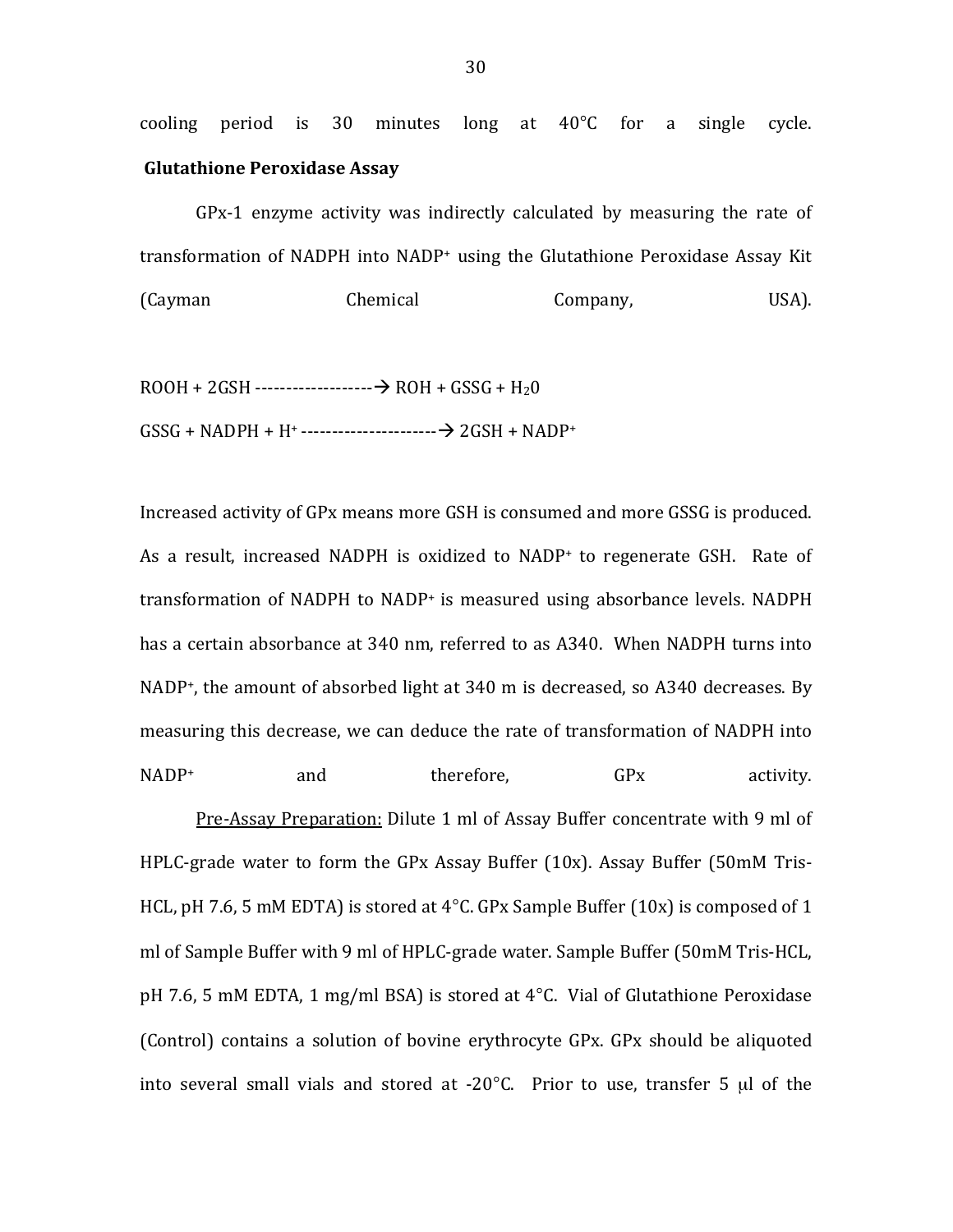supplied enzyme to another vial and dilute with  $245$  µl of diluted Sample Buffer and keep on ice. The diluted enzyme is stable for  $4$  hours on ice. GPx Co-Substrate Mixture is a vial that contains a lyophilized powder of NADPH, glutathione, and glutathione reductase. Each reconstituted vial will be enough reagent for 40 wells. Reconstitute the number of vials that you will need by adding 2 ml of HPLC-grade water to each vial and vortex well. The reconstituted reagent should be kept at  $25^{\circ}$ C while assaying and then stored at  $4^{\circ}$ C. The reagent is only stable for 2 days and should not be frozen. Finally, the vial of GPx Cumene Hydroperoxidase should be stored at  $-20^{\circ}$ C when not in use. The reagent is ready to use as supplied.

Sample Preparation (Cell Lysate): Collect cells of desired samples by centrifugation (2,000 x g for 10 minutes at  $4^{\circ}$ C). Used a rubber policeman for adherent cells. Homogenize cell pellet in 10ml cold buffer (50 mM Tris HCl, pH 7.5, 5 mM EDTA, and 1 mM DTT). Centrifuge at 10,000 x g for 15 minutes at  $4^{\circ}$ C and collect supernatant in pre-chilled tube. Remove any supernatant for assay and store on ice. If not assaying on the same day, freeze the sample at  $-80^{\circ}$ C. Sample is stable for one one month.

Assay Protocol: Using polystrine well plate provided, designate two as background wells, two as positive control wells, and 2 for each sample. Background well is composed of 120  $\mu$ l of Assay Buffer and 50  $\mu$ l of co-substrate mixture to two wells. Positive control well (bovine erythrocyte GPx) is comprised of 100 µl of Assay Buffer, 50 µl of co-substrate mixture, and 20 µl of diluted GPx (control) to two wells. For each sample well, add 100 µl of Assay Buffer, 50 µl of co-substrate mixture, and 20  $\mu$  of sample to two wells. Set up plate reader according to program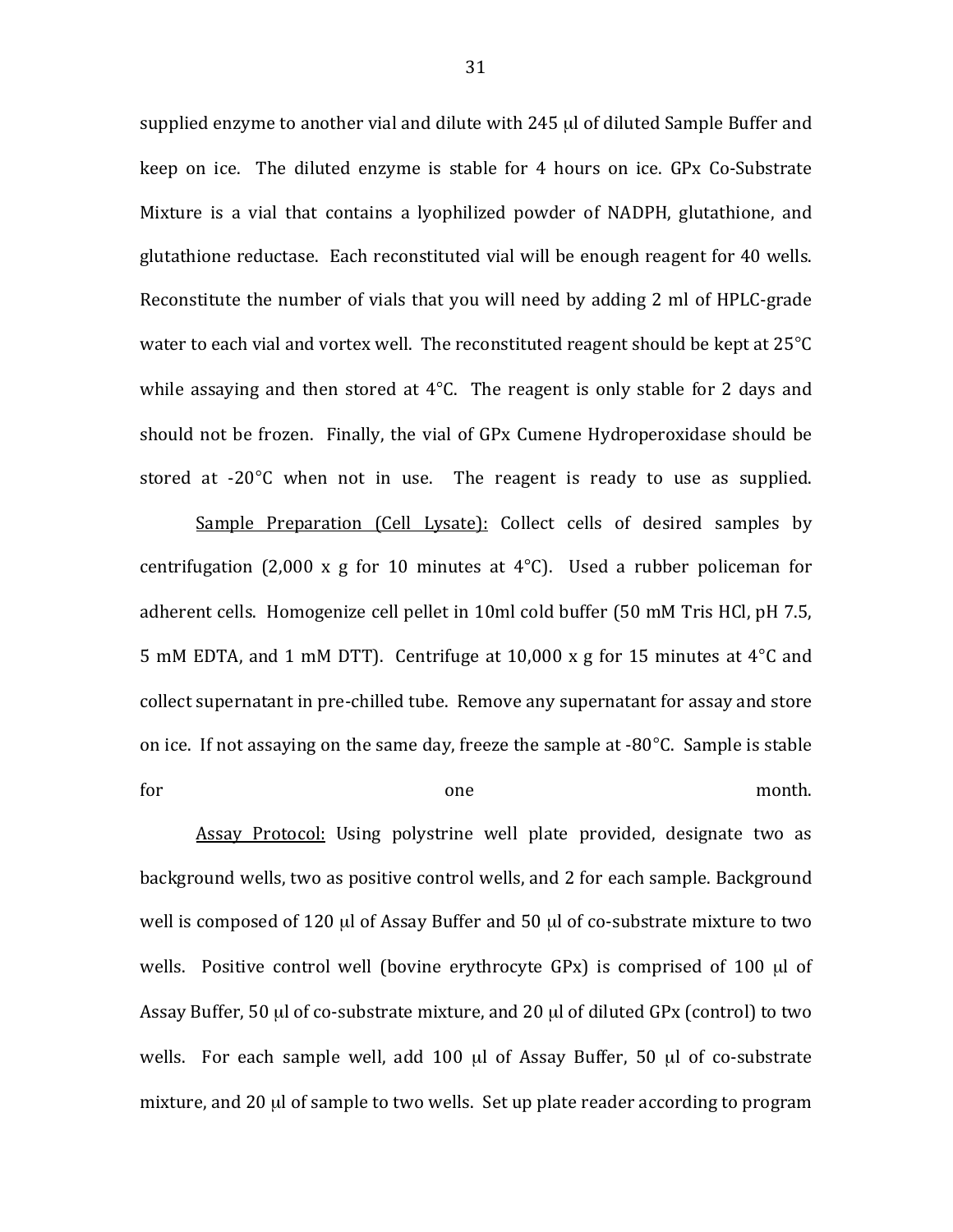instructions, and then initiate the reactions by adding  $20 \mu l$  of cumene hydroperoxide to all the wells being used. Make sure to note the precise time the reaction is initiated and add the cumene hydroperoxide as quickly as possible. Carefully shake the plate for several seconds to mix. Read the absorbance once every 30 seconds for 5 minutes at 340 nm using the plate reader.

#### **Hydrogen Peroxide Dose Response**

24 flasks all containing selenium supplemented MEF cells were grown for 2 weeks and passaged 6 times. Each group of 4 flasks were then treated with increasing concentrations of hydrogen peroxide (0  $\mu$ M, 50  $\mu$ M, 100  $\mu$ M, 150  $\mu$ M, 250  $\mu$ M, and 500  $\mu$ M). GPx assay was used to measure oxidative stress response at 3 time points  $(30$  seconds, 1 minute, 1.5 minute).

## **Statistical Analyses**

Results were analyzed via SPSS 21.0 using one way Analysis of Variance (ANOVA) and paired samples t-test. Duncan's Post-hoc analyses were also used to compare outcomes using  $p<0.05$  as a cutoff point for statistical significance. Mean and standard error of the mean were calculated for each dependent variable.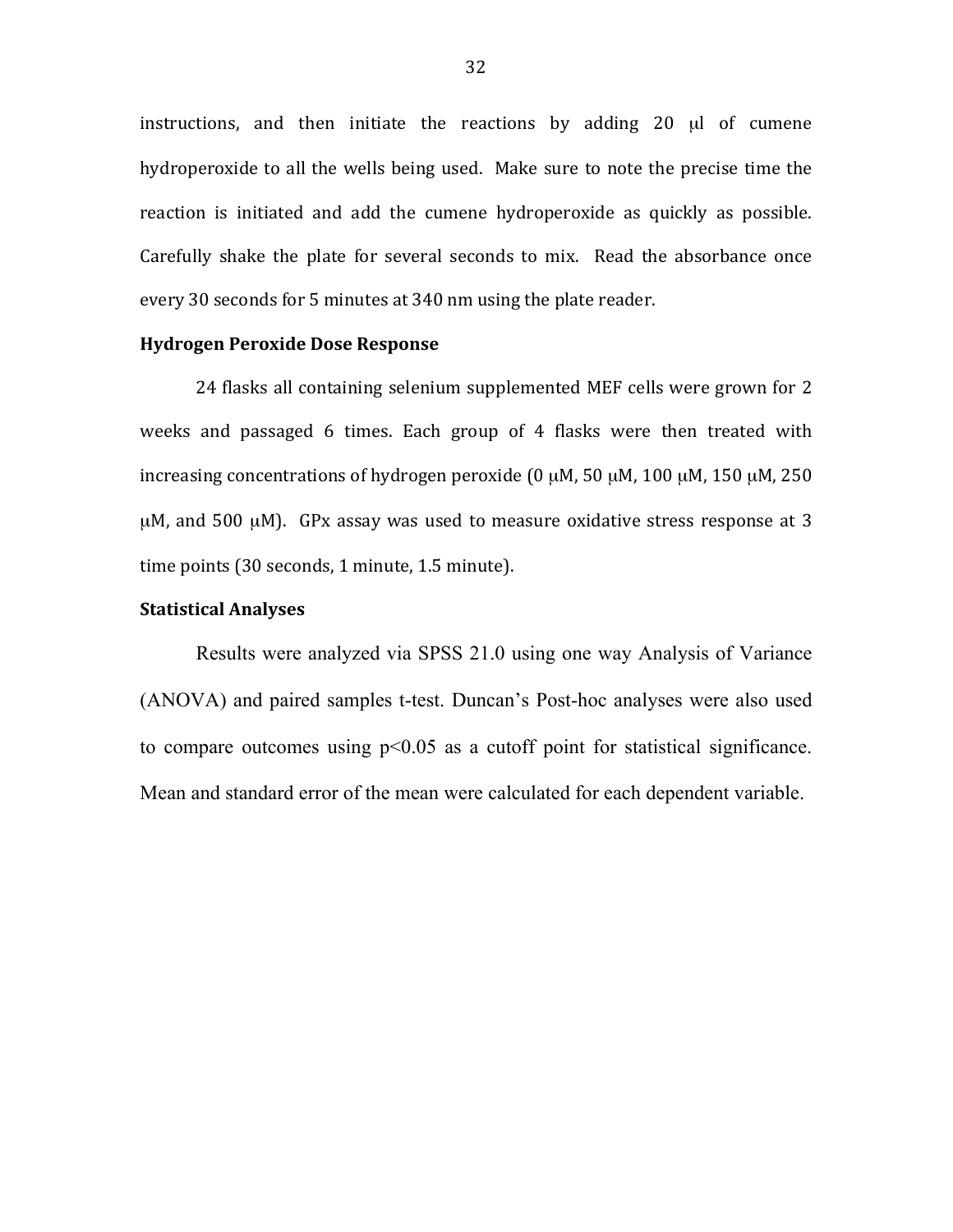#### **RESULTS**

#### **GPx-1 Enzyme Activity in MEF cells**

Selenium increased GPx1 enzyme activity in cells growing in  $3\%$  O<sub>2</sub> growing with and without selenium. MEF transformed mice fibroblasts cells were exposed to doses of hydrogen peroxide to induce oxidative stress. We measured the rate of transformation of NADPH into NADP+ using the GPx assay kit as an indirect method to quantify GPx enzyme activity. The data presented in **Figure 1** shows the increasing GPx-1 enzyme activity due to selenium supplementation. Results were statistically significant,  $p < 0.05$ , when compared with control cells. Due to the significant response shown in data, subsequent experiments were executed and results varied slightly, but a similar trend was observed. All experiments in this figure were performed in quadruplicate.

#### **GPx-1 Enzyme Activity in BNL.C2 cells**

 $BNL.C2$  cells also had a considerable increase in  $GPx-1$  enzyme activity in cells growing in  $3\%$   $O_2$  growing with and without selenium. To induce oxidative stress, BNL.C2 cells were exposed to doses of hydrogen peroxide and the rate of transformation of NADPH into NADP<sup>+</sup> was measured with the GPx assay kit. The data shown in **Figure 2** shows the increasing GPx-1 enzyme activity due to selenium supplementation. Results were statistically significant,  $p < 0.05$ , when compared with BNL control cells. Experiments in this figure were performed in quadruplicate to promote accuracy.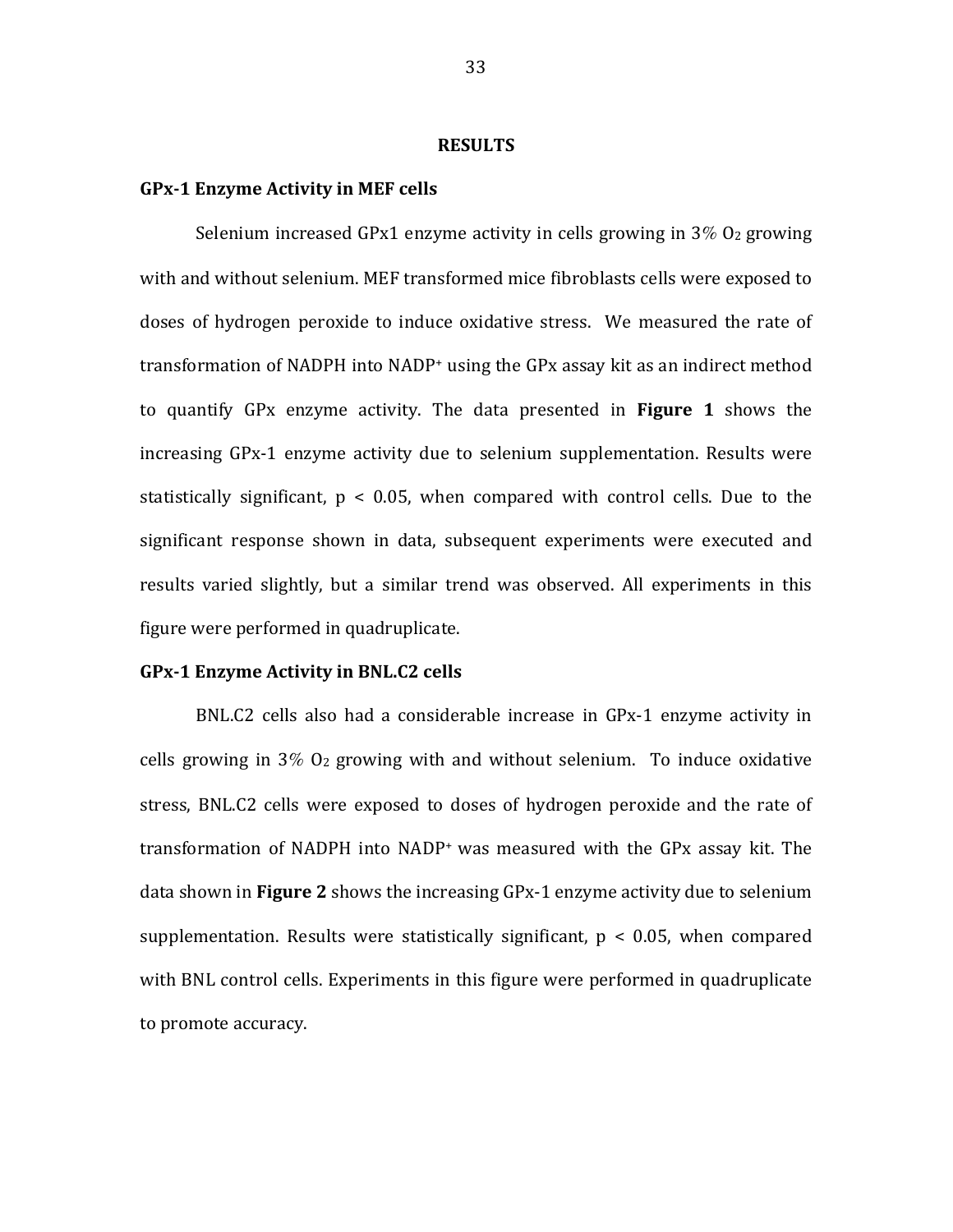#### **GPx-1 Enzyme Activity in MEF Cells in 20% O<sub>2</sub>**

MEF cells were grown in 20%  $0<sub>2</sub>$  with selenium and compared to MEF cells grown in 3%  $0_2$ . Cells were grown in 20%  $0_2$  for several weeks so cells were accustomed to the oxygen level. MEF transformed mice fibroblasts cells were exposed to doses of hydrogen peroxide to induce oxidative stress. We measured the rate of transformation of NADPH into NADP+ using the GPx assay kit as an indirect method to quantify GPx enzyme activity. The data presented in **Figure 3** shows the increasing GPx-1 enzyme activity due to selenium supplementation on MEF cells grown in 20% and 3%  $O<sub>2</sub>$  respectively. Results were shown to be statistically significant,  $p \le 0.05$ , when compared with cells grown in 3%  $O<sub>2</sub>$ . Due to the significant response shown in data, succeeding experiments were carried out and findings varied faintly, but a comparable trend was observed. All experiments in this figure were also performed in quadruplicate to ensure precise results.

#### **Gene Expression in MEF Cells**

Does selenium protect from DNA damage or attenuate DNA damage response? To see if selenium protects from DNA damage, we looked at gene expression in response to oxidative stress. 4 flasks of MEF cells with and without selenium were grown in  $3\%$  O<sub>2</sub>. An additional 4 flasks of MEF cells with and without selenium were grown in 3%  $O_2$  then moved to 20%  $O_2$  at 50% confluency. RNA was isolated from all flasks and quantified. Complimentary DNA was synthesized and then purified. Finally RT-PCR was performed but unfortunately, results were inconclusive. Genes that were observed were GapDH, RPL-4, B-pol, p21 and UNG. There were no apparent trends in gene response between samples. **Figure 4**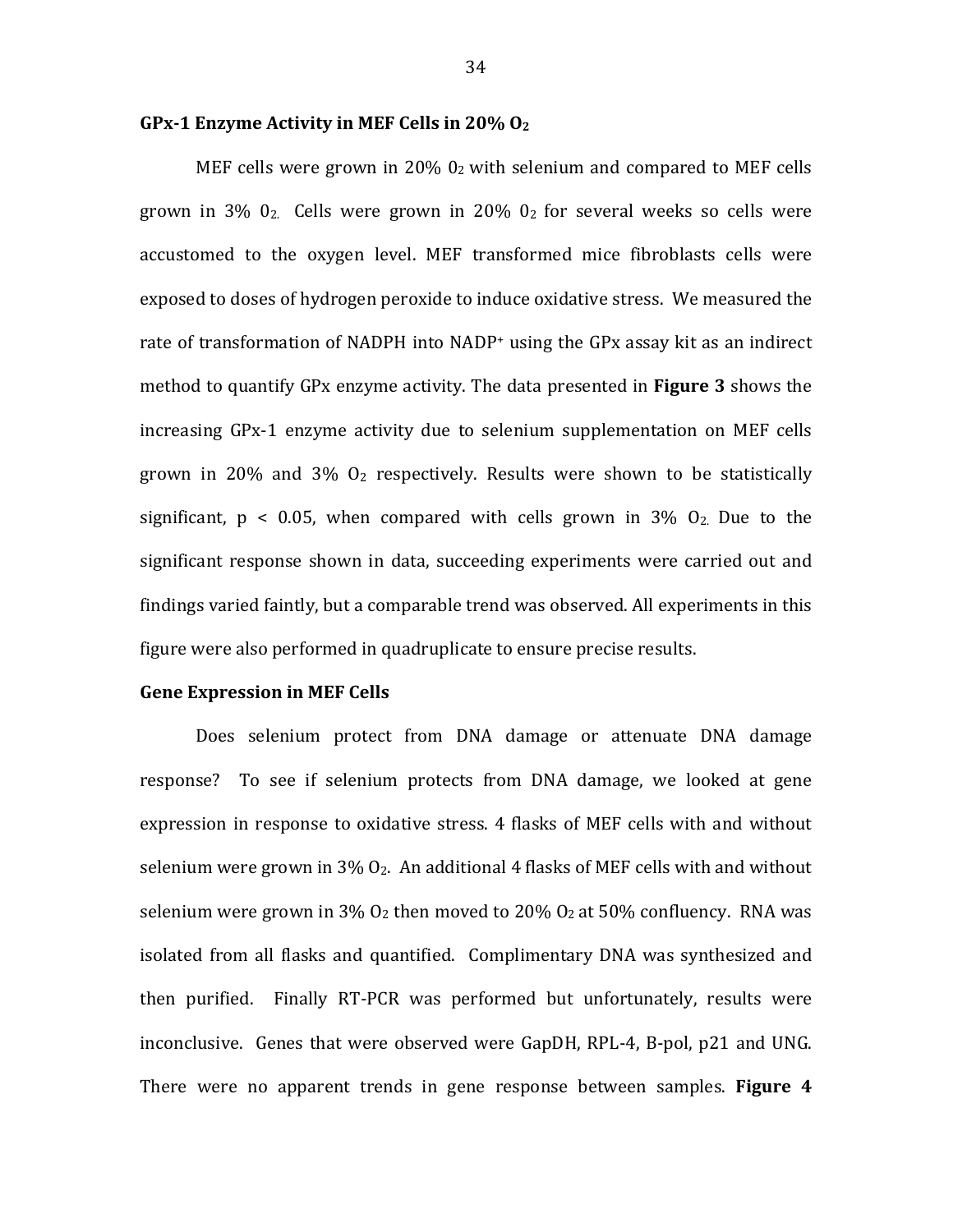presents the results of cells grown in 3% O<sub>2</sub>, while **figure 5** illustrates the outcomes of cells grown in 20% O<sub>2.</sub>

## **Hydrogen Peroxide Dose Response**

As shown in **figure 6**, GPx-1 enzyme activity was higher at 50, 100, and 500  $\mu$ M hydrogen peroxide, while 0, 150, and 250  $\mu$ M hydrogen peroxide samples exhibited a lower GPx-1 activity. Results from the dose response trial were inconclusive.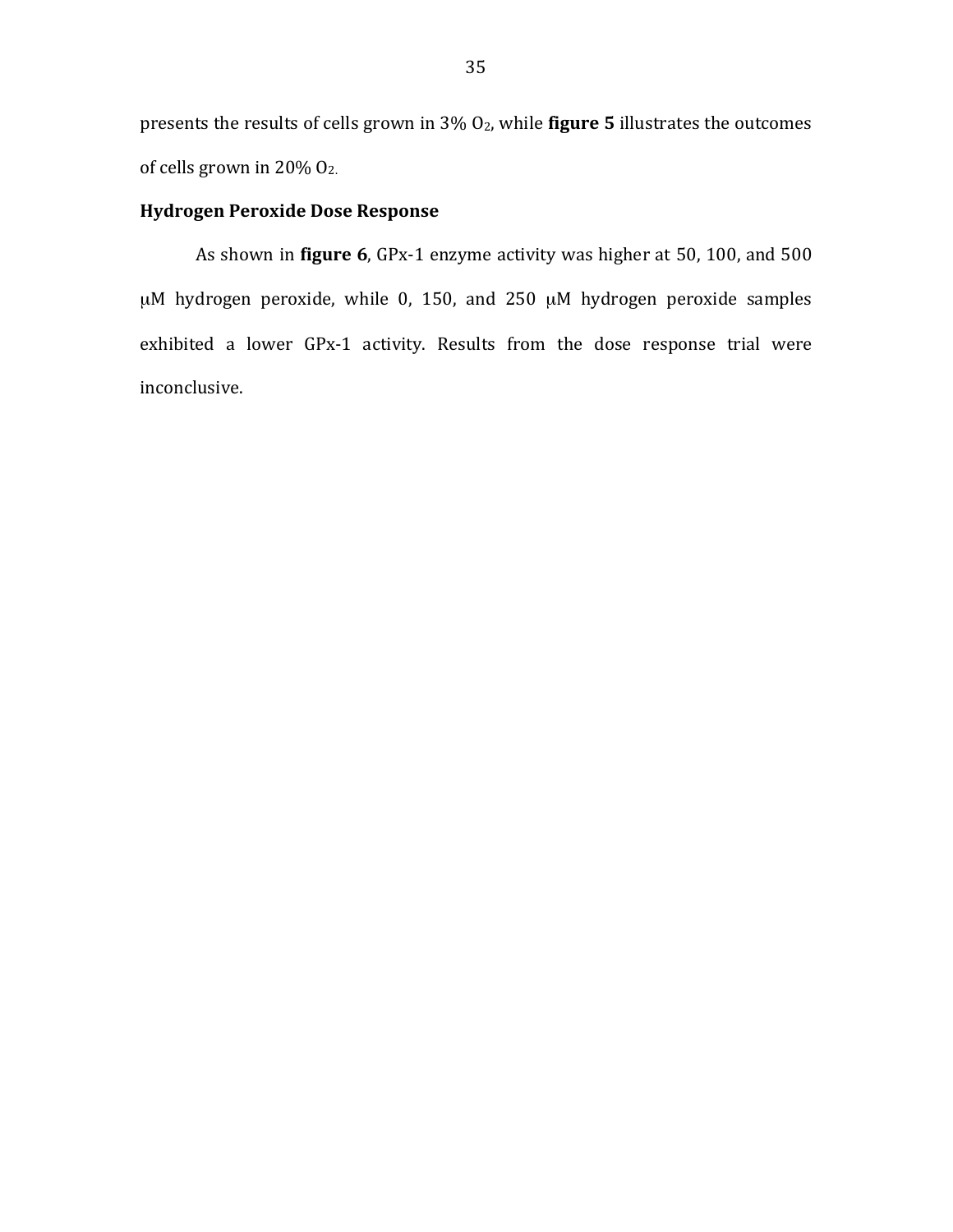



### Figure 1. Selenium Increases GPx-1 Activity in MEF Cells.

Selenium supplementation increased GPx-1 enzyme activity in MEF transformed mice fibroblasts. The media of the selenium supplemented mice fibroblasts were enhanced with sodium selenite (30nM) for several weeks, and then all cells were exposed to 250  $\mu$ M of  $H_2O_2$  to induce oxidative stress. The results represent the mean of each group of cells (MEF- Control, MEF + Treated, MEF + Selenium and MEF + Selenium + Treated) and error bars represent the standard error of the mean. There was a significant difference in GPx-1 enzyme activity observed in selenium supplemented cells compared to control cells with a p value of <0.05. Asterisks *represent significant difference (p<0.05).*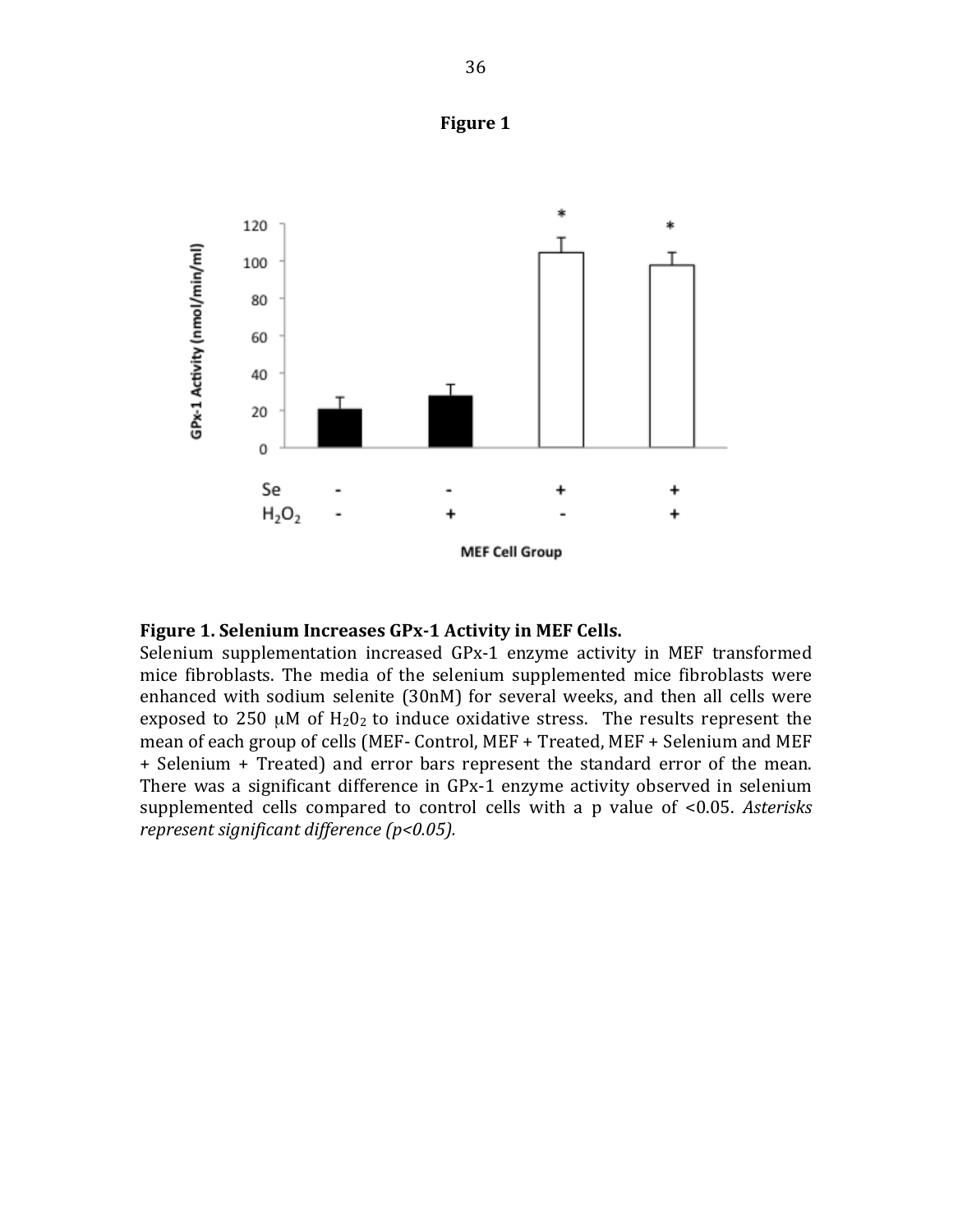





Selenium supplementation raised GPx-1 enzyme activity in BNL.C2 mouse liver cells. The selenium-supplemented media was enhanced with 30nM of sodium selenite for numerous passages. All cells were exposed to 250  $\mu$ M of H<sub>2</sub>0<sub>2</sub> to stimulate oxidative stress response. The results show the mean of each group of cells (BNL, BNL + Sel, Ctrl and Treated) and error bars represent the standard error of the mean. There was a considerable difference in GPx-1 enzyme activity examined in selenium-supplemented cells compared to control cells. The p value was statistically significant,  $p < 0.05$ , when compared with BNL control cells. Asterisks represent significant difference (p<0.05).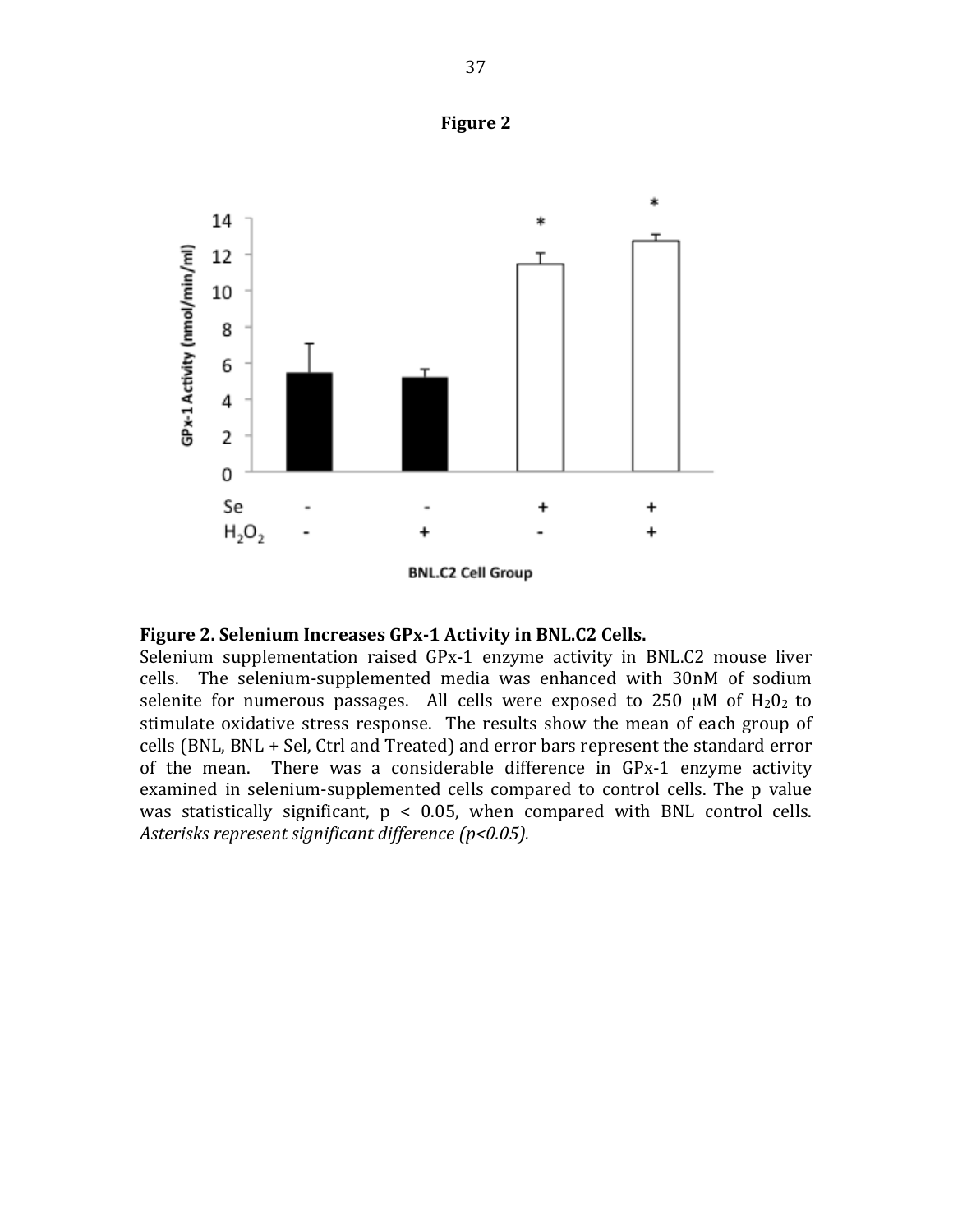

#### **Figure 3. Increased GPx-1 Enzyme Activity in MEF Cells in 20% O<sub>2</sub>.**

Selenium supplementation increased GPx-1 enzyme activity drastically in MEF transformed mice fibroblasts grown in 20%  $O<sub>2</sub>$ . GPx-1 enzyme activity moderately increased in selenium supplemented MEF cells grown in  $3\%$   $O_2$ . The media of all cells in this experiment were enhanced with sodium selenite (30nM) for several weeks, and then all cells were exposed to 250  $\mu$ M of H<sub>2</sub>0<sub>2</sub> to induce oxidative stress. The results represent the mean of both groups,  $WT+Sel$  20% and  $WT+Sel$  3%, and error bars represent the standard error of the mean. There was a significant difference in  $GPx-1$  enzyme activity observed in cells grown in  $20\%$  compared to control cells grown in 3% with a p value of <0.05. *Asterisk represents significant difference between#groups#(p<0.05).*

**Figure 3**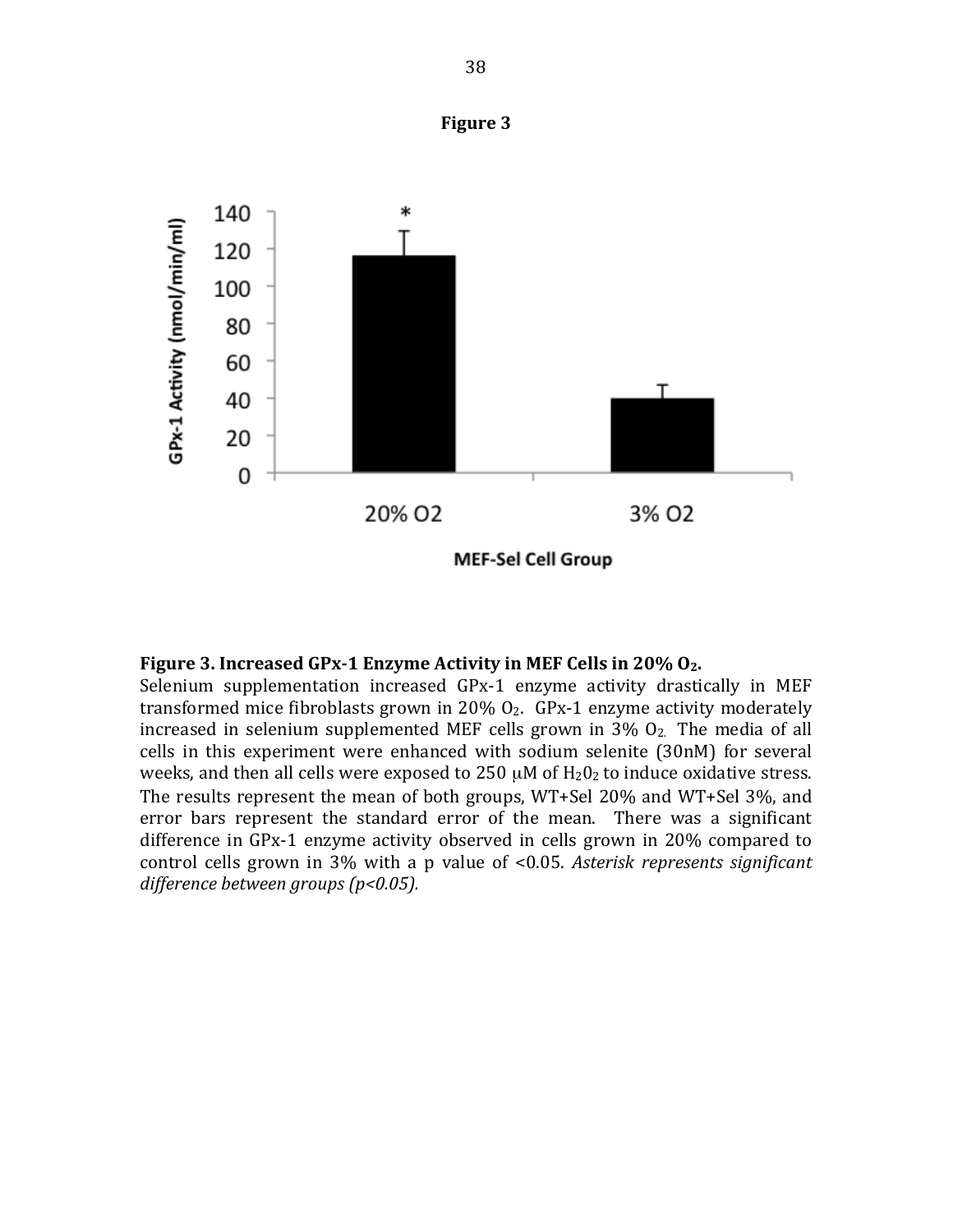





4 flasks of MEF cells with and without selenium were grown in  $3\%$  O<sub>2</sub> RT-PCR was administered and all experiments were executed in quadruplicates. Selenium supplementation did not alter samples and outcomes. Averages with and without selenium for each gene were similar. Common genes that were measured were Bpol, P21, and UNG. No visible trend was revealed and p value was not significant.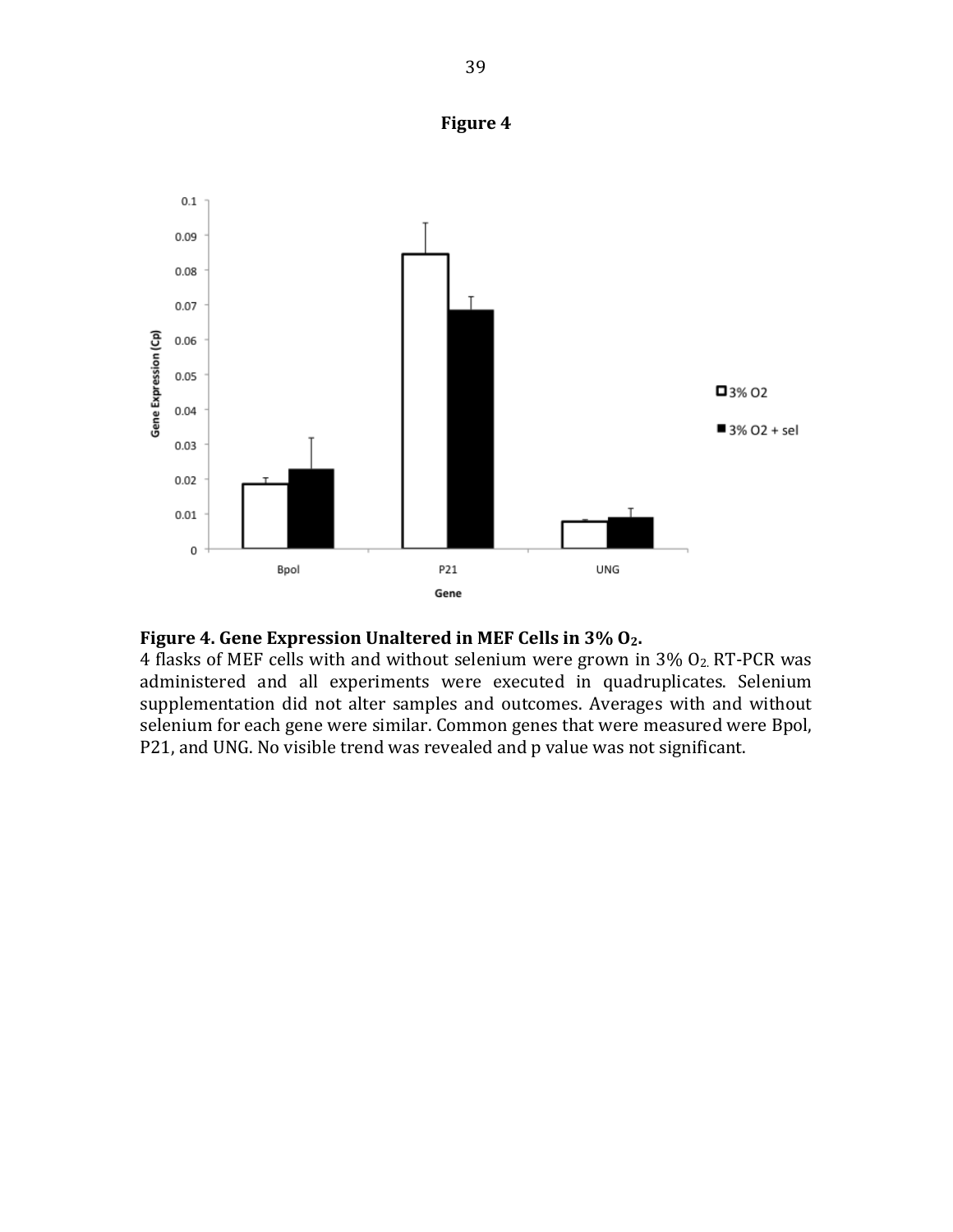



## Figure 5. Gene Expression Unaltered in MEF Cells in 20% O<sub>2</sub>.

4 flasks of MEF cells with and without selenium were grown in  $3\%$  O<sub>2</sub> and moved to  $20\%$  O<sub>2</sub> at 50% confluency. RT-PCR was administered and all experiments were executed in quadruplicates. Selenium supplementation did not alter samples and outcomes. Averages with and without selenium for each gene were similar. Common genes that were observed were Bpol, P21, and UNG. No visible trend was revealed and p value was not significant.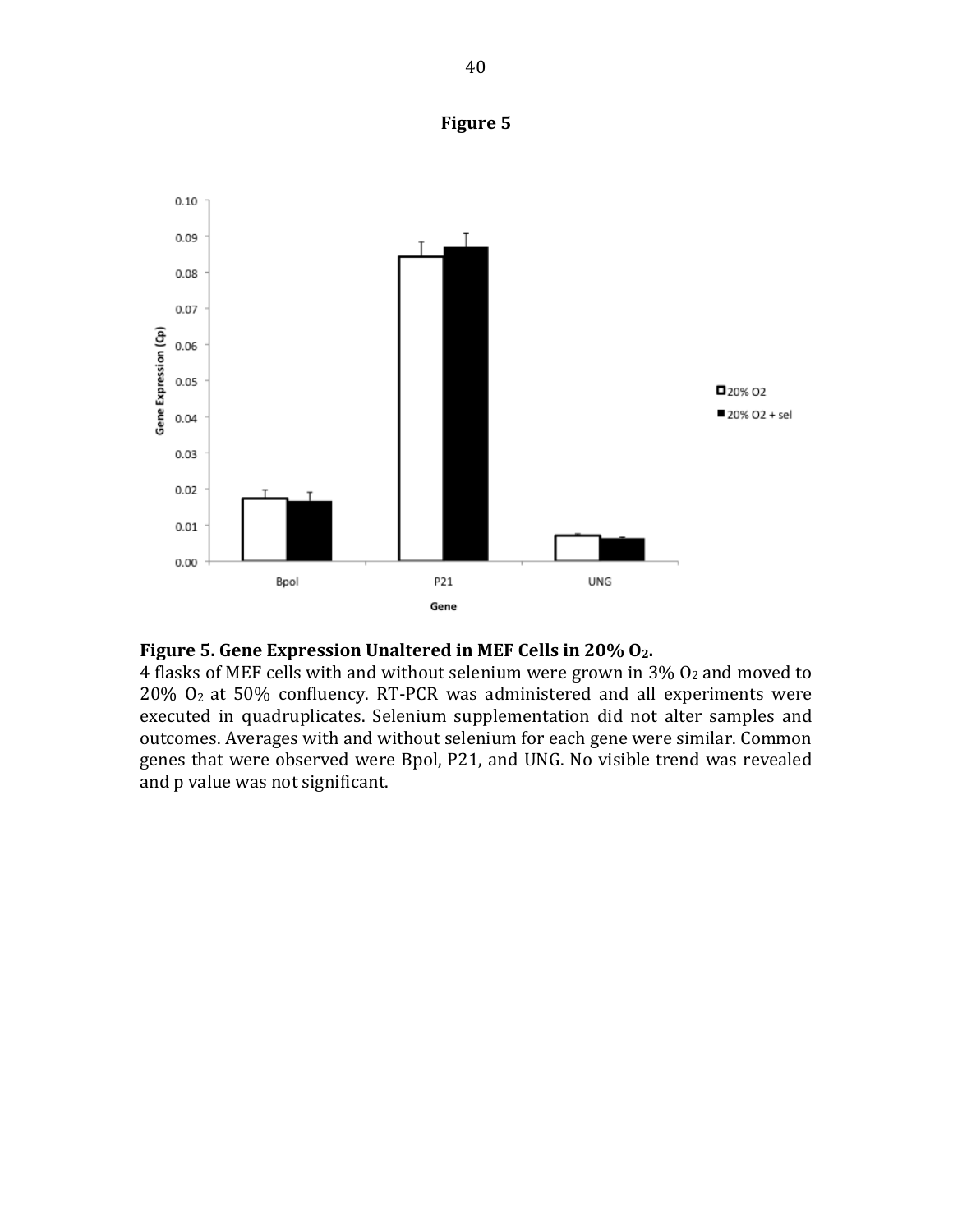

## **Figure 6**

#### Figure 6. Hydrogen Peroxide Dose Response.

Selenium supplemented MEF cells were treated with increasing concentration of hydrogen peroxide. GPx assay kit was utilized to calculate oxidative stress response at 0.5, 1.0, and 1.5-minute intervals. Control (C) represents MEF cells with no addition of selenium or hydrogen peroxide. Apparent trend at 50  $\mu$ M, 100  $\mu$ M, and 500  $\mu$ M showed response at its peak, while concentration of 0  $\mu$ M, 150  $\mu$ M, and 250 µM showed GPx-1 enzyme activity at its lowest.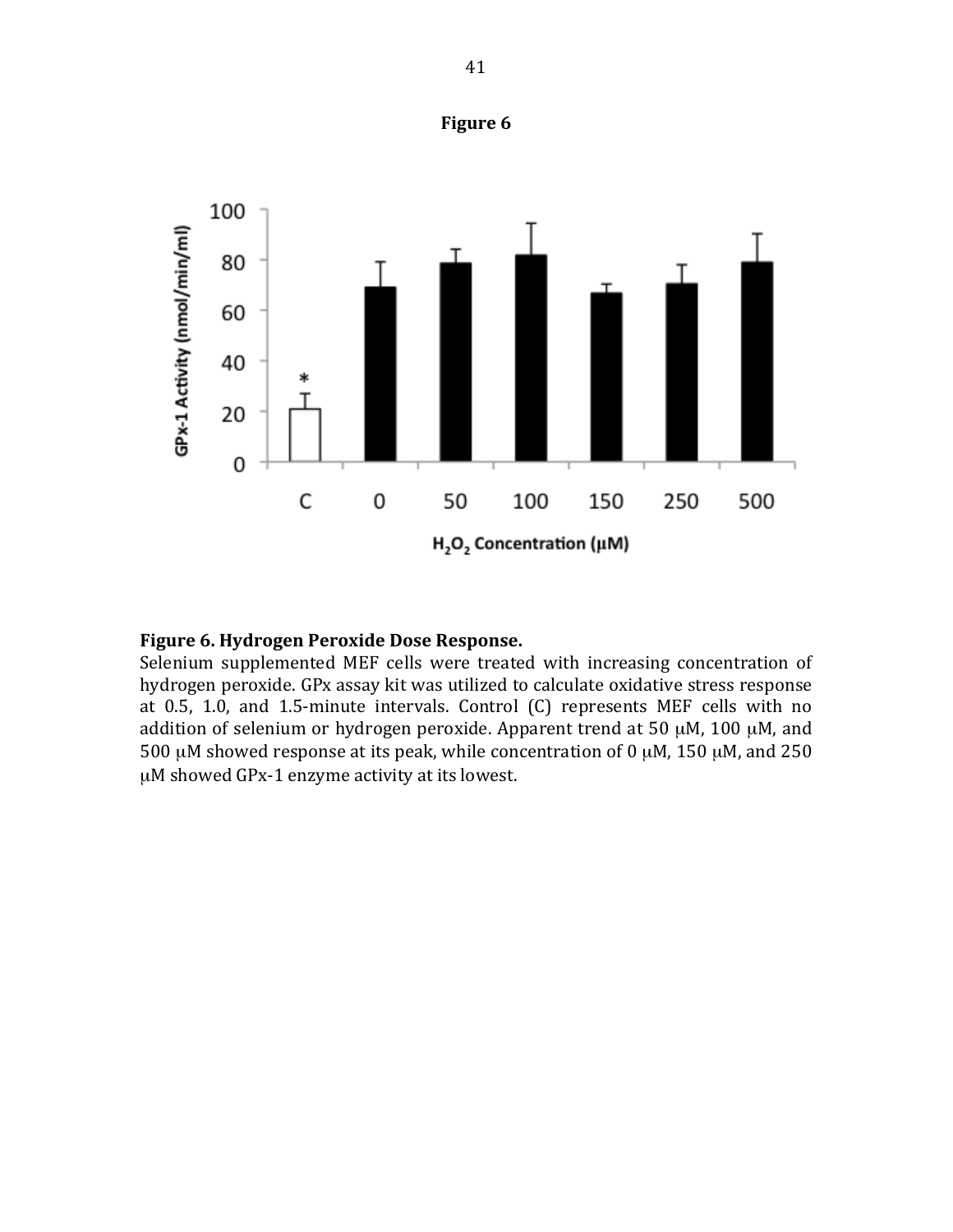#### **DISCUSSION**

Reactive oxygen species and free radicals are associated with the negative effects of aging. Enzymatic and non-enzymatic mechanisms can defend cell structures from free radical damage. Selenium is an essential trace element necessary for cellular functions in the human body. A positive correlation between low serum selenium levels with the morbidity and mortality of a range of cancers has been illustrated in numerous studies. Research also shows that selenium supplementation can have a chemopreventive role in carcinogenesis (94). GPx and SOD are two essential enzymes involved in the enzymatic defense mechanism. (92) Glutathione Peroxidase catalyzes a reaction in which  $H_2O_2$  oxidizes the reduced form of GSH and forms  $H_2O$ . NADPH further reduces GSSG, the oxidized structure of glutathione, in a reaction catalyzed by glutathione reductase (93).

The activity of the glutathione peroxidase enzyme was indirectly measured by the rate of transformation of NADPH into NADP<sup>+</sup>. In this study, GPx levels were significantly increased in cells grown with 30nM of additional selenium. Notice the low doses of selenium used in this study, which are much lower than the toxic level. At this level, it does not induce apoptotic or necrotic cell death as previously perceived at higher selenium doses (94).

Incubation of cells with selenium for a minimum of 3 days is necessary for protection (93). All experiments had a minimum incubation period of 5-6 passages with the additional selenium prior to hydrogen peroxide exposure. This preincubation period may be needed to induce the translation of one or more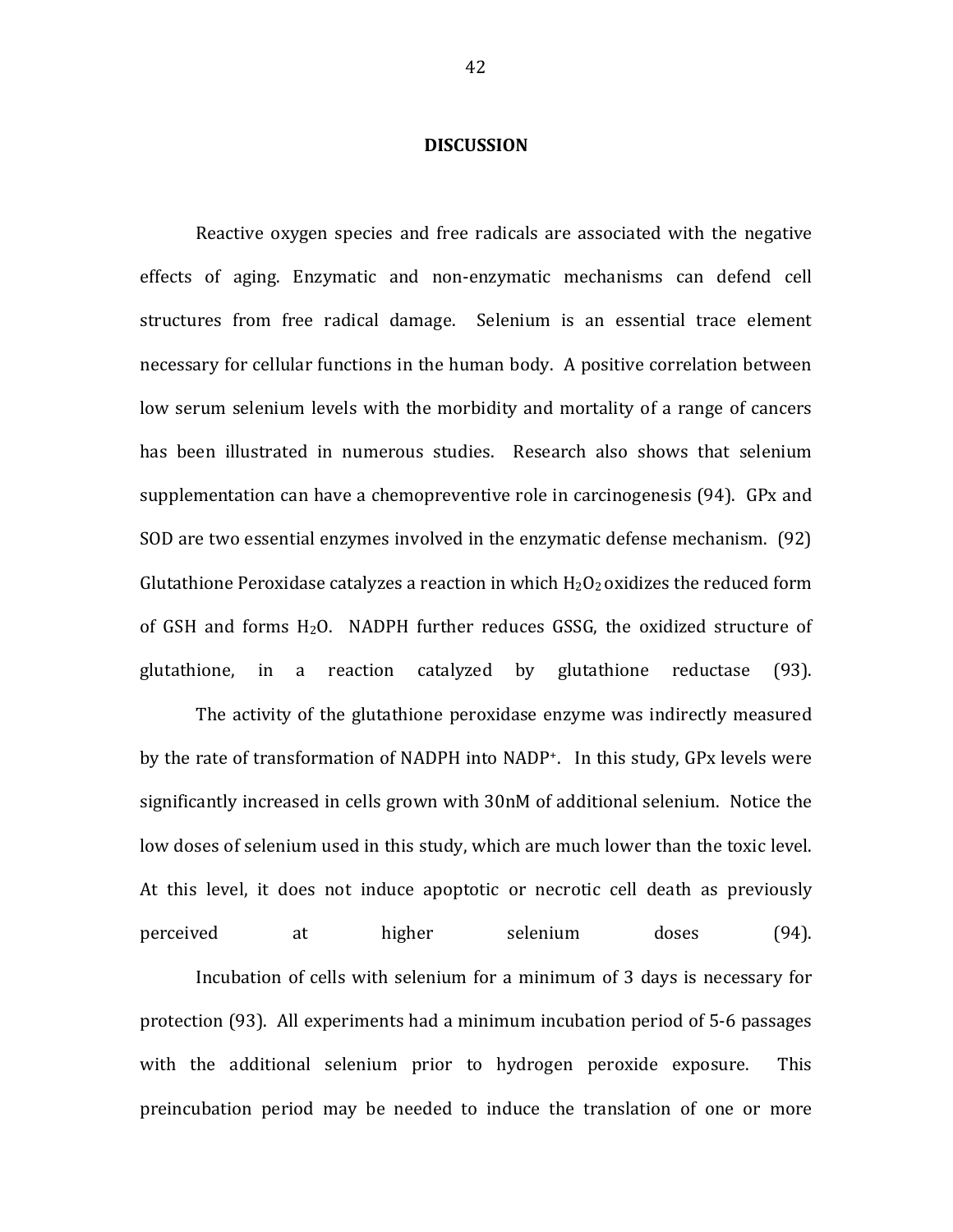selenoproteins. According to several studies, 30 nM of sodium selenite has been shown to stimulate the methylation of selenocysteine tRNA and boost selenoprotein translation in numerous cell kinds (95-98). To achieve the maximum translational induction of GPx-1, from threefold to fivefold,  $30 \text{ nM}$  of selenium was added to the basic media for cell culture (91). It has been seen that additional benefits of elevated GPx-1 expression include suppressing apoptosis and debilitating the malignant phenotype of pancreatic tumor cells in both culture and xenografts (99).

Four general conclusions can be derived from the results of these experiments. (i) GPx-1 activity was significantly increased in seleniumsupplemented culture media. (ii) By comparing MEF and BNL-C2 cells, we can determine that amplified GPx-1 does not differ between fibroblasts and liver cells. (iii)  $GPx-1$  activity is drastically decreased from MEF cells grown from 20% to 3% oxygen. (iv) Lastly, there was no conclusive data on selenium and gene expression.

i) The GPx assay findings showed that the rate of transformation from NADPH to NAD<sup>+</sup> amplified, which means glutathione peroxidase levels were heightened with the additional presence of sodium selenite in culture media. It is known that glutathione peroxidase mRNA levels and GPx activity are exclusively regulated by selenium  $(101-103)$ . According to studies by Rotruck  $|T|$  et al and Forstrom et al  $(101-102)$ , selenium deficiency brings about decreased GPx activity. This is illustrated in the results, which showed an average of 5-fold increase from cells grown with the added selenium content. Results were statistically significant,  $p <$ 0.05, when compared with control cells.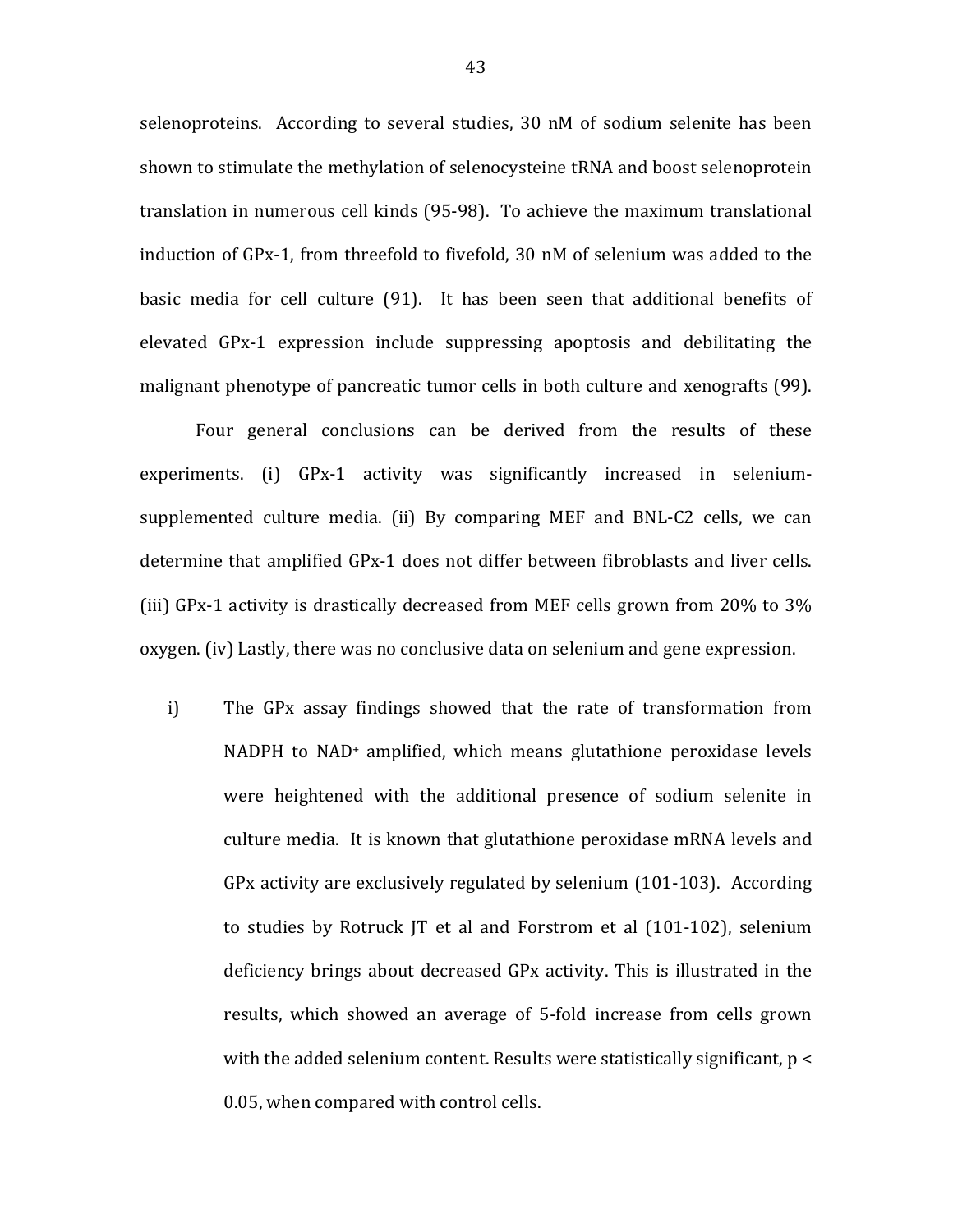- ii) Since the bulk of our experiments were done with the MEF cells, we decided to test this theory on a different cell line. Using BNL-C2 cells, we achieved similar results, which determined that selenium supplementation in media augments GPx activity and is not cell line specific. Although both showed an indirect increase to GPx-1 activity, MEF cells had approximately a 5-fold increase. This can be due to the fact that MEF cells were grown longer with the additional selenium  $(8+1)$ months), compared to approximately 2 months for the initial passaging of BNL cells. Also, due to time constraints, this experiment was not repeated as many times as the MEF cells. Results were statistically significant,  $p < 0.05$ , when compared with BNL control cells.
- iii) According to a critical review on oxidative stress by Davies, cultured cells growing in 20% oxygen are in essence, preadapted to survive under oxidative stress conditions  $(4)$ . Most researchers use 20% oxygen as a base for their studies, not taking into consideration that cells grown in  $3\%$  oxygen are much closer to physiological cellular levels  $(4)$ . We factored this imperative information into our work and grew all cells in 3% oxygen, which meant the cells are more sensitive to an oxidative challenge and results more closely resemble the usual  $2-5\%$  oxygen concentration in the tissues. To further test this theory, a batch of MEF cells were grown in 20% oxygen for several weeks so they were accustomed to the oxygen level, then were treated with the usual 250  $\mu$ M of hydrogen peroxide. You can see a noticeable difference in the results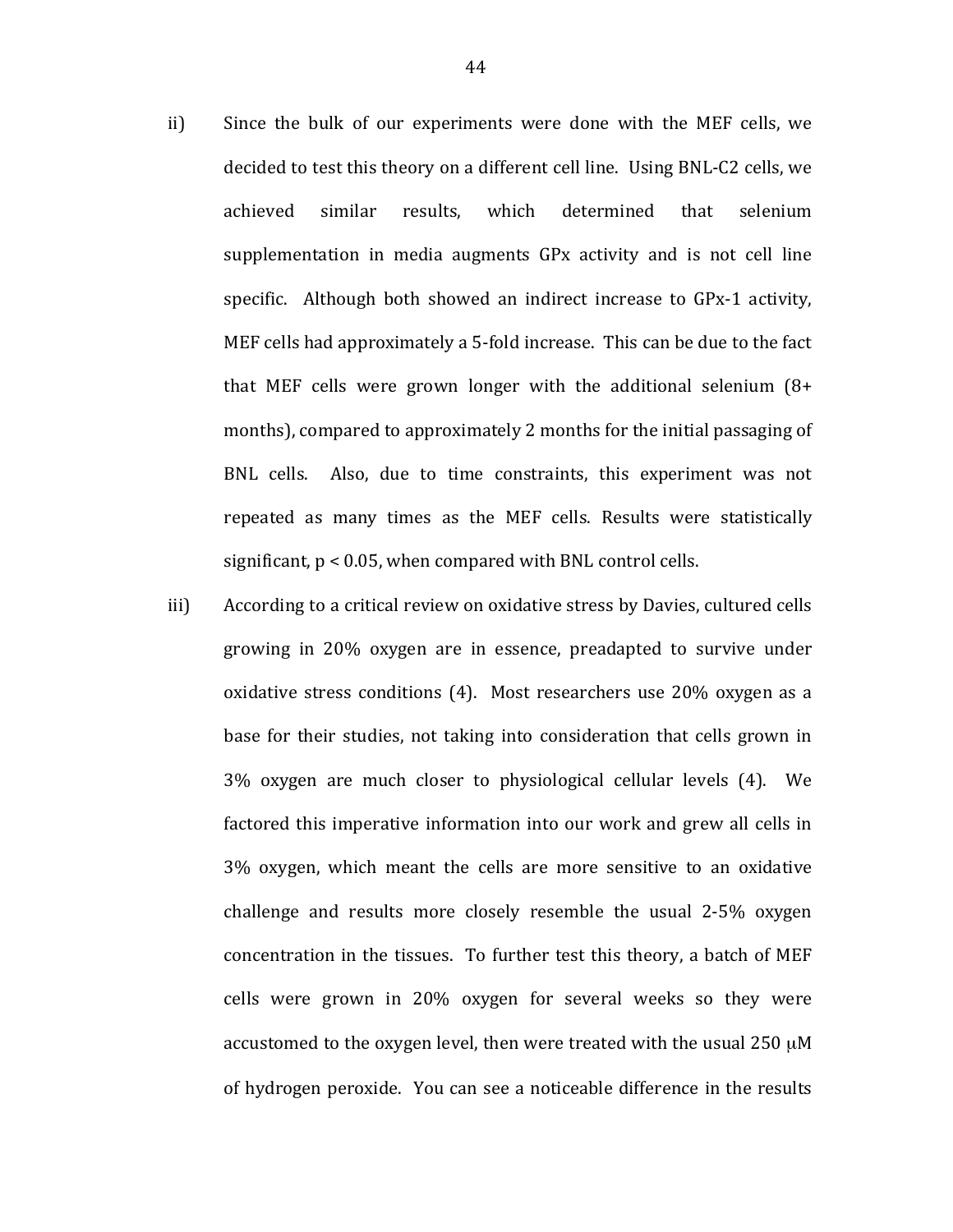of cells grown in 20% oxygen compared to the 3% oxygen. Cells grown in  $20\%$  O<sub>2</sub> had a 2-fold increase of glutathione peroxidase activity compared to cells grown in  $3\%$   $O_2$ , which confirms past research. Results were statistically significant,  $p < 0.05$ , when compared with cells grown in 3%  $O<sub>2</sub>$ . From this knowledge, we can assume that our findings are more accurate because they closely emulate human's physiological cellular levels. According to Davies, we have kept our "cellular oxygen tension to a minimum", which gives us further reliable data.

iv) To discover if selenium protects from DNA damage, we looked at gene expression in response to oxidative stress. Using all MEF mice fibroblasts, 8 total flasks were grown in  $3\%$  oxygen with and without the addition of selenium. Furthermore, the same amount of flasks were grown in  $3\%$  oxygen with and without selenium then moved to  $20\%$ oxygen at 50% confluency. There were no noticeable differences in any of the genes grown in  $3\%$  oxygen and cells moved to  $20\%$  oxygen, so the addition of selenium does not seem to alter gene expression. GapDH, RPL-4, B-pol, p21 and UNG were all genes selected for testing in this study.

In conclusion, reactive oxygen species, A.K.A. oxidative stress, represent a possible toxic environment for human bodies, which may lead to membrane dysfunction, DNA damage, and inactivation of proteins (100). Cancer, neurodegenerative stress, and arthritis could be the outcome from continual oxidative stress. Selenium, found at the core of the glutathione peroxidase enzyme, contributes in detoxification by reducing peroxides, scavenging free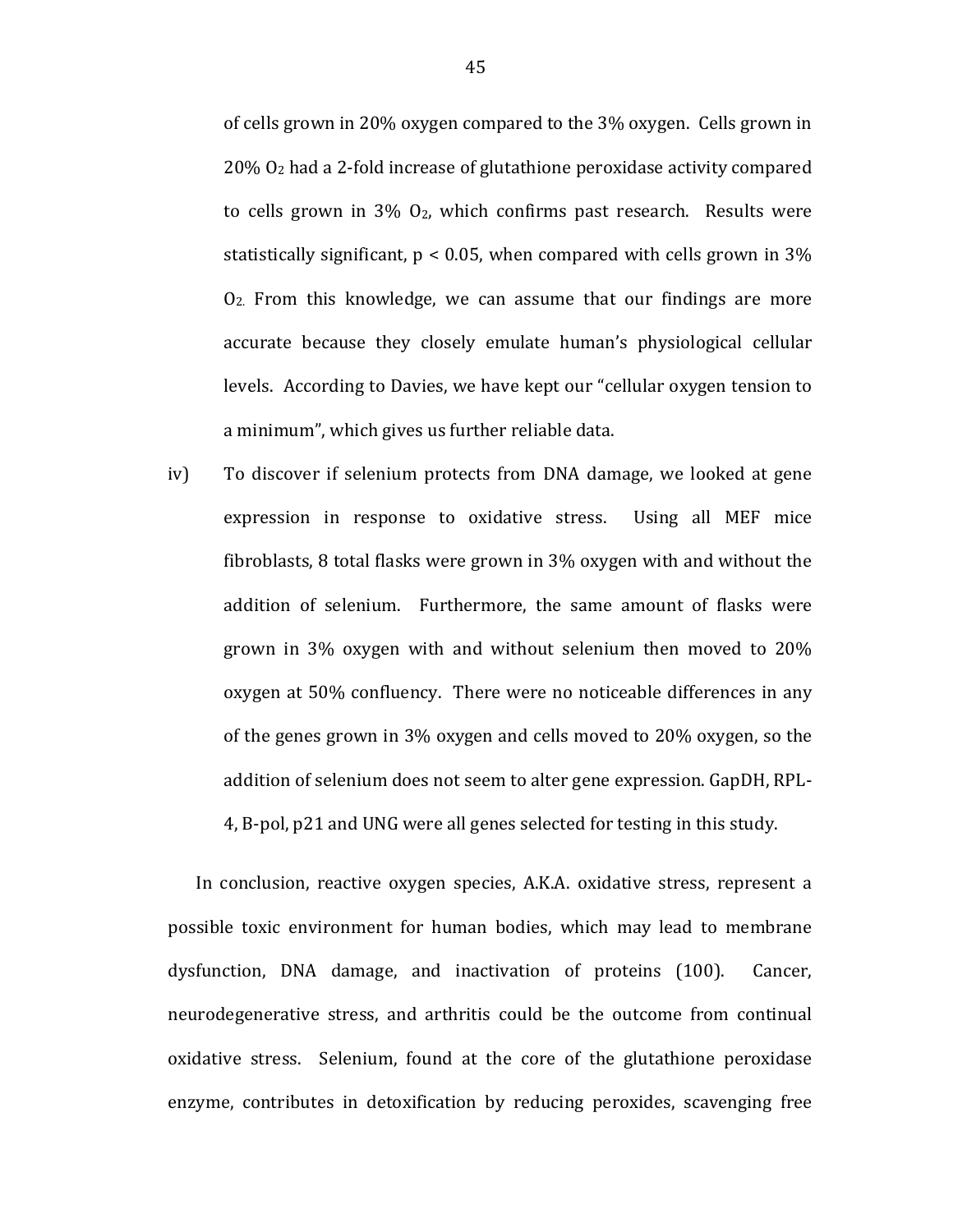radicals, or by conjugating with electrophilic compounds (100). This study is the start of a larger concept. Dr.Cabelof would like to develop a model system where it would be possible to investigate the role of selenium in antioxidative response and how selenium can impact DNA damage and DNA repair. The goal is to take this model we developed and expand it into genetic models where we can evaluate the role of specific genes on the impact of selenium, DNA damage, and DNA repair. The area of selenium and oxidative stress is an ever-expanding one where knowledge still has not reached its peak. Continuing research on this essential element and its role in oxidative response is imperative due to the positive correlation we have seen in this study.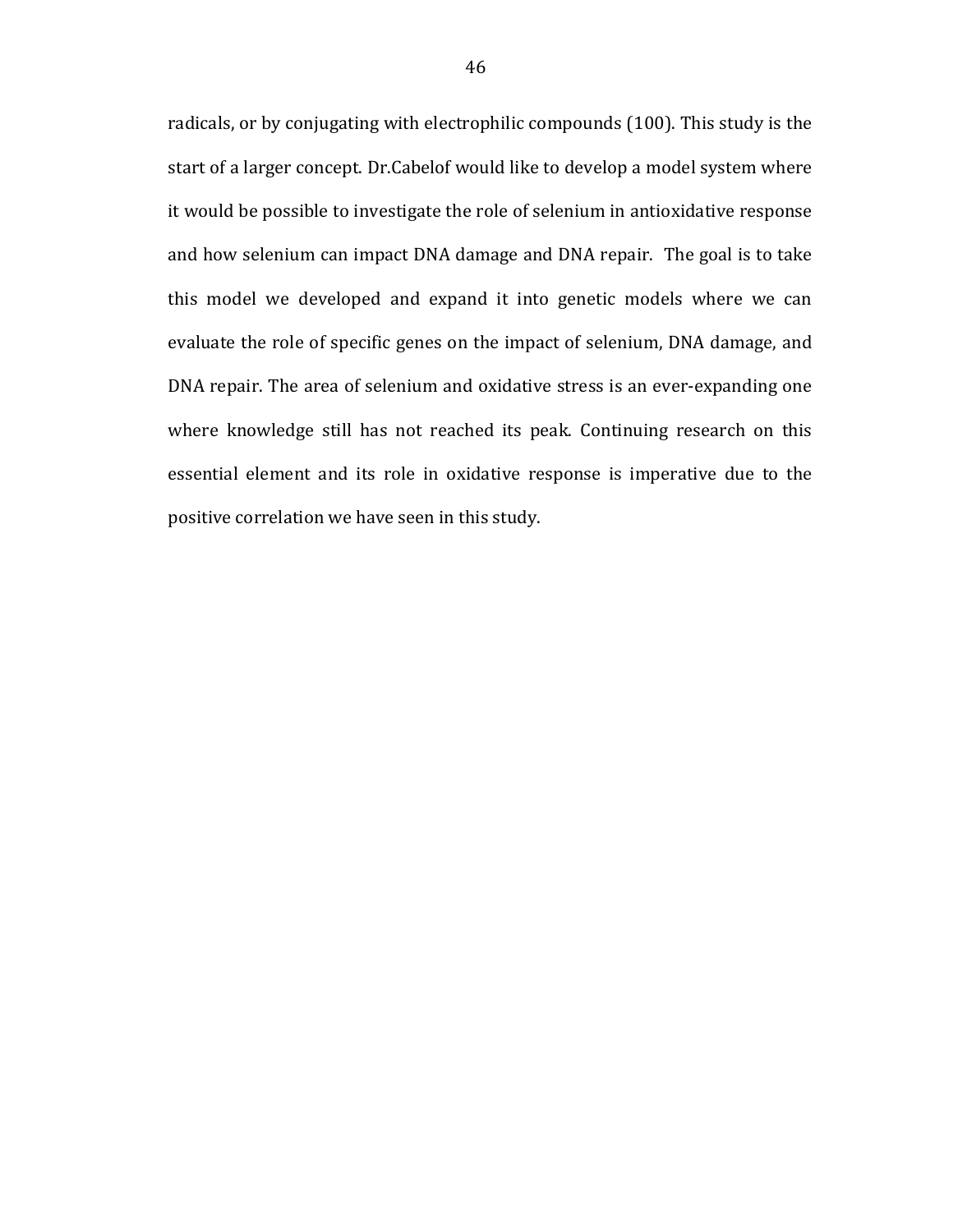#### **REFERENCES**

- 1. Wijeratne SS, Cuppett SL, Schlegel V. Hydrogen peroxide induced oxidative stress damage and antioxidant enzyme response in caco-2 human colon cells. J Agric Food Chem. 2005 Nov 2;53(22):8768-74.
- 2. Crawford DR, Davies KJ. Adaptive response and oxidative stress. Environ Health Perspect. 1994 Dec; 102 Suppl 10:25-8.
- 3. Davies JM, Lowry CV, Davies KJ. Transient adaptation to oxidative stress in yeast. Arch Biochem Biophys. 1995 Feb 20;317(1):1-6.
- 4. Davies JK. The broad spectrum of responses to oxidants in proliferating cells: a new paradigm for oxidative stress. IUBMB Life. 1999 Jul;48(1):41-7.
- 5. Labbe A, Turaga R, Paquet E, Garand C, Lebel M. Expression profiling of mouse embryonic fibroblasts with a deletion in the helicase domain of the Werner Syndrome gene homologue treated with hydrogen peroxide. BMC Genomics. 2010 Feb 22;11:127.
- 6. Collins CA, Fry FH, Holme AL, Yiakouvaki A, Al-Qenaei A, Pourzand C, Jacob C. Towards multifunctional antioxidants: synthesis, electrochemistry, in vitro and cell culture evaluation of compounds with ligand/catalytic properties. Org Biomol Chem. 2005 Apr 21;3(8):1541-6.
- 7. Evans MD, Cooke MS. Factors contributing to the outcome of oxidative damage to nucleic acids. Bioessays. 2004 May; 26(5): 533-42.
- 8. Sohal RS. Role of oxidative stress and protein oxidation in the aging process. Free Radic Biol Med. 2002 Jul 1;33(1):37-44.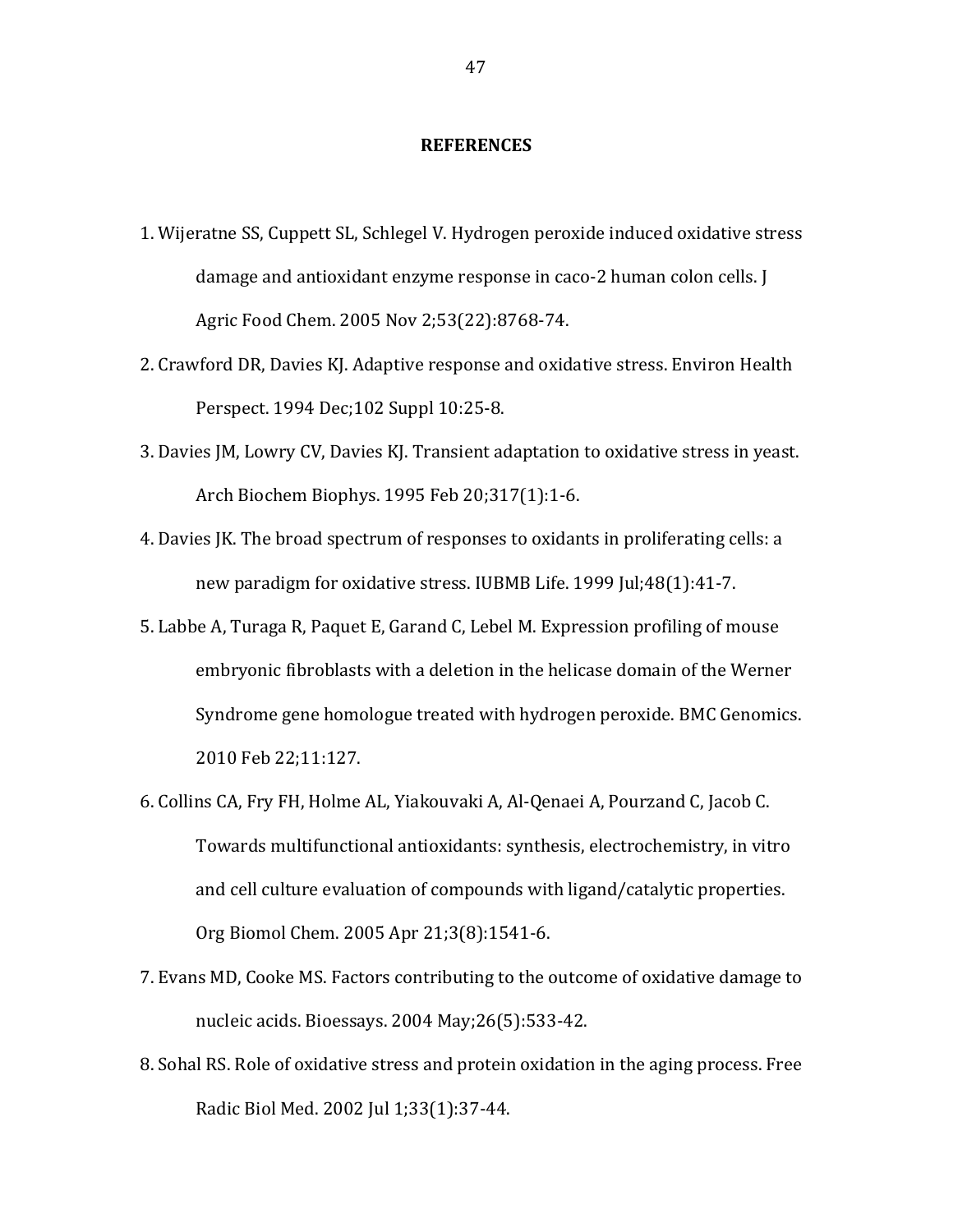- 9. Stadtman ER. Protein oxidation and aging. Free Radic Res. 2006 Dec;40(12):1250-8.
- 10. Uttara B, Singh AV, Zamboni P, Mahajan RT. Oxidative stress and neurodegenerative diseases: a review of upstream and downstream antioxidant therapeutic options. Curr Neuropharmacol. 2009 Mar;7(1):65-75.
- 11. McCord JM. The evolution of free radicals and oxidative stress. Am J Med. 2000  $\text{Jun } 1;108(8):652-9.$
- 12. Turrens JF. Mitochondrial formation of reactive oxygen species. J Physiol. 2003 Oct 15;552(Pt 2):335-44.
- 13. Valko M, Rhodes CJ, Moncol J, Izakovic M, Mazur M. Free radicals, metals and antioxidants in oxidative stress-induced cancer. Chem Biol Interact. 2006 Mar 10;160(1):1-40.
- 14. Cadenas E, Davies JK. Mitochondrial free radical generation, oxidative stress, and aging. Free Radic Biol Med. 2000 Aug;29(3-4):222-30.
- 15. Mitscher LA, Telikepalli H, McGhee E, Shankel DM. Natural antimutagenic agents. Mutat Res. 1996 Feb 19;350(1):143-52.
- 16. Owen RW, Giacosa A, Hull WE, Haubner R, Spiegelhalder B, Bartsch H. The antioxidant/anticancer potential of phenolic compounds isolated from olive oil. Eur J Cancer. 2000 Jun;36(10):1235-47.
- 17. Sala A, Recio M, Giner RM, Manez S, Tournier H, Schinella G, Rios JL. Antiinflammatory and antioxidant properties of Helichrysum italicum. J Pharm Pharmacol. 2002 Mar;54(3):365-71.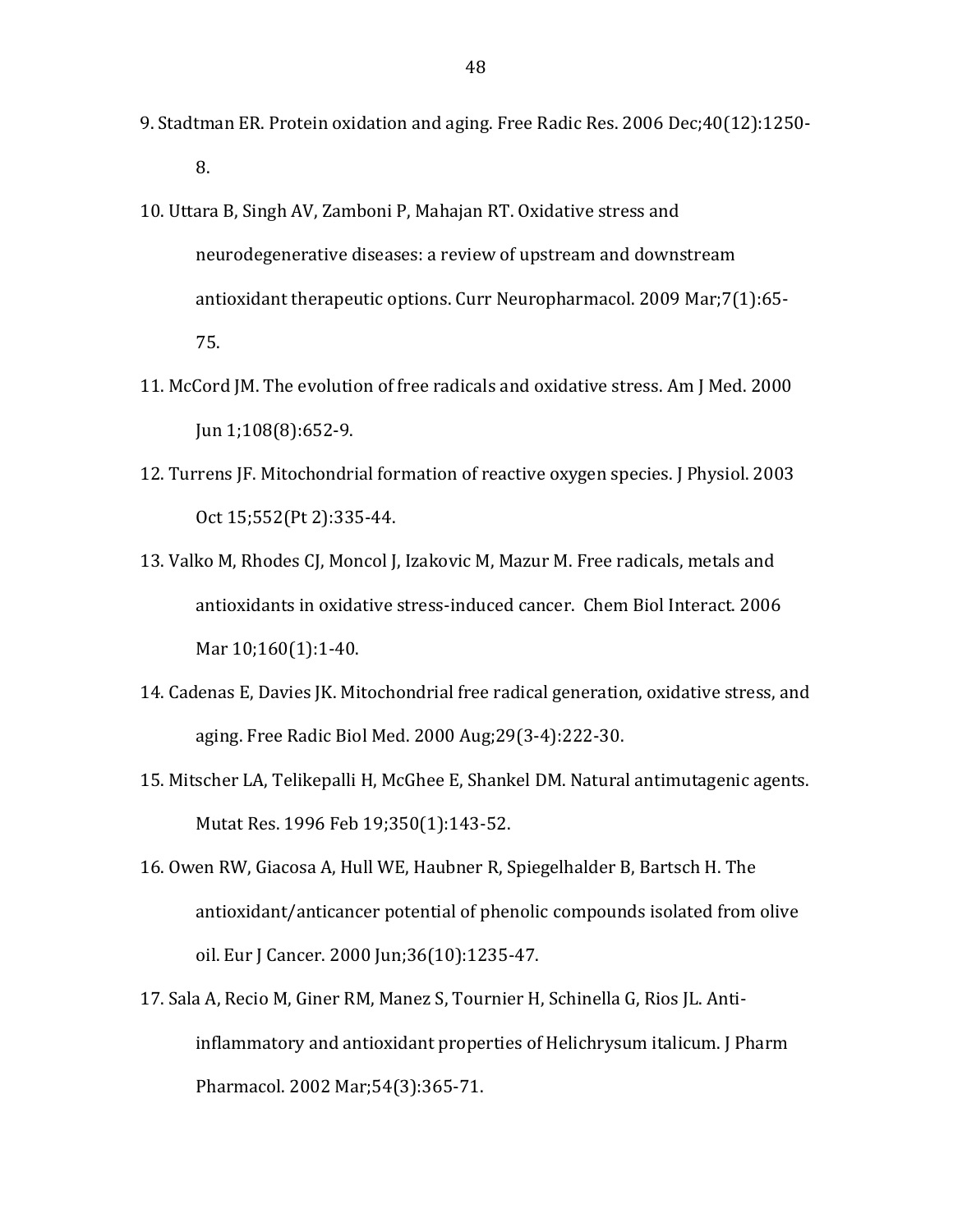18. Sunde RA. Molecular biology of selenoproteins. Annu Rev Nutr. 1990;10:451-74.

- 19. Lu J, Kaeck M, Jiang C, Wilson AC, Thompson HJ. Selenite induction of DNA strand breaks and apoptosis in mouse leukemic L1210 cells. Biochem Pharmacol. 1994 Apr 29;47(9):1531-5.
- 20. Davis RL, Spallholz JE, Pence BC. Inhibition of selenite-induced cytotoxicity and apoptosis in human colonic carcinoma (HT-29) cells by copper.
- 21. Stewart MS, Davis RL, Walsh LP, Pence BC. Induction of differentiation and apoptosis by sodium selenite in human colonic carcinoma cells (HT29). Cancer Lett. 1997 Jul 15;117(1):35-40.
- 22. Stewart MS, Cameron GS, Pence BC. Antioxidant nutrients protect against UVBinduced oxidative damage to DNA of mouse keratinocytes in culture. J Invest Dermatol. 1996 May; 106(5): 1086-9.
- 23. Spallholz JE. On the nature of selenium toxicity and carcinostatic activity. Free Radic Biol Med. 1994 Jul; 17(1): 45-64.
- 24. Stewart MS, Spallholz JE, Neldner KH, Pence BC. Selenium compounds have disparate abilities to impose oxidative stress and induce apoptosis. Free Radic Biol Med. 1999 Jan; 26(1-2): 42-8.
- 25. Wilson AC, Thompson HJ, Schedin PJ, Gibson NW, Ganther HE. Effect of methylated forms of selenium on cell viability and the induction of DNA strand breakage. Biochem Pharmacol. 1992 Mar 3;43(5):1137-41.
- 26. Garberg P, Stahl A, Warholm M, Hogberg J. Studies of the role of DNA fragmentation in selenium toxicity. Biochem Pharmacol. 1988 Sep 15;37(18):3401-6.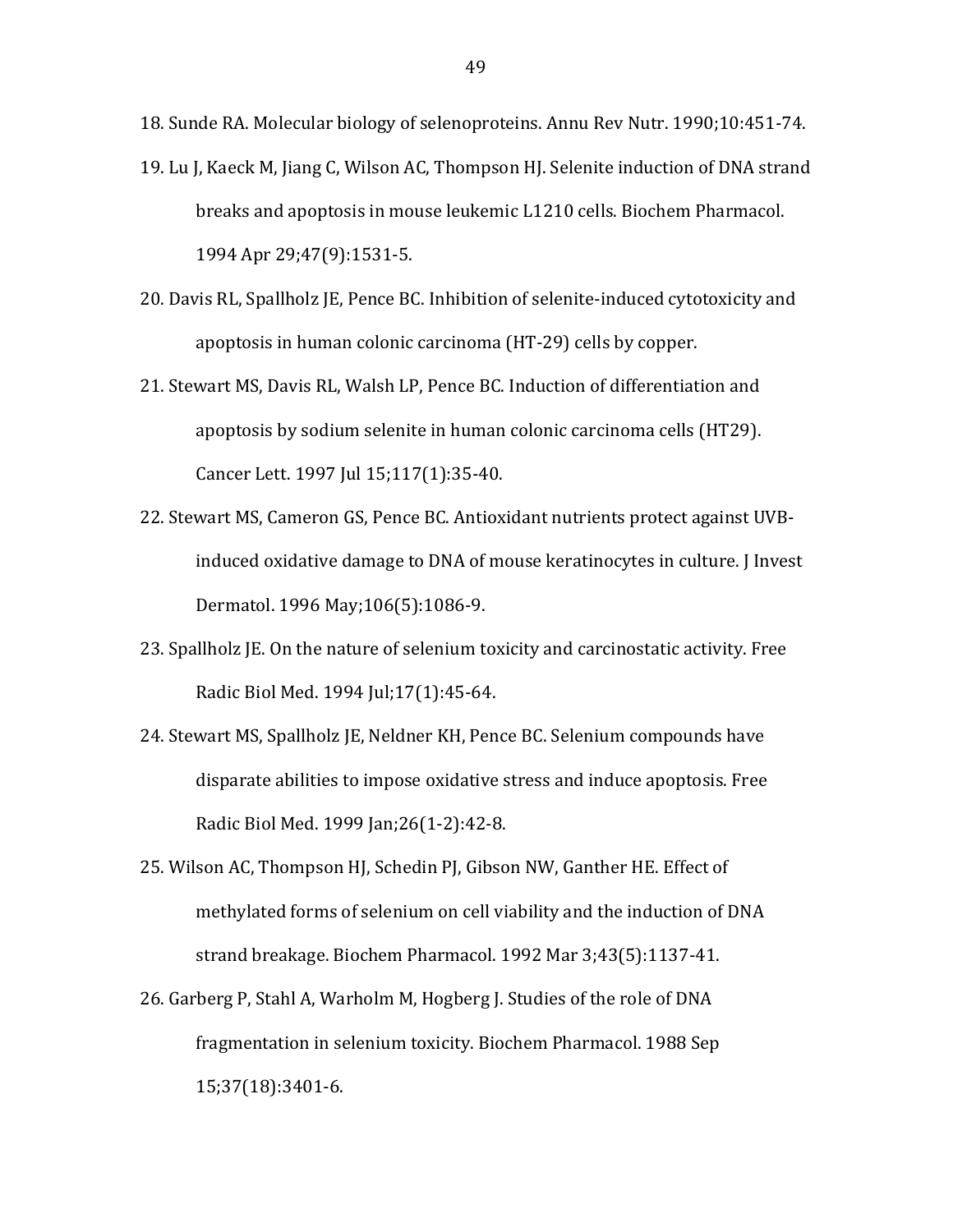- 27. Shen CL, Song W, Pence BC. Interactions of selenium compounds with other antioxidants in DNA damage and apoptosis in human normal keratinocytes. Cancer Epidemiol Biomarkers Prev. 2001 Apr;10(4):385-90.
- 28. Saito Y, Yoshida Y, Akazawa T, Takahashi K, Niki E. Cell death caused by selenium deficiency and protective effect of antioxidants. J Biol Chem. 2003 Oct 10;278(41):39428-34.
- 29. Gladyshev VN. Selenoproteins and selenoproteomes. In: Hatfield DL, Berry MJ, Gladyshey VN, eds. Selenium: Its Molecular Biology and Role in Human Health. 2nd ed. New York: Springer; 2006:99-114.
- 30. Burk RF, Olson GE, Hill KE. Deletion of selenoprotein P gene in the mouse. In: Hatfield DL, Berry MJ, Gladyshev VN, eds. Selenium: Its Molecular Biology and Role in Human Health. 2nd ed. New York: Springer; 2006:111-122.
- 31. Arteel GE, Briviba K, Sies H. Protection against peroxynitrite. FEBS Lett. 1999;445(23):226-230.
- 32. Burk RF, Levander OA. Selenium. In: Shils M, Olson JA, Shike M, Ross AC, eds. Modern Nutrition in Health and Disease, 9th ed. Baltimore: Williams & Wilkins; 1999:265-276.
- 33. Foster LH, Sumar S. Selenium in health and disease: a review. Crit Rev Food Sci Nutr. 1997 Apr;37(3):211-228.
- 34. Longnecker MP, Taylor PR, Levander OA, Howe M, Veillon C, McAdam PA, Patterson KY, Holden JM, Stampfer MJ, Morris JS, Willett WC. Selenium in diet, blood, and toenails in relation to human health in a seleniferous area. Am J Clin Nutr. 1991 May; 53:1288-94.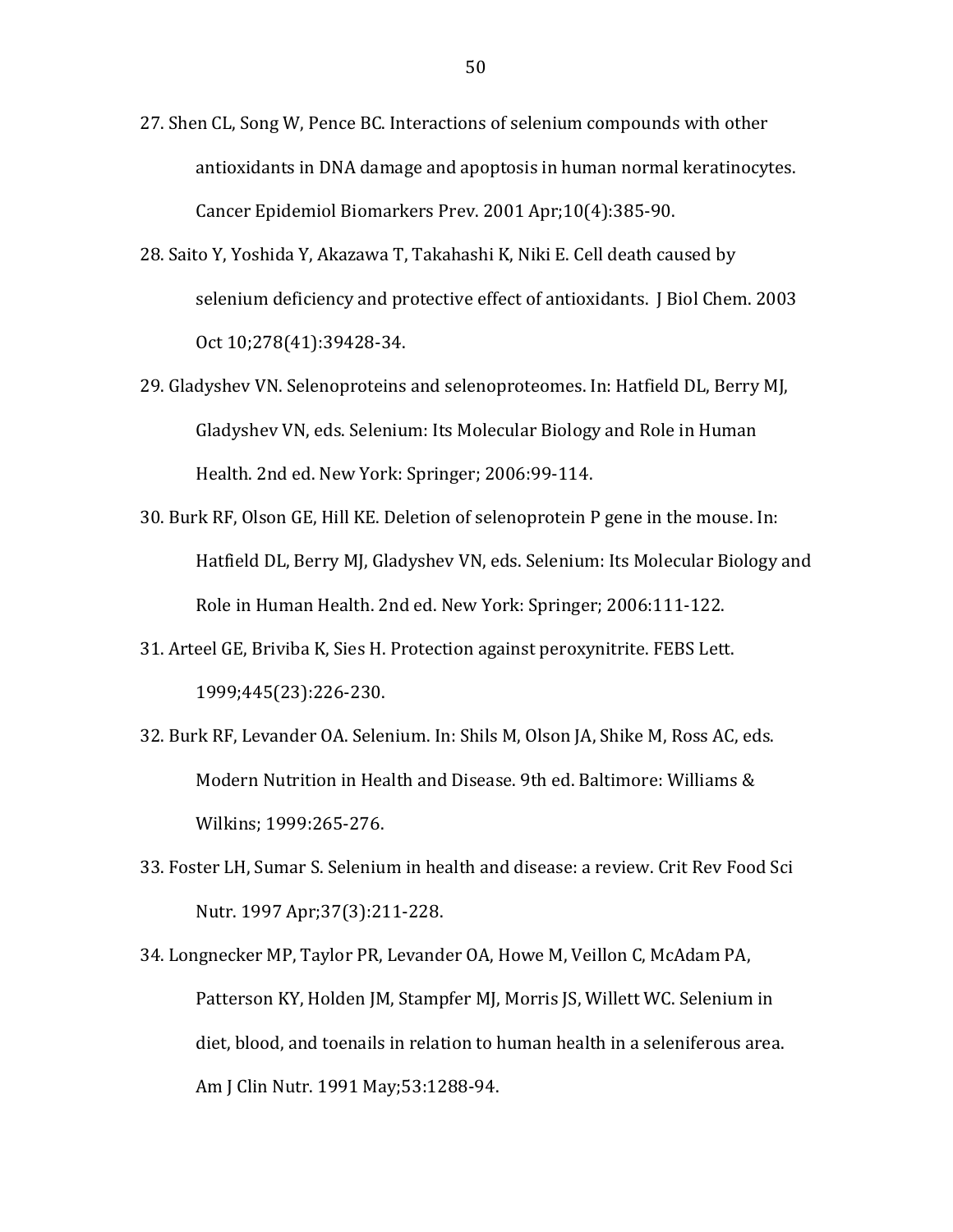- 35. Pennington JA and Schoen SA. Contributions of food groups to estimated intakes of nutritional elements: Results from the FDA total diet studies, 1982-91. Int J Vitam Nutr Res. 1996;66(4):342-9.
- 36. Pennington JA and Young BE. Total diet study nutritional elements. J Am Diet Assoc. 1991 Feb;91(2):179-83.
- 37. Institute of Medicine, Food and Nutrition Board. Dietary reference intakes for vitamin C, vitamin E, selenium, and carotenoids. Washington, DC: National Academy!Press;!2000. http://ods.od.nih.gov/
- 38. Combs GF Ir. Food system-based approaches to improving micronutrient nutrition: the case for selenium. Biofactors.  $2000;12(1-4):39-43$ .
- 39. Zimmerman MB and Kohrle J. The impact of iron and selenium deficiencies on iodine and thyroid metabolism: biochemistry and relevance to public health. Thyroid. 2002 Oct;12(10):867-78.
- 40. Beck MA, Levander O, Handy J. Selenium deficiency and viral infection. J Nutr. 2003 May;133(5 Suppl 1):1463S-67S.
- 41. Levander OA. Scientific rationale for the 1989 recommended dietary allowance for selenium. J Am Diet Assoc. 1991 Dec;91(12):1572-6.
- 42. Gramm HJ, Kopf A, Bratter P. The necessity of selenium substitution in total parenteral nutrition and artificial alimentation. J Trace Elem Med Biol. 1995 Mar; 9(1): 1-12.
- 43. Rannem T, Ladefoged K, Hylander E, Hegnhoj J, Staun M. Selenium depletion in patients with gastrointestinal diseases: are there any predictive factors? Scand J Gastroenterol 1998 Oct;33(10):1057-61.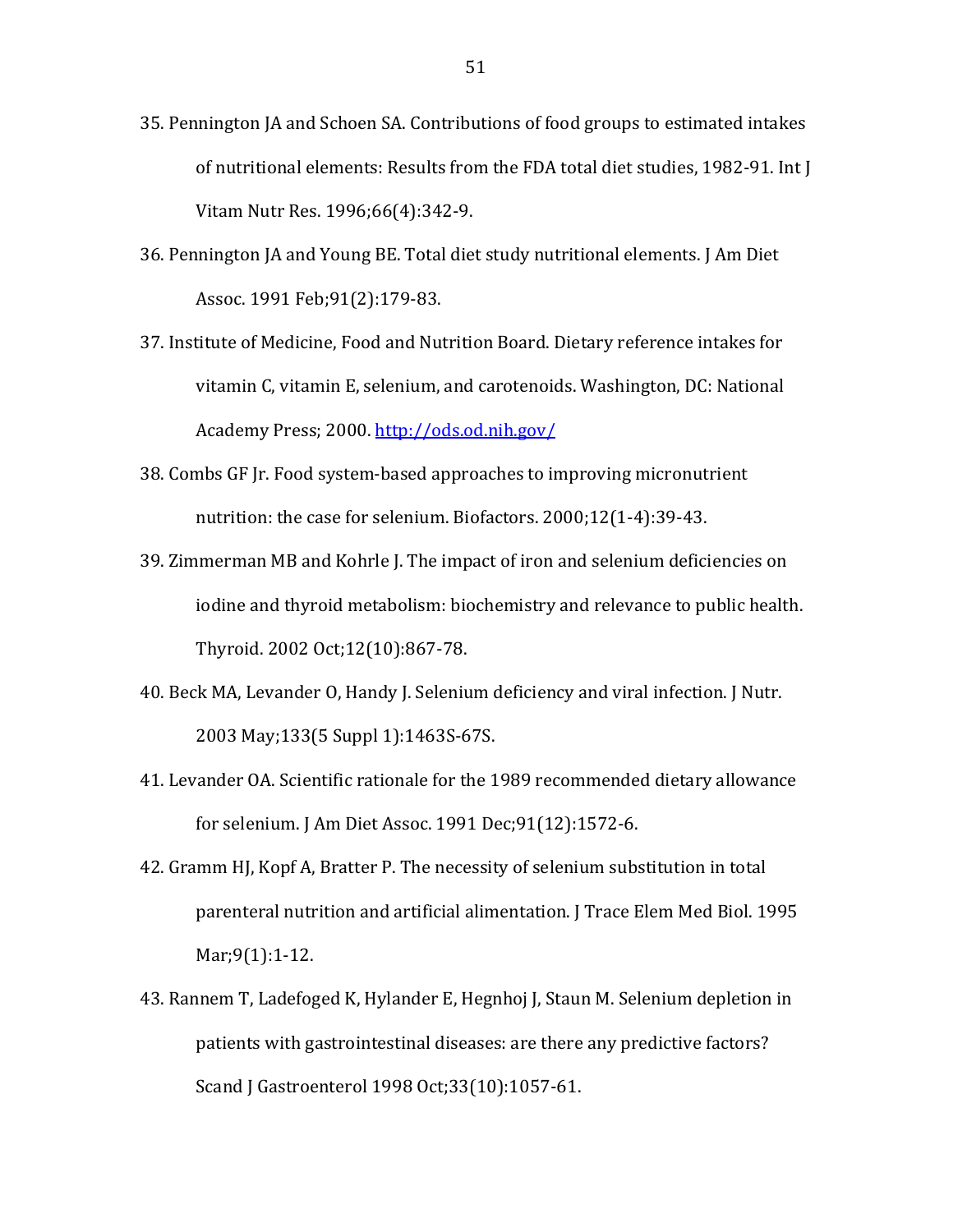- 44. Schrauzer GN. Nutrition selenium supplements: product types, quality, and safety. J Am Coll Nutr. 2001 Feb;20(1):1-4.
- 45. Schrauzer GN. The nutritional significance, metabolism and toxicology of selenomethionine. Adv Food Nutr Res. 2003:47:73-112.
- 46. Clark LC, Combs GF Jr, Turnbull BW, Slate EH, Chalker D, Chow J, Davis LS, Glover RA, Graham GF, Gross EG, Krongrad A, Lesher JL, Park HK, Sanders BB, Smith CL, Taylor JR. Effects of selenium supplementation for cancer prevention in patients with carcinoma of the skin. A randomized controlled trial. J Am Med Assoc. 1996 Dec 25;276(24):1957-63.
- 47. Russo MW, Murray SC, Wurzelmann JI, Woosley JT, Sandler RS. Plasma selenium levels and the risk of colorectal adenomas. Nutr Cancer. 1997;28(2):125-9.
- 48. Patterson BH and Levander OA. Naturally occurring selenium compounds in cancer chemoprevention trials: a workshop summary. Cancer Epidemiol Biomarkers Prev. 1997 Jan;6(1):63-9.
- 49. Knekt P, Marniemi J, Teppo L, Heliovaara M, Aromaa A. Is low selenium status a risk factor for lung cancer? Am J Epidemiol.  $1998$  Nov  $15;148(10):975-82$ .
- 50. Young KL and Lee PN. Intervention studies on cancer. Eur J Cancer Prev. 1999 Apr;8(2):91-103.
- 51. Fleet JC. Dietary selenium repletion may reduce cancer incidence in people at high risk who live in areas with low soil selenium. Nutr Rev. 1997  $\text{Jul}; 55(7): 277-9.$
- 52. Combs GF Jr, Clark LC, Turnbull BW. An analysis of cancer prevention by selenium. BioFactors. 2001;14(1-4):153-9.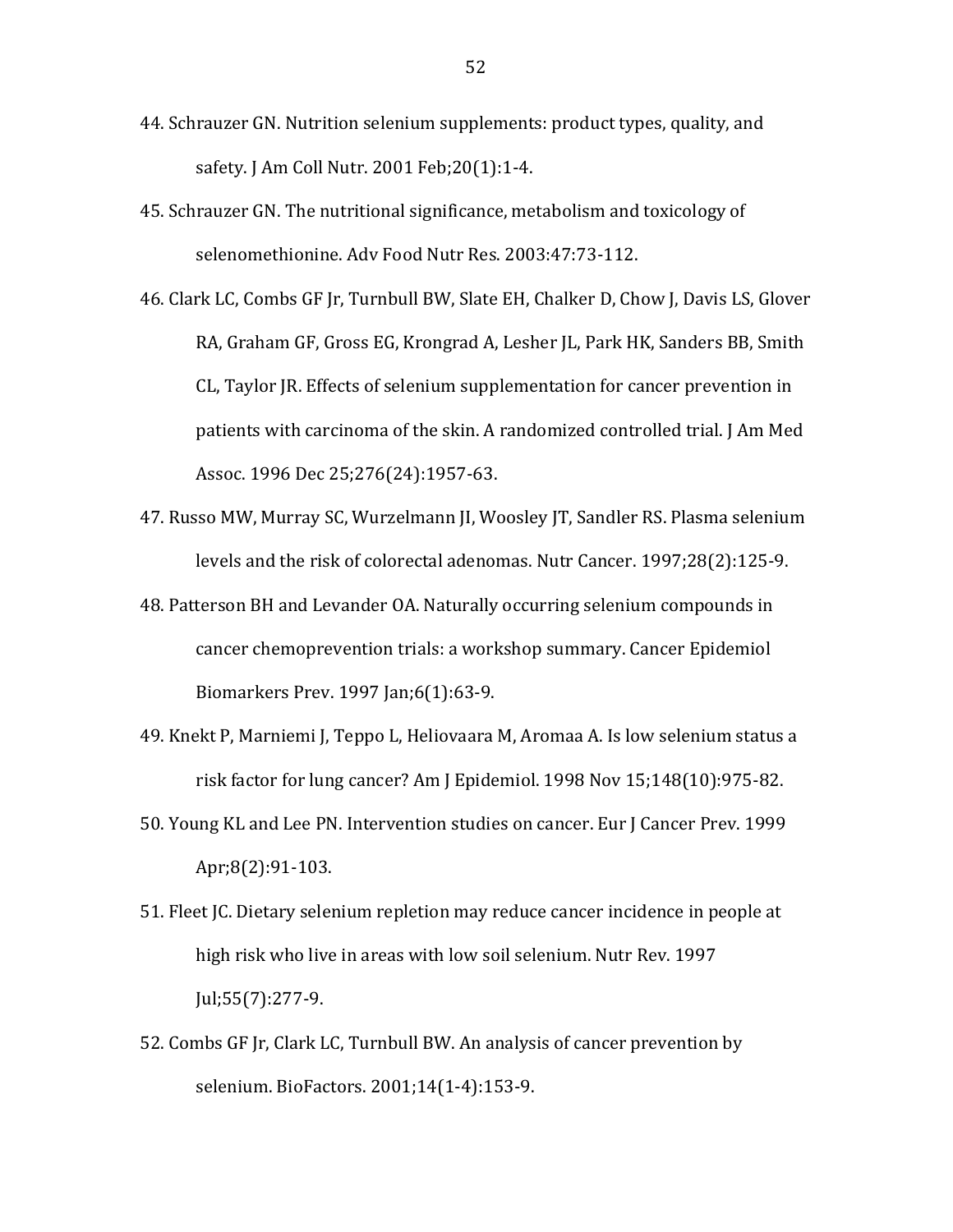- 53. Garland M, Morris JS, Stampfer MJ, Colditz GA, Spate VL, Baskett CK, Rosner B, Speizer FE, Willett WC, Hunter DJ. Prospective study of toenail selenium levels and cancer among women. J Natl Cancer Inst. 1995 Apr 5;87(7):497-505.
- 54. Meyer F, Galan P, Douville P, Bairati I, Kegle P, Bertrais S, Estaquio C, Hercberg S. Antioxidant vitamin and mineral supplementation and prostate cancer prevention in the SU.VI.MAX trial. Int J Cancer. 2005 Aug 20;116(2):182-6.
- 55. Ozer NK, Boscoboinik D, Azzi A. New roles of low density lipoproteins and vitamin E in the pathogenesis of atherosclerosis. Biochem Mol Biol Int. 1995  $jan; 35(1): 117-24.$
- 56. Lapenna D, de Gioia S, Ciofani G, Mezzetti A, Ucchino S, Calafiore AM, Napolitano AM, Di Ilio C, Cuccurullo F. Glutathione-related antioxidant defenses in human atherosclerotic plaques. Circulation. 1998 May 19;97(19):1930-4.
- 57. Neve J. Selenium as a risk factor for cardiovascular diseases. J Cardiovasc Risk. 1996 Feb; 3(1): 42-7.
- 58. Kose K, Dogan P, Kardas Y, Saraymen R. Plasma selenium levels in rheumatoid arthritis. Biol Trace Elem Res. 1996 Summer; 53(1-3): 51-6.
- 59. Heliovaara M, Knekt P, Aho K, Aaran RK, Alfthan G, Aromaa A. Serum antioxidants and risk of rheumatoid arthritis. Ann Rheum Dis. 1994  $Jan; 53(1): 51-3.$
- 60. Aaseth J, Haugen M, Forre O. Rheumatoid arthritis and metal compoundsperspectives on the role of oxygen radical detoxification. Analyst. 1998  $Jan;123(1):3-6.$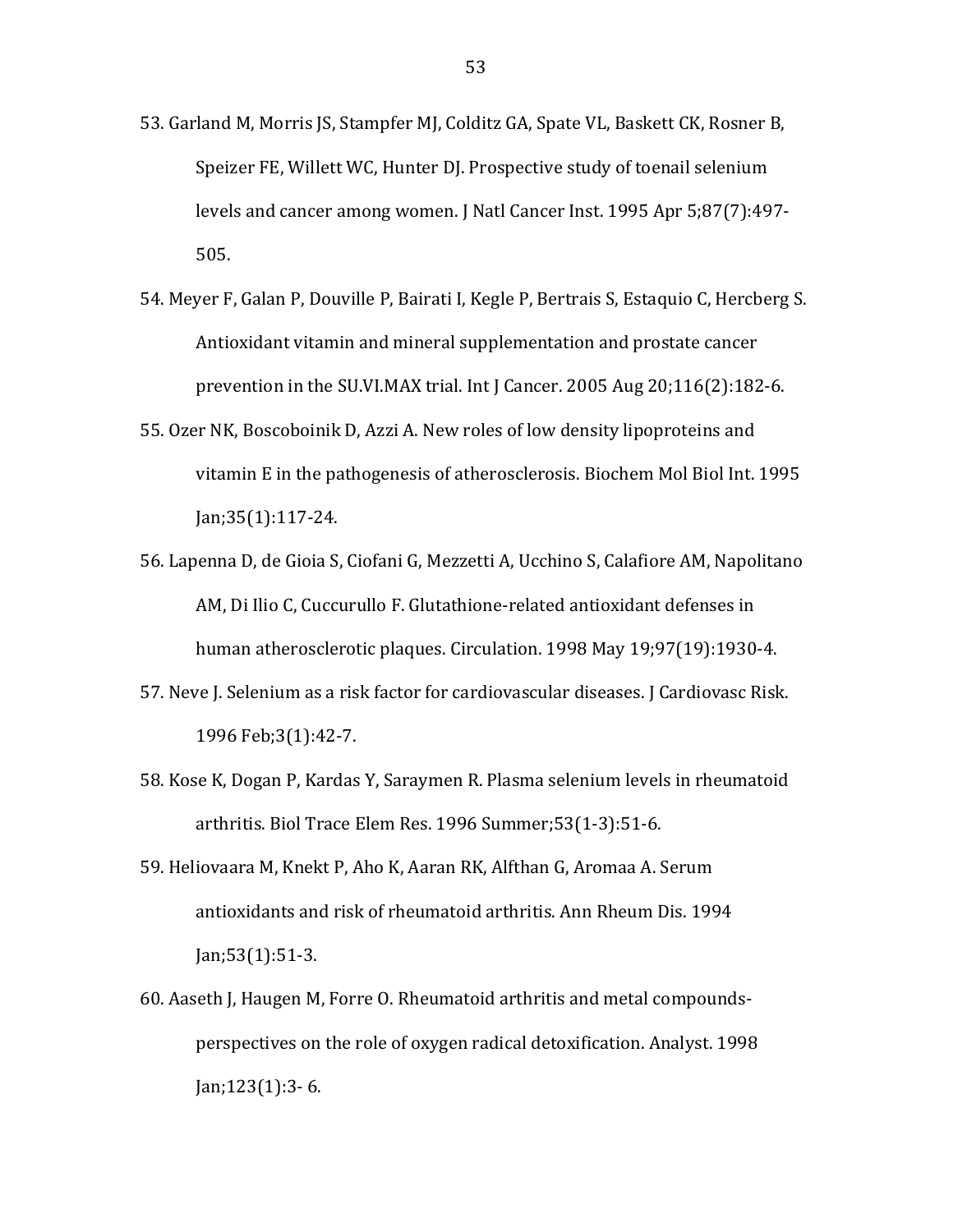- 61. Look MP, Rockstroh JK, Rao GS, Kreuzer KA, Spengler U, Sauerbruch T. Serum selenium versus lymphocyte subsets and markers of disease progression and inflammatory response in human immunodeficiency virus-1 infection. Biol Trace Elem Res. 1997 Jan; 56(1): 31-41.
- 62. Singhal N and Austin J. A clinical review of micronutrients in HIV infection. J Int Assoc Physicians AIDS Care (Chic). 2002 Spring; 1(2):63-75.
- 63. Romero-Alvira D and Roche E. The keys of oxidative stress in acquired immune deficiency syndrome apoptosis. Med Hypotheses 1998 Aug:51(2):169-73.
- 64. Patrick L. Nutrients and HIV: part one beta carotene and selenium. Altern Med Rev 1999 Dec; 4(6): 403-13.
- 65. Baum MK, Shor-Posner G, Lai S, Zhang G, Lai H, Fletcher MA, Sauberlich H, Page [B. High risk of HIV-related mortality is associated with selenium deficiency. [1] Acquir Immune Defic Syndr Hum Retrovirol. 1997 Aug; 15(5): 370-4.
- 66. Campa A, Shor-Posner G, Indacochea F, Zhang G, Lai H, Asthana D, Scott GB, Baum MK. Mortality risk in selenium-deficient HIV-positive children. J Acquir Immune Defic Syndr Hum Retrovirol. 1999 Apr 15;20(5):508-13.
- 67. Koller LD and Exon JH. The two faces of selenium-deficiency and toxicity- are similar in animals and man. Can J Vet Res. 1986 Jul; 50(3): 297-306.
- 68. Goldhaber SB. Trace element risk assessment: essentiality vs. toxicity. Regul Toxicol Pharmacol. 2003 Oct;38(2):232-42.
- 69. Hathcock JN. Vitamins and minerals: efficacy and safety. Am J Clin Nutr. 1997 Aug;66(2):427-37.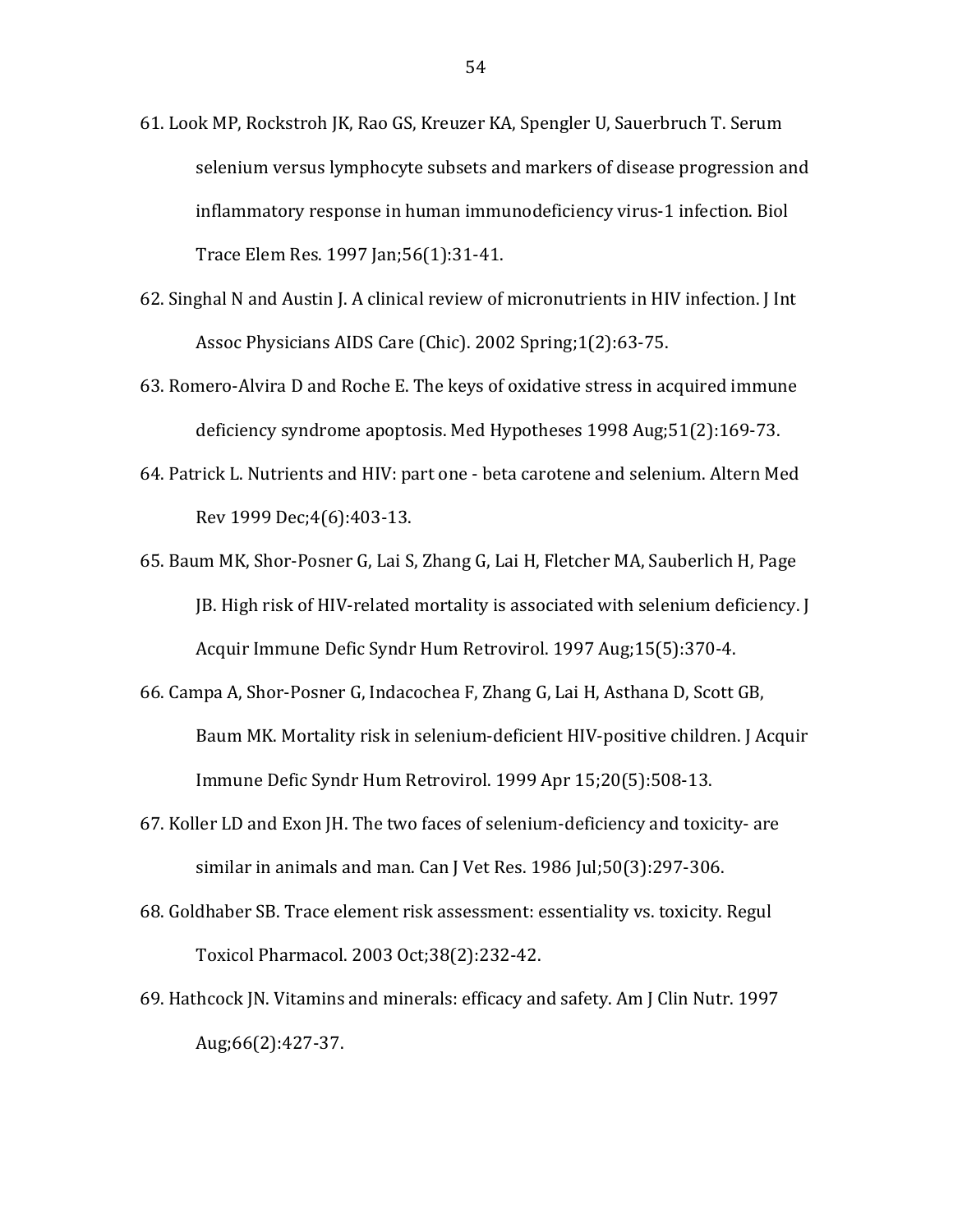- 70. Raisbeck MF, Dahl ER, Sanchez DA, Belden EL, O'Toole D. Naturally occurring selenosis in Wyoming. J Vet Diagn Invest. 1993 Jan;5(1):84-7.
- 71. McKenzie RC, Beckett GJ, Arthur JR. Effects of selenium on immunity and aging. In: Hatfield DL, Berry MJ, Gladyshev VN, eds. Selenium: Its Molecular Biology and Role in Human Health. 2nd ed. New York: Springer; 2006:311-323.
- 72. Roy M, Kiremidjian-Schumacher L, Wishe HI, Cohen MW, Stotzky G. Supplementation with selenium and human immune cell functions. I. Effect on lymphocyte proliferation and interleukin 2 receptor expression. Biol Trace Elem Res. 1994 Apr-May;41(1-2):103-14.
- 73. Kiremidjian-Schumacher L, Roy M, Wishe HI, Cohen MW, Stotzky G. Supplementation with selenium and human immune cell functions. II. Effect on cytotoxic lymphocytes and natural killer cells. Biol Trace Elem Res. 1994 Apr-May;41(1-2):115-27.
- 74. Kiremidjian-Schumacher L, Roy M, Glickman R, Schneider K, Rothstein S, Cooper J, Hochster H, Kim M, Newman R.. Selenium and immunocompetence in patients with head and neck cancer. Biol Trace Elem Res. 2000 Feb;73(2):97-111.
- 75. Baum MK, Miguez-Burbano MJ, Campa A, Shor-Posner G. Selenium and interleukins in persons infected with human immunodeficiency virus type 1. J Infect Dis. 2000 Sep;182 Suppl 1:S69-73.
- 76. Beck MA, Levander OA, Handy J. Selenium deficiency and viral infection. J Nutr. 2003 May;133(5 Suppl 1):1463S-7S.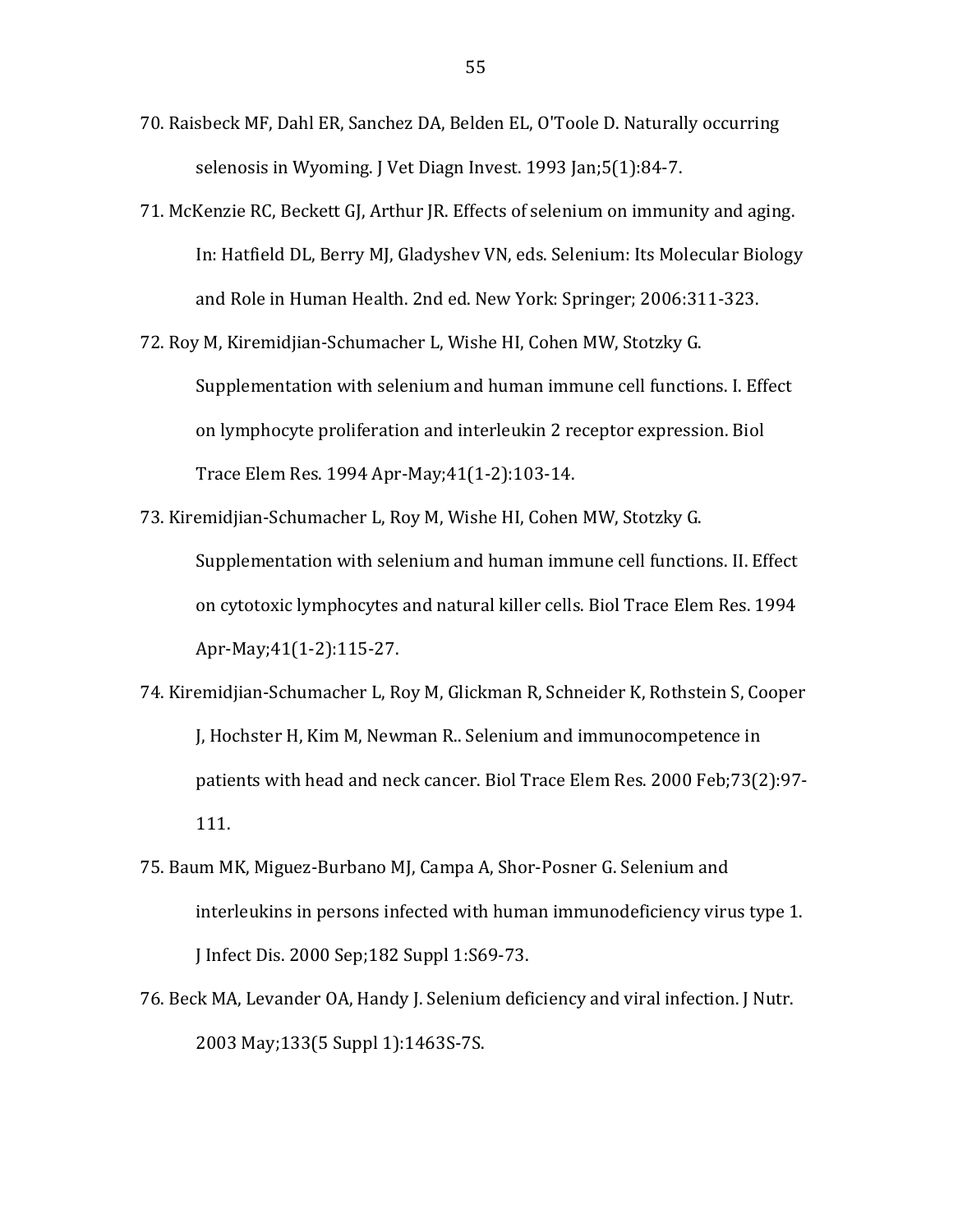- 77. Kioussi C and Whanger PD. Selenoprotein W in development and oxidative stress. In: Hatfield DL, Berry MJ, Gladyshev VN, eds. Selenium: Its Molecular Biology and Role in Human Health. 2nd ed. New York: Springer; 2006:287-298.
- 78. Combs GF Jr and Gray WP. Chemopreventive agents: selenium. Pharmacol Ther. 1998 Sep; 79(3): 179-192.
- 79. Ip C. Lessons from basic research in selenium and cancer prevention. J Nutr. 1998 Nov; 128(11): 1845-54.
- 80. Whanger PD. Selenium and its relationship to cancer: an update. Br J Nutr. 2004  $Jan; 91(1): 11-28.$
- 81. Tan M, Li S, Swaroop M, Guan K, Oberley LW, Sun Y. Transcriptional activation of the human glutathione peroxidase promoter by p53. J Biol Chem. 1999 Apr 23:274(17):12061-6.
- 82. Forstrom JW, Zakowski JJ, Tappel AL. Identification of the catalytic site of rat liver glutathione peroxidase as selenocysteine. Biochemistry. 1978 Jun 27;17(13):2639-44.
- 83. Polle A. Dissecting the superoxide dismutase-ascorbate-glutathione-pathway in chloroplasts by metabolic modeling. Computer simulations as a step towards flux analysis. Plant Physiol. 2001 May; 126(1): 445-62.
- 84. Aitken RJ and Roman SD. Antioxidant systems and oxidative stress in the testes. Oxid Med Cell Longev. 2008 Oct-Dec; 1(1): 15-24.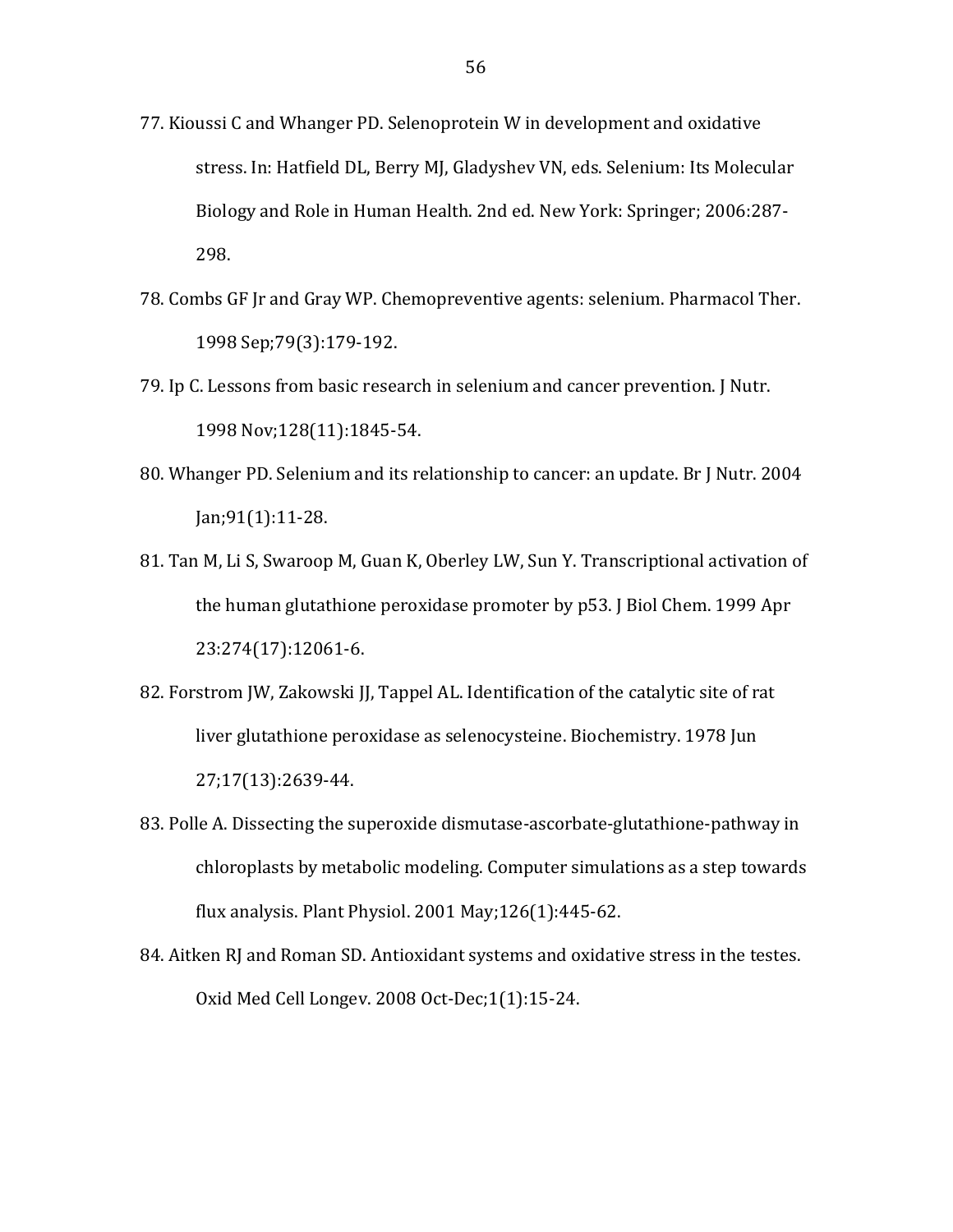- 85. Slekar KH, Kosman DJ, Culotta VC. The yeast copper/zinc superoxide dismutase and the pentose phosphate pathway play overlapping roles in oxidative stress protection. J Biol Chem. 1996 Nov 15;271(46):28831-6.
- 86. Hart PJ, Balbirnie MM, Ogihara NL, Nersissian AM, Weiss MS, Valentine JS, Eisenberg D. A structure-based mechanism for copper-zinc superoxide dismutase. Biochemistry. 1999 Feb 16;38(7):2167-78.
- 87. Pelmenschikov V and Siegbahn PE. Copper-zinc superoxide dismutase: theoretical insights into the catalytic mechanism. Inorg Chem. 2005 May 2;44(9):3311^20.
- 88. Lah MS, Dixon MM, Pattridge KA, Stallings WC, Fee JA, Ludwig ML. Structurefunction in Escherichia coli iron superoxide dismutase: comparisons with the manganese enzyme from Thermus thermophilus. Biochemistry. 1995 Feb 7;34(5):1646-60.
- 89. Baker RD Jr, Baker SS, Rao R. Selenium deficiency in tissue culture: implications for oxidative metabolism. J Pediatr Gastroenterol Nutr. 1998 Oct;27(4):387-92.
- 90. Davis JM. Basic cell culture. 2<sup>nd</sup> ed. Hertfordshire: Oxford; 2002. 69-102 p.
- 91. Baliga MS, Wang H, Zhuo P, Schwartz JL, Diamond AM. Selenium and GPx-1 overexpression protect mammalian cells against UV-induced DNA damage. Biol Trace Elem Res. 2007 Mar;115(3):227-42.
- 92. Wefers H and Sies H. Oxidation of glutathione by the superoxide radical to the disulfide and the sulfonate yielding singlet oxygen. Eur J Biochem. 1983 Dec 1;137(1-2):29-36.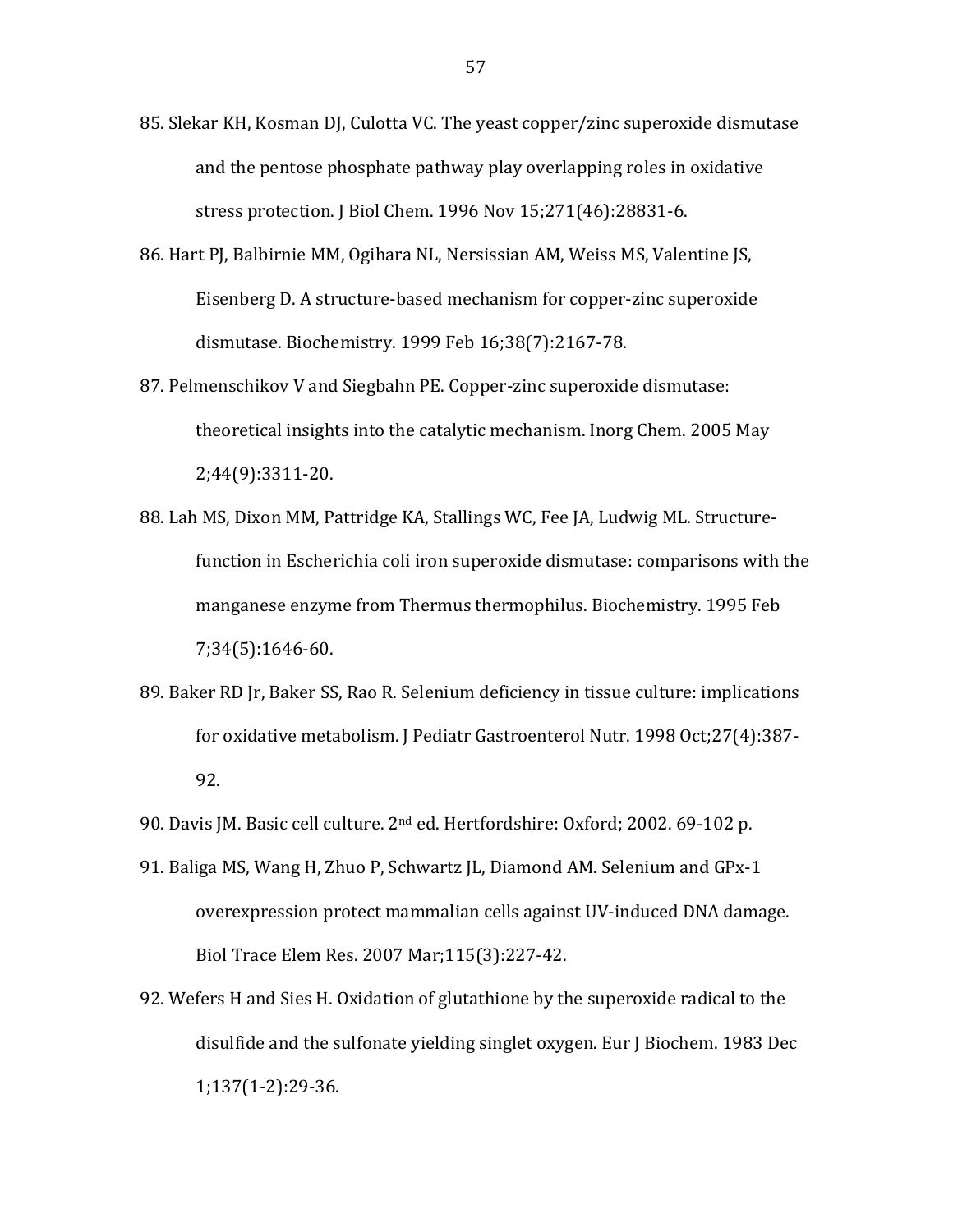- 93. Demelash A, Karlsson JO, Nilsson M, Bjorkman U. Selenium has a protective role in caspase-3-dependent apoptosis induced by H202 in primary cultured pig thryocytes.
- 94. Bjorkman U and Ekholm R. Hydrogen peroxide degradation and glutathione peroxidase activity in cultures of thyroid cells. Mol Cell Endocrinol. 1995 Apr 28;111(1):99-107.
- 95. Cao TM, Hua FY, Xu CM, Han BS, Dong H, Zuo L, Wang X, Yang Y, Pan HZ, Zhang ZN. Distinct effects of different concentrations of sodium selenite on apoptosis, cell cycle, and gene expression profile in acute promyeloytic leukemia-derived NB4 cells. Ann Hematol. 2006 Jul;85(7):434-42.
- 95. Hatfield D, Lee BJ, Hampton L, Diamond AM. Selenium induces changes in the selenocysteine tRNA[Ser]Sec population in mammalian cells. Nucleic Acids Res. 1991 Feb 25;19(4):939-43.
- 96. Diamond AM, Choi IS, Crain PF, Hashizume T, Pomerantz SC, Cruz R, Steer CJ, Hill KE, Burk RF, McCloskey JA, Hatfield D. Dietary selenium affects methylation of the wobble nucleoside in the anticodon of selenocysteine tRNA([Ser]Sec]. [ Biol Chem. 1993 Jul 5:268(19):14215-23.
- 97. Moustafa ME, Carlson BA, El-Saadani MA, Kryukov GV, Sun QA, Harney JW, Hill KE, Combs GF, Feigenbaum L, Mansur DB, Burk RF, Berry MJ, Diamond AM, Lee BJ, Gladyshev VN, Hatfield DL. Selective inhibition of selenocysteine tRNA maturation and selenoprotein synthesis in transgenic mice expressing isopentenyladenosine-deficient selenocysteine tRNA. Mol Cell Biol. 2001  $\text{Jun:}21(11):3840-52.$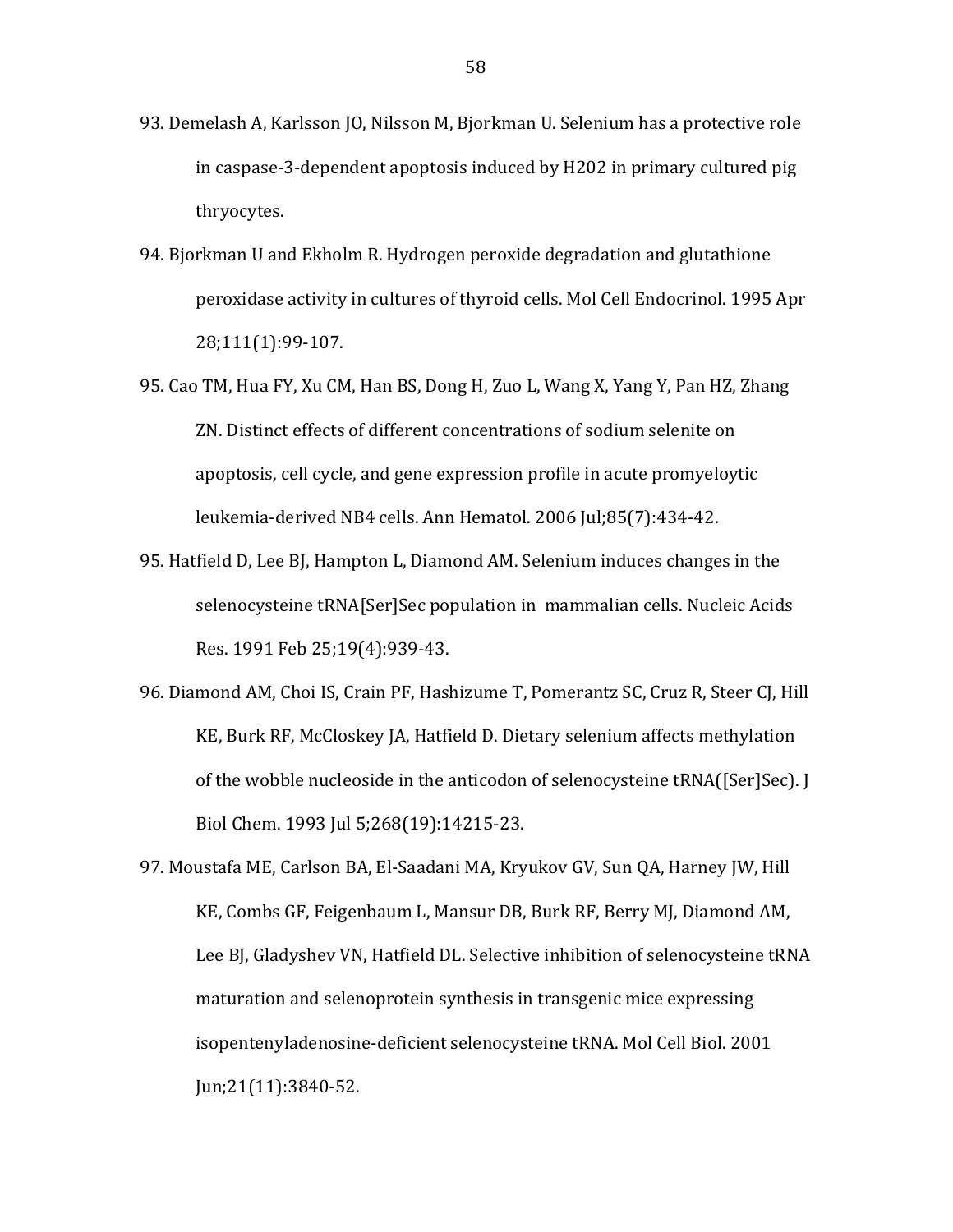- 98. Jameson RR and Diamond AM. A regulatory role for Sec tRNA [Ser] Sec in selenoprotein synthesis. RNA. 2004 Jul;10(7):1142-52.
- 99. Liu J, Hinkhouse MM, Sun W, Weydert CJ, Ritchie JM, Oberley LW, Cullen JJ. Redox regulation of pancreatic cancer cell growth: role of glutathione peroxidase in the suppression of the malignant phenotype. Hum Gene Ther. 2004 Mar; 15(3): 239-50.
- 100. Hayes JD and McLellan LI. Glutathione and glutathione-dependent enzymes represent a co-ordinately regulated defence against oxidative stress. Free Radic Res. 1999 Oct; 31(4): 273-300.
- 101. Siggins GR, Battenberg EF, Hoffer BJ, Bloom FE. Selenium: biochemical role as a component of glutathione peroxidase. Science. 1972 Sep 11;170:588-90.
- 102. Forstrom JW, Zakowski JJ, Tappel AL. Identification of the catalytic site of rat liver glutathione peroxidase as selenocysteine. Biochemistry. 1978 Jun 27;17(13):2639-44.
- 103. Weiss SL, Evenson JK, Thompson KM, Sunde RA. The selenium requirement for glutathione peroxidase mRNA level is half of the selenium requirement for glutathione peroxidase activity in female rats. J Nutr. 1996 Sep; 126(9): 2260-7.
- 104. Bokov A, Chaudhuri A, Richardson A. The role of oxidative damage and stress in aging. Mech Ageing Dev. 2004 Oct-Nov; 125(10-11): 811-26.
- 105. Jurkovic S, Osredkar J, Marc J. Molecular impact of glutathione peroxidases in antioxidant processes. Biochemia Medica. 2008;18(2):162-74.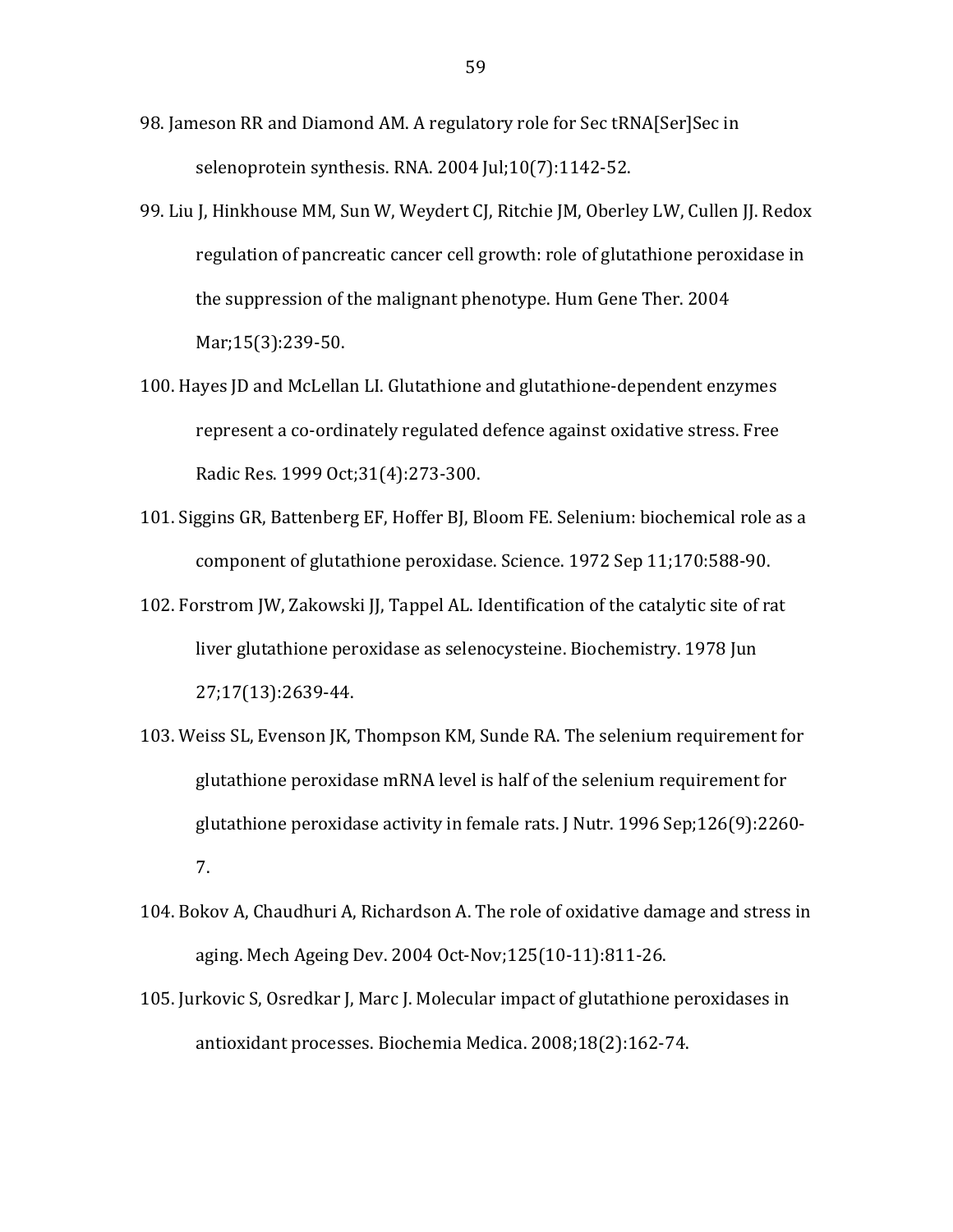106. Davies T, Mundalamo H. Environmental health impacts of dispersed mineralisation in South Africa. J of Afr Erth Sci. 2010;58(4):652-66.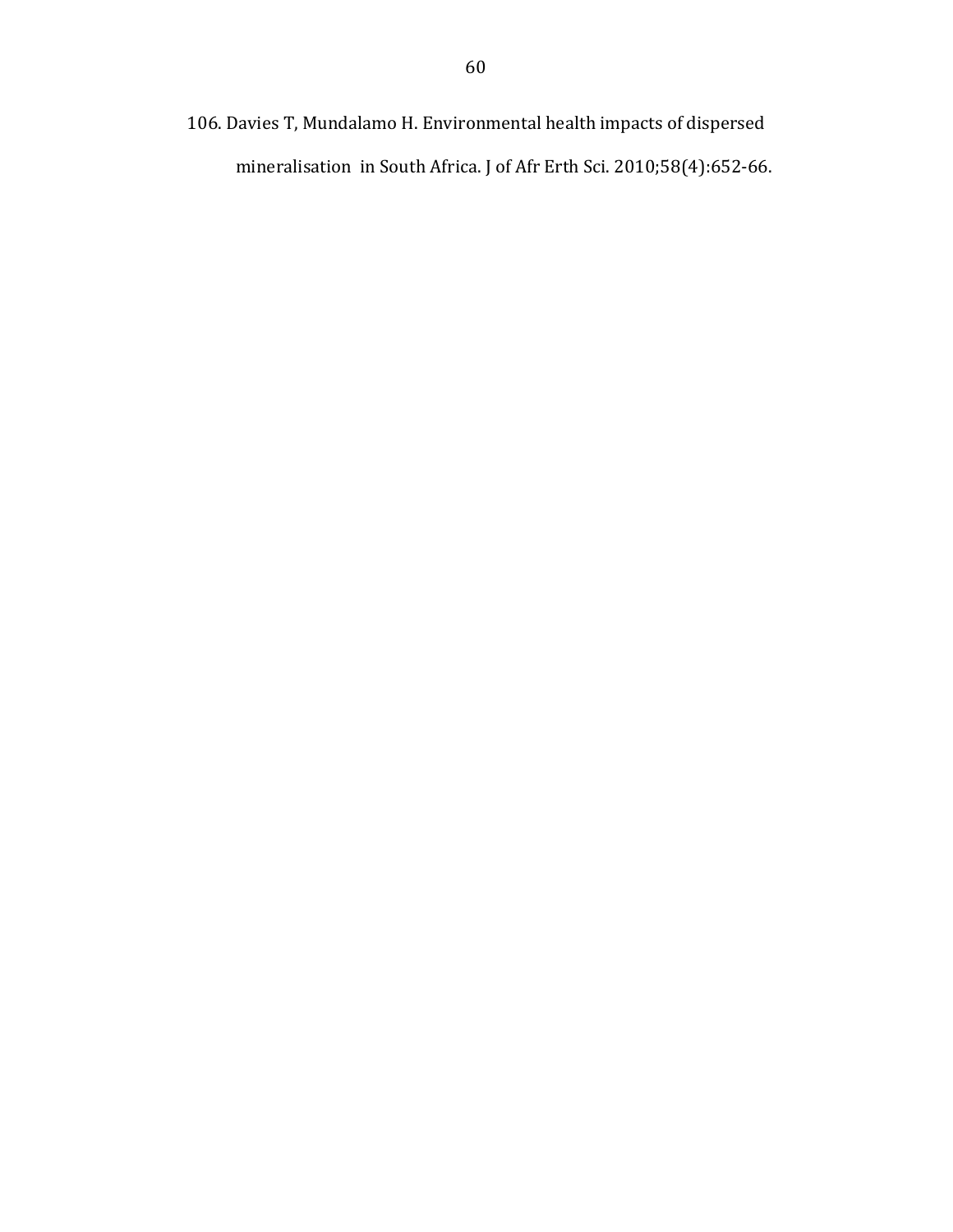#### **ABSTRACT**

# **SELENIUM SUPPLEMENTATION INCREASES ANTIOXIDANT RESPONSE IN VITRO**

#### by

#### YASMIN FAKHEREDDIN

#### December 2013

Advisor: Dr. Diane Cabelof

**Major:** Nutrition and Food Science

**Degree: Master of Science** 

Reactive oxygen species and free radicals are associated with the negative effects of aging. Enzymatic and non-enzymatic mechanisms can defend cell structures from free radical damage. Selenium is an essential trace element necessary for cellular functions in the human body. A positive correlation between low serum selenium levels with the morbidity and mortality of a range of cancers has been illustrated in numerous studies. Glutathione Peroxidase catalyzes a reaction in which  $H_2O_2$  oxidizes the reduced form of GSH and forms  $H_2O$ . NADPH further reduces GSSG, the oxidized structure of glutathione, in a reaction catalyzed by glutathione reductase. Tissue culture was grown using mice fibroblasts in  $3\%$ oxygen and was supplemented with 30nM of sodium selenite. The activity of the glutathione peroxidase enzyme was indirectly measured by the rate of transformation of NADPH into  $NADP<sup>+</sup>$  using a Glutathione Peroxidase Assay Kit. Results showed that GPx-1 activity was significantly increased ( $p<0.05$ ) in seleniumsupplemented culture media. By also comparing MEF and BNL-C2 cells, we can determine that amplified GPx-1 activity is not cell line specific. MEF cells had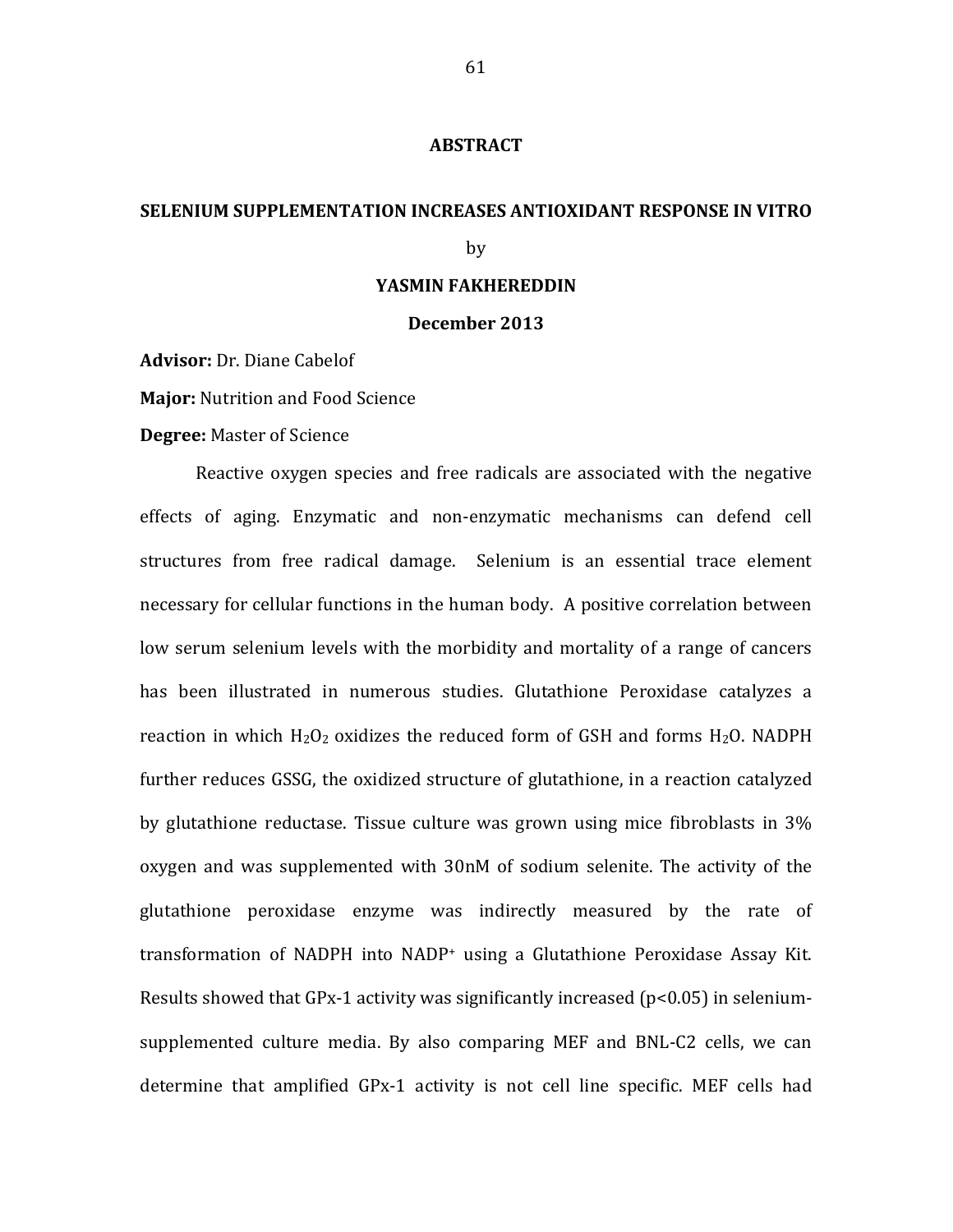approximately a 5-fold significant increase (p<0.05) to GPx-1 activity. Finally, all cells were grown in  $3\%$  oxygen, which closely resembles the 2-5% oxygen concentration in tissue. MEF cells were grown in 20% oxygen for several weeks, treated with  $250 \mu M$  of  $H_20_2$ , and compared to cells grown in 3% oxygen. Cells grown in  $20\%$   $0_2$  had a 2-fold significant increase (p<0.05) of glutathione peroxidase activity compared to cells grown in  $3\%$   $O_2$ . In conclusion, reactive oxygen species, A.K.A. oxidative stress, represent a possible toxic environment for human bodies. The selenium element, found at the core of the glutathione peroxidase enzyme, contributes in detoxification by reducing peroxides, scavenging free radicals, or by conjugating with electrophilic compounds.